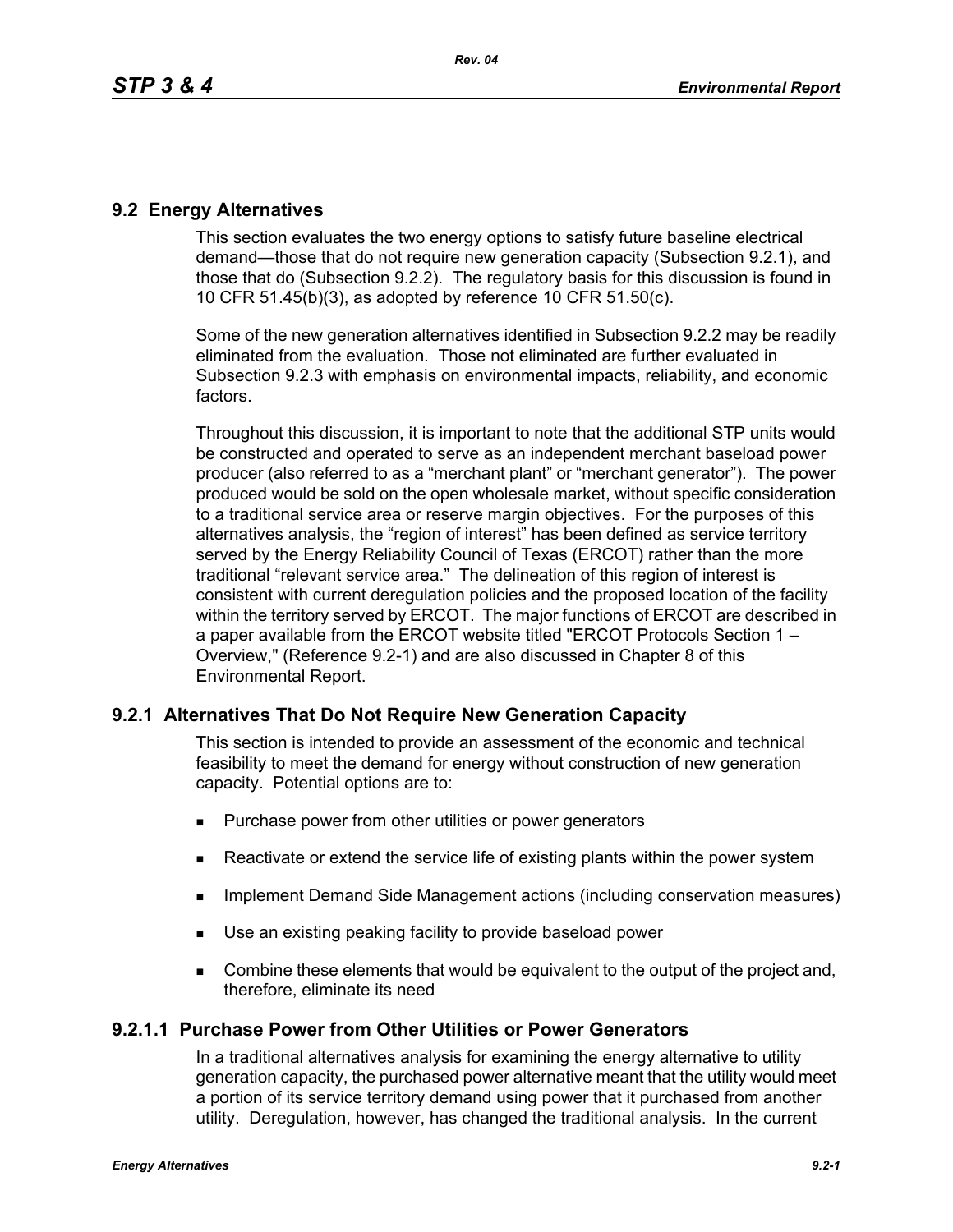deregulated ERCOT market, one of the joint owners of the proposed project, NRG, is a power generation company that operates as an independent provider of wholesale electricity. As a power generation company, NRG would not be able to offer competitively priced power if it had to purchase electricity for resale in the wholesale market.

The other joint owner of the proposed project, CPS Energy, continues to operate as a traditional utility. As a traditional utility, one of CPS Energy's goals is to provide the lowest cost-reliable power supply to its customers. In some instances, when the price is right, CPS Energy makes short-term purchases of power on the wholesale market for the benefit of customers. However, to maintain an adequate reserve of generating capacity for reliability and wholesale market risk reduction, CPS Energy has determined that the proposed nuclear project is the lowest cost option. CPS Energy has and continues to evaluate power markets for opportunities to supplement its generation portfolio. However, power supply agreements are too costly to be a viable alternative to the proposed nuclear project.

Finally, as discussed in Chapter 8, the region of interest for the need for power analysis is ERCOT. Chapter 8 demonstrates that within ERCOT there is a need for power from STP 3 & 4 plus other new generating facilities. Chapter 8 also demonstrates that there are very limited interconnections between ERCOT and outside areas. Given the limited interconnections, it would not be possible to supply the need for power within ERCOT with power purchased from outside of ERCOT.

## **9.2.1.2 Reactivate or Extend Service Life of Existing Plants**

Reactivating or extending the service life of existing plants could reduce the need for a new nuclear power station. STPNOC has no plans to retire either of the existing STP units. Fossil plants that have been retired or that are slated for retirement tend to be ones that are old enough to have difficulty in meeting current restrictions on air contaminant emissions. In the face of increasingly stringent restrictions, delaying retirement, or reactivating plants to avoid development of large baseloaded plant would be unreasonable. To meet regulatory requirements, major construction to retrofit emission control devices, upgrade, or replace plant components would likely be required. STPNOC concluded that the environmental impacts of such a scenario are bounded by the coal- and gas-fired alternatives. Consequently, reactivation or extended service life for existing plants are not considered reasonable or environmentally preferable alternative energy sources for the owners of the proposed project.

## **9.2.1.3 Demand Side Management**

Historically, state regulatory bodies have required regulated utilities to institute programs designed to reduce demand for electricity; however, the capacity of the proposed baseload unit could not reasonably be replaced with conservation. Demand Side Management programs included energy conservation and load modification measures. In the current deregulated ERCOT market, NRG anticipates it would not be able to offer competitively priced power if it had to retain an extensive conservation and load modification incentive program.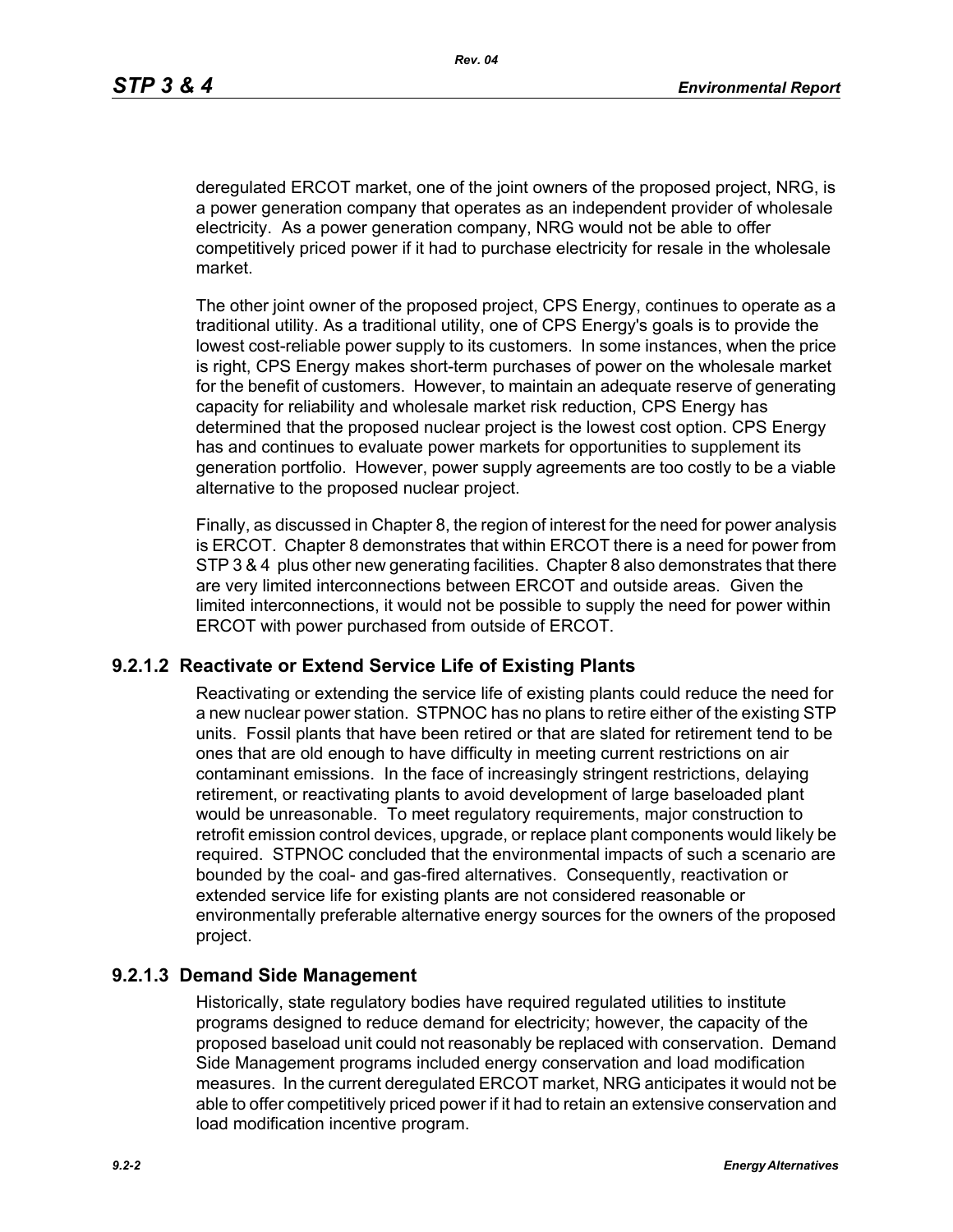As discussed in Subsection 8.4.1, ERCOT does have a Demand Side Working Group to promote demand side management. ERCOT's determination of the need for power accounts for efforts to reduce demand. Therefore, even factoring in demand side management, there will be a need for power in ERCOT at the time STP 3 & 4 is scheduled to begin operation, and demand side management is not a reasonable alternative to new generating facilities.

[Finally, the purpose of STP 3 & 4 is to generate baseload power, and NRG's purpose](http://www.eere.energy.gov/windandhydro/windpoweringamerica/pdfs/power_supply_guidebook.pdf)  for the project is to sell baseload power on the wholesale market. Demand side management does not generate baseload power, and therefore does not serve the purpose of the project. Therefore, demand side management is not a reasonable alternative.

# **9.2.1.4 Use an Existing Peaking Facility to Provide Baseload Power**

Baseload facilities are normally used to satisfy all or part of the minimum or baseload of the system and, as a consequence, operate at full power continuously throughout the year. Peaking facilities usually run for short periods when demand on the grid exceeds baseload generation capacity in the region. Continuously running a peaking facility to provide baseload power could reduce the need for a new nuclear power station. Peaking facilities are small facilities, generally fueled by oil or natural gas, that quickly can be turned on and off according to swings in demand. Because they have a relatively low installed capital cost, simple cycle combustion turbines and diesel generators are the most prevalent peaking technologies. Peaking technologies are generally less fuel-efficient than baseload technologies using similar fuels. Consequently, peaking technologies are more expensive to operate and their impact on the environment per unit of generation is greater than the impact from baseload technologies using similar fuels. Therefore, using existing peaking facilities to provide baseload power is not considered a reasonable and/or environmentally preferable alternative energy source for the owners of the proposed project.

# **9.2.2 Alternatives That Require New Generation Capacity**

## **9.2.2.1 Introduction**

This section discusses potential alternatives that require new generation capacity and could reasonably be expected to meet the additional generation capacity expected from the proposed project at the STP site. The STPNOC COL application is premised on the construction and operation of a facility that would serve as a large baseload generator. Any feasible alternative would also need to be able to provide baseload power. For this evaluation, STPNOC determined that NUREG-1437, "Generic Environmental Impact Statement for License Renewal of Nuclear Plants" (Reference 9.2-2), identifies a useful set of alternative technologies. To generate the reasonable set of alternatives in NUREG-1437, NRC included commonly known generation technologies and consulted various state energy plans to identify alternative generation sources that are typically considered by state authorities across the country. From this review, NRC established a reasonable set of alternative technologies for power generation. This section considers those same alternatives.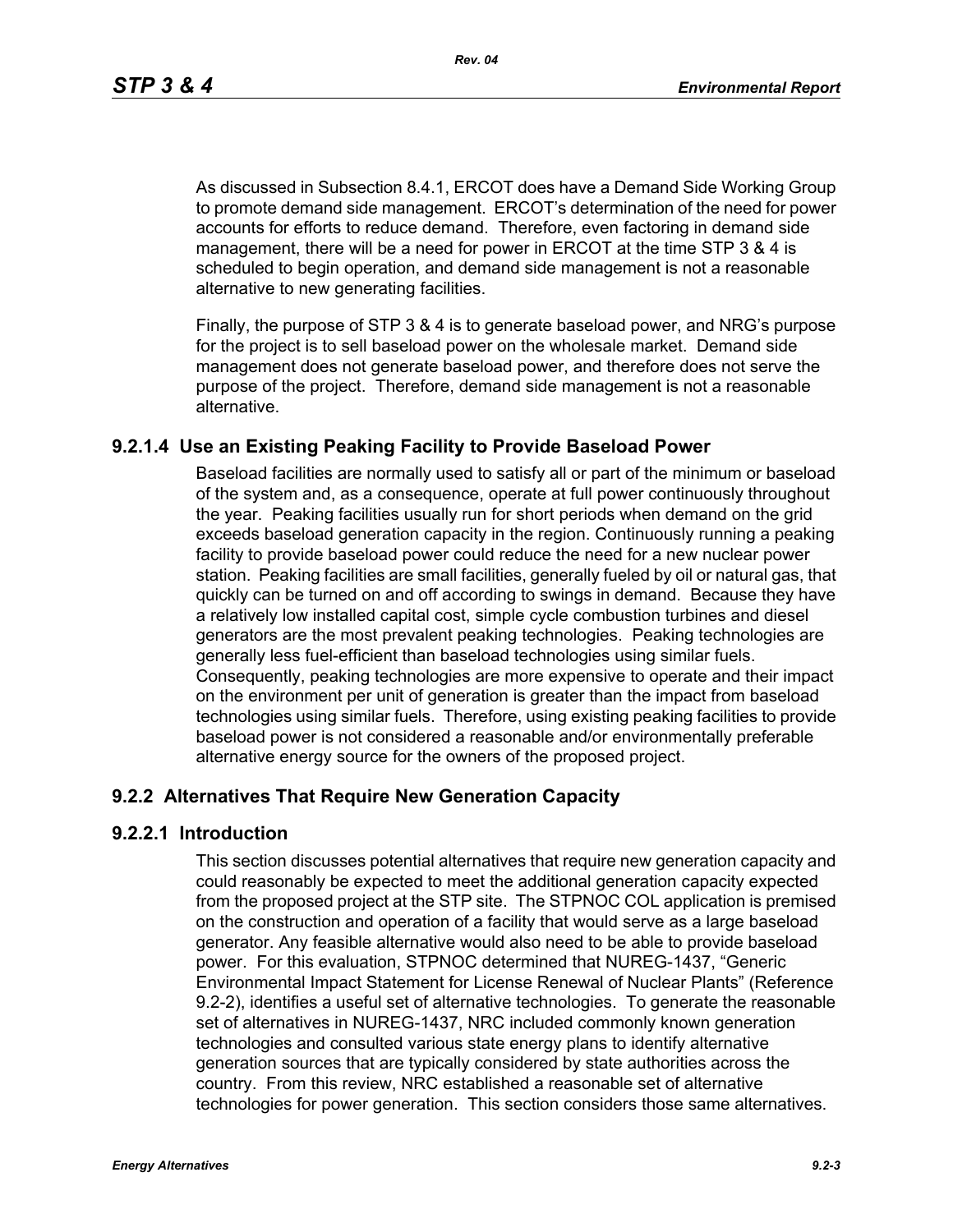Over the lifetime of the proposed project, technology is expected to continue to improve operational and environmental performances. Thus, any analyses of future relative competitiveness or impacts are subject to these uncertainties. However, in the case of alternatives evaluated in Subsection 9.2.2, STPNOC believes that sufficient knowledge is available to make a reasonable assessment.

Energy alternatives identified for consideration in NUREG-1437 include coal, natural gas, petroleum fuels, wind, geothermal, hydroelectric, wood waste, and municipal solid waste, energy crops, and solar. Although NUREG-1437 is specific to license renewal, the alternatives analysis therein is generic and independent of license renewal and can be compared to the proposed action to determine if the alternative technology represents a reasonable alternative and satisfies the intent and requirements of the proposed action.

The alternative technologies considered in this analysis are consistent with national policy goals for energy use and are not prohibited by federal, state, or local regulations. Each of the alternatives are assessed and discussed in the subsequent sections relative to the following criteria:

- **The alternative energy conversion technology is developed, proven, and available** in the region of interest at the start of commercial operation of the proposed project.
- The alternative energy source provides baseload generation capacity equivalent to the level in the proposed action (i.e., STP 3 & 4).
- The alternative energy source does not result in environmental impacts in excess of a nuclear plant.
- The costs of an alternative energy source do not exceed the costs that make it economically impractical.

Several of the alternative energy sources were considered technically or economically infeasible after a preliminary review and were not considered further. Alternatives that were considered to be technically and economically feasible are assessed in further detail in Subsection 9.2.3.

STPNOC proposed a two-unit plant for the STP site based on General Electric's Advanced Boiling Water Reactor (ABWR) configuration. For the purpose of analysis, STPNOC assumed a target value of 2700 MWe for the net electrical output from the proposed STP units. This is considered a reasonable value and is the basis for the alternatives analysis in the following subsections.

## **9.2.2.2 Wind**

As of December 2006, 2508 MWe of wind generation has been in service in the ERCOT region (Reference 9.2-3). Wind power systems produce power intermittently because they are only operational when the wind blows at sufficient velocity and duration. Although recent advances in technology have improved wind turbine reliability, the capacity factors for wind power systems generally range from 25% to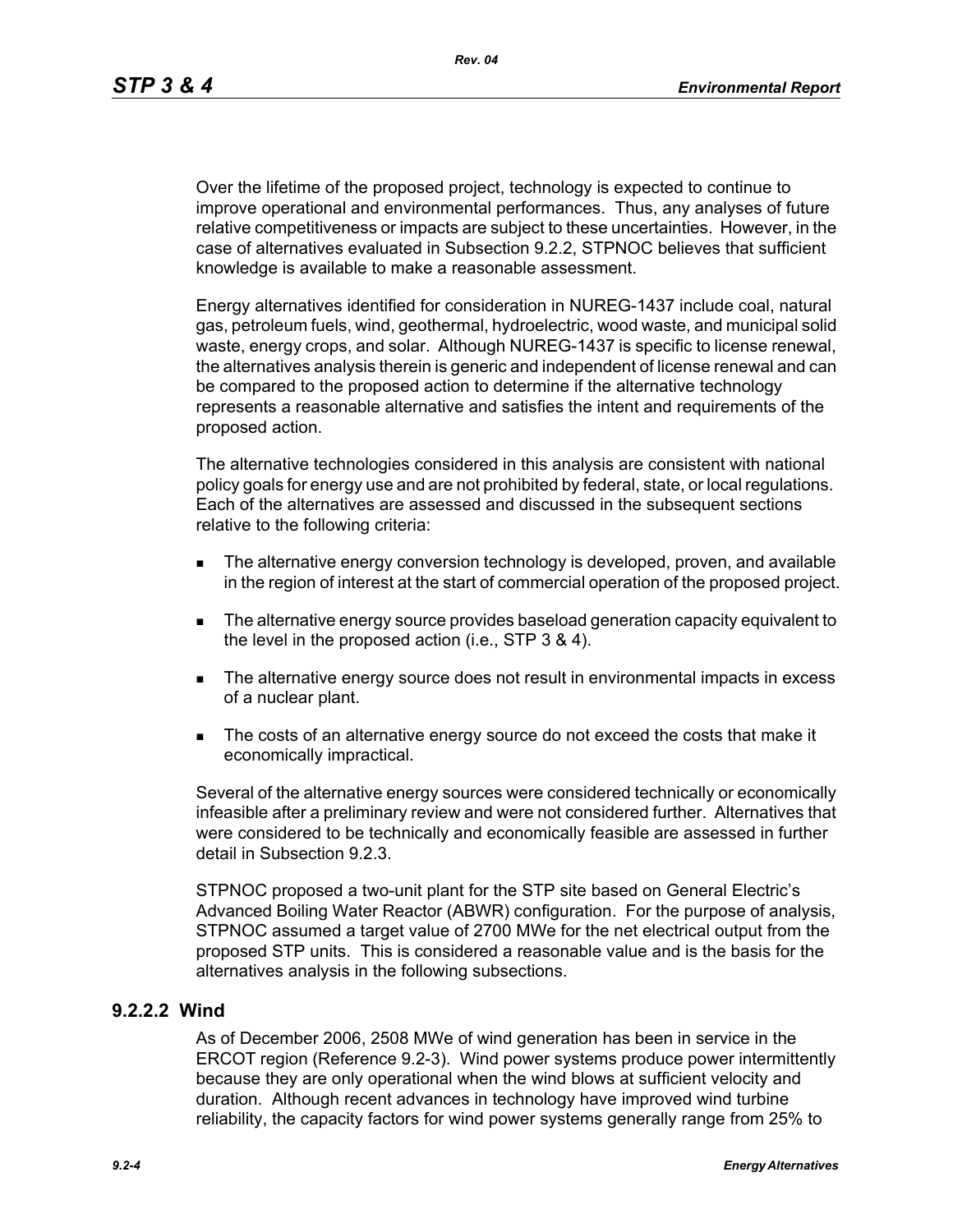40% (Reference 9.2-4) and the National Regulatory Research Institute reports an average capacity factor of around 30% (Reference 9.2-5).

The energy potential in the wind is expressed by wind generation classes that range from 1 (least energetic) to 7 (most energetic). In a Class 1 region, for a wind measurement height of 164 feet, the average wind speed is less than 12.5 mph and offers a wind power of less than 200 watts per square meter. A Class 7 region has an average of more than 19.7 mph and offers a wind power of more than 800 watts per square meter. These speed ranges are based on wind speeds measured at 164 feet above ground surface (Reference 9.2-6). Wind regimes of Class 4 or higher are potentially economical for the advanced utility-scale wind turbine technology currently under development. Class 3 wind regimes may be potentially economical for future utility-scale technology (Reference 9.2-7).

Within the ERCOT region, mountainous parts of west Texas, and perhaps even the lower Gulf Coast, contain areas with winds presently suitable for electric power generation from wind energy (Reference 9.2-8). Wind resource studies indicate that within the United States, the potential wind resources in Texas are second only to those in North Dakota (Reference 9.2-9). AWS Truewind submitted a Wind Generation Assessment to ERCOT in January 2007 that identifies 25 viable Competitive Renewable Energy Zones distributed across the state with an estimated 1200 potential wind project sites. The estimated wind energy potential exceeds 130,000 MWe in a typical historic year. Most of these are located in the north, west, and central areas of the ERCOT region, although viable areas are also present near the coast southwest of Galveston (Reference 9.2-10). However, STPNOC would have to acquire land rights to build wind generation facilities in the more favorable regions within ERCOT.

In open, flat terrain, a utility-scale wind plant requires about 60 acres per megawatt of installed capacity. However, 5% (3 acres) or less of this area is actually occupied by turbines, access roads, and other equipment. The other 95% can be used for compatible activities such as farming or ranching (Reference 9.2-11). Based on this data, to generate a net output of 2700 MWe, a wind farm that operates with 30% capacity factor (an average value) would require as much as 540,000 acres (844 square miles), with about 27,000 acres (42 square miles) occupied by turbines and support facilities (Reference 9.2-11). Based on the amount of land needed, the wind alternative would require a large greenfield site, which would result in a large environmental impact.

Wind resources off the coast of Texas also offer potential for wind-based energy production (Reference 9.2-12). Offshore wind turbines have several advantages over onshore turbines. At a sufficient distance from the coast, visual intrusion is minimized and wind turbines can be larger, which increases the overall installed capacity per unit area. In addition, studies have shown that very high tip-speed designs and reduced blade chord can reduce loads throughout a wind turbine structure and reduce costs; however, these designs have been restricted on land because of increased aeroacoustics noise emissions, but offshore installations would not be subject to the same limitations. These improvements can reduce the cost of energy by as much as 15%. Design modifications such as downwind operation and the use of high-tip speed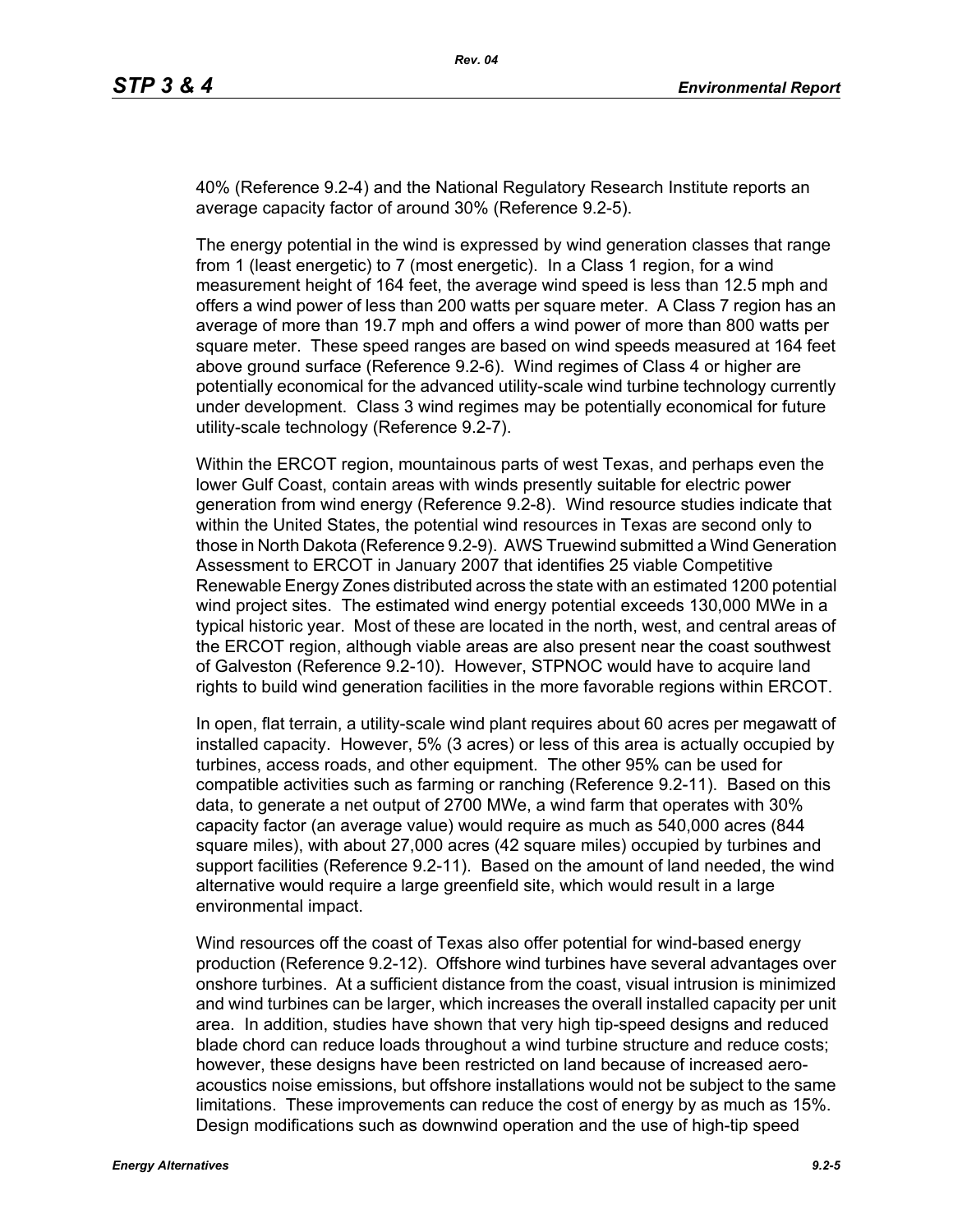flexible designs could further reduce capital cost. In addition, offshore winds tend to be faster and more uniform than onshore winds. A higher, steadier wind means less wear on the turbine components and more electricity generated per square meter of swept rotor area. Onshore turbines are often located in remote areas, where the electricity must be transmitted by relatively long power lines to densely populated regions, but offshore turbines can be located relatively close to urban load centers which can simplify transmission issues (Reference 9.2-13).

[Despite these advantages, however, significant challenges associated with offshore](http://www.nrri.ohio-state.edu/)  [wind power development exist. Environmental conditions at sea are more severe than](http://www.nrri.ohio-state.edu/)  on land, and the sea poses saltwater corrosion concerns and additional loads from waves. To date, turbine manufacturers have taken conventional land-based turbine designs, upgraded their electrical and corrosion-control systems to facilitate a marine service environment, and placed them on concrete bases or steel monopiles to anchor them to the seabed. Experience with offshore wind power development in Europe [indicates that the use of conventional land-based turbine designs in a marine](http://www.nrri.ohio-state.edu/)  [environment leads to reliability issues and increased maintenance costs. New turbine](http://www.nrri.ohio-state.edu/)  designs would be needed to withstand harsh offshore conditions. In addition, investment costs are higher and accessibility is more difficult, and these factors pose increased capital and maintenance costs (Reference 9.2-13).

Installation of wind power equipment can pose aesthetic concerns, particularly on mountaintops. Scenic vistas are important and considerable public resistance to the use of mountain ridges for the location of wind farms is likely. Public resistance to the use of coastal areas for wind farms is also likely for similar reasons (Reference 9.2-5).

The National Regulatory Research Institute estimates that the current overnight construction cost (in 2006 dollars) for an onshore 50 MW wind facility would range from \$1150 to \$1200 per kilowatt. A large wind facility could generate power at a cost of between \$0.04 and \$0.06 per kilowatt-hour (Reference 9.2-5).

Based on this analysis, STPNOC has determined that wind energy is developed, proven, and available in the ERCOT region at the start of commercial operation of the [proposed project; however, the capacity factor for wind energy is inadequate to provide](http://www.infinitepower.org/resgeothermal.htm)  baseload power. In addition, wind energy has large land use requirements and the associated construction and ecological impacts. For these reasons, wind power alone is not a feasible alternative for baseload power in the ERCOT region. However, wind power could be included in a combination of alternatives to the proposed project. Combinations of alternatives are discussed in Subsection 9.2.2.12.

# **9.2.2.3 Solar Technologies**

There are two basic types of solar technologies that produce electrical power photovoltaic cells (PVs), and concentrated solar power (CSP). For concentrated solar technologies to be effective, the average ground-level insolation rate must be a minimum of 6.0 kWh/m2/day (Reference 9.2-14). The ERCOT region receives 3.5 to 7.0 kWh/m2/day. The western portions of the ERCOT region receive considerably more direct solar radiation than the eastern ERCOT regions. Based on solar radiation maps, numerous areas in the western portion of the ERCOT region would meet or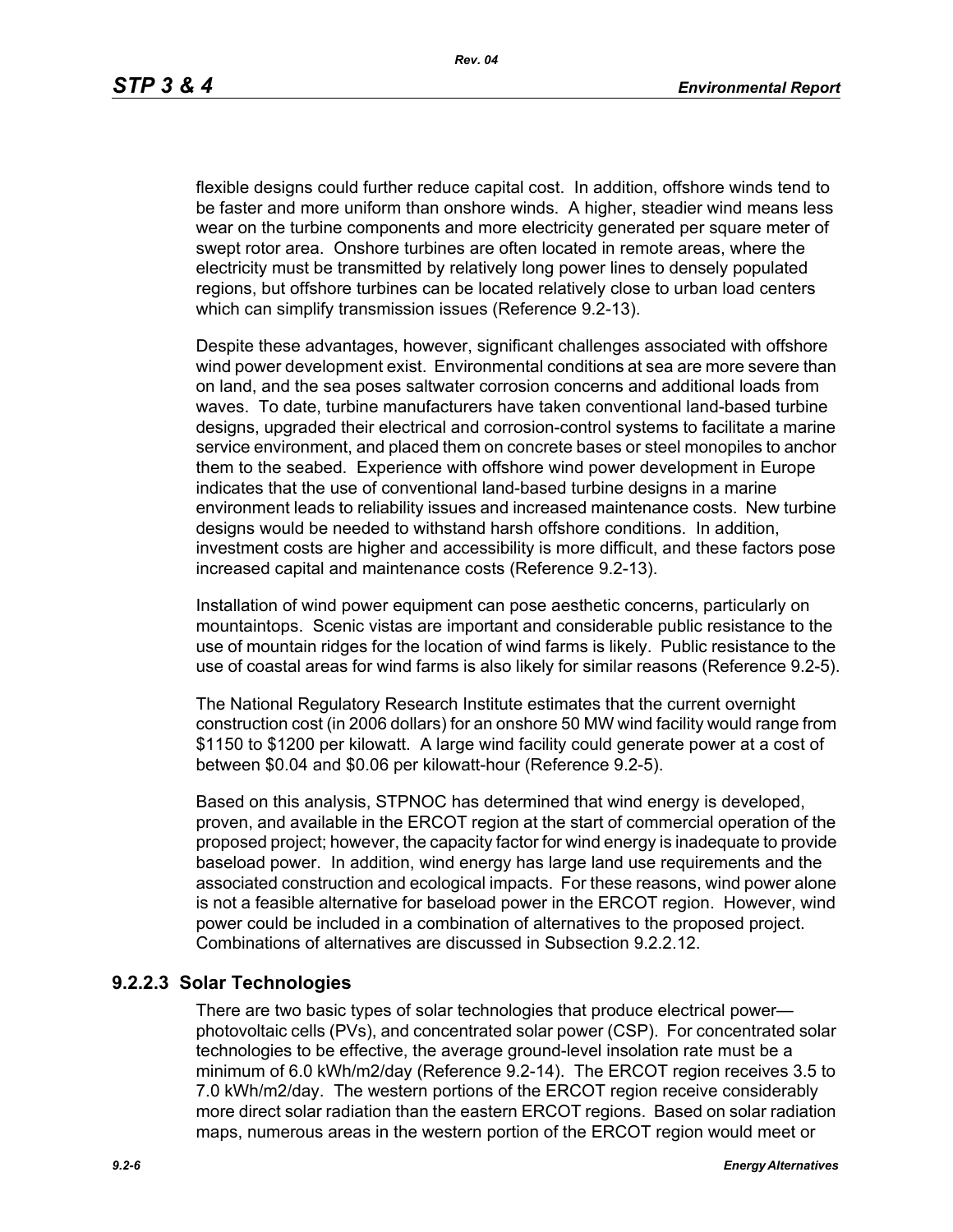exceed the 6.0 kWh/m2/day minimum insolation standard, especially in the far western portion of the ERCOT region (Reference 9.2-15). Environmental advantages shared by both solar technologies are near-zero emissions and an unlimited supply of fuel (sunlight). Environmental disadvantages shared by both solar technologies are sizeable land use requirements, aesthetic intrusion, and potential use of hazardous materials (lead) to store energy. Additional discussion of CSP and PV technologies is provided below.

# **9.2.2.3.1 Photovoltaic Cells**

In PVs, light particles called photons penetrate the solar cell and knock electrons free from a semiconductor material to create an electric current. As long as an adequate amount of light flows into the cell, electrons flow out of the cell. The cell does not consume its electrons and lose power like a battery. Instead, it operates as a converter that turns one kind of energy (sunlight) into another (electrical current). Individual photovoltaic cells are typically combined into modules that hold about 40 cells, and modules are then mounted into photovoltaic arrays. A large number of arrays can be combined to create a power generation plant (Reference 9.2-16).

Land use requirements (and associated construction and ecological impacts) are larger for a PV plant than for a nuclear plant. The land area required depends on the available solar insolation and type of plant, but based on the data from a 2002 report from the National Renewable Energy Laboratory (NREL), the minimum land area required is 3.8 acres per megawatt (Reference 9.2-14). Because of the land area requirements, a large PV facility could pose aesthetic concerns.

The capacity factor for PV technology ranges from 16% to 30% (Reference 9.2-17). For a solar voltaic system with a midrange capacity factor (24%), the estimated land required to provide 2700 MW of net power to the ERCOT grid is nearly 42,750 acres.

The current estimated overnight capital cost for a PV system (in 2006 dollars) is about \$4222 per kilowatt (Reference 9.2-5), and current levelized cost is between \$0.20 and \$0.25 per kilowatt-hour (Reference 9.2-16). In addition, retired PV system components (e.g., batteries) would likely require disposal as hazardous waste.

Based on this analysis, STPNOC has determined that PV technology is developed and proven, and that viable sites with adequate insolation levels are available in the ERCOT region at the start of commercial operation of the proposed project; however, the capacity factor for PV technology is inadequate to provide baseload power. In addition, PV systems have large land use requirements along with the associated environmental impacts. Furthermore, the cost to generate electrical power from PV systems is several times greater than the cost to generate nuclear power. For these reasons, PV systems are not a feasible or reasonable alternative for baseload power in the ERCOT region.

## **9.2.2.3.2 Concentrated Solar Power**

CSP systems include mirrors that concentrate the sunlight on a fluid system to induce motion. The fluid is then routed through a turbine to generate electricity. This is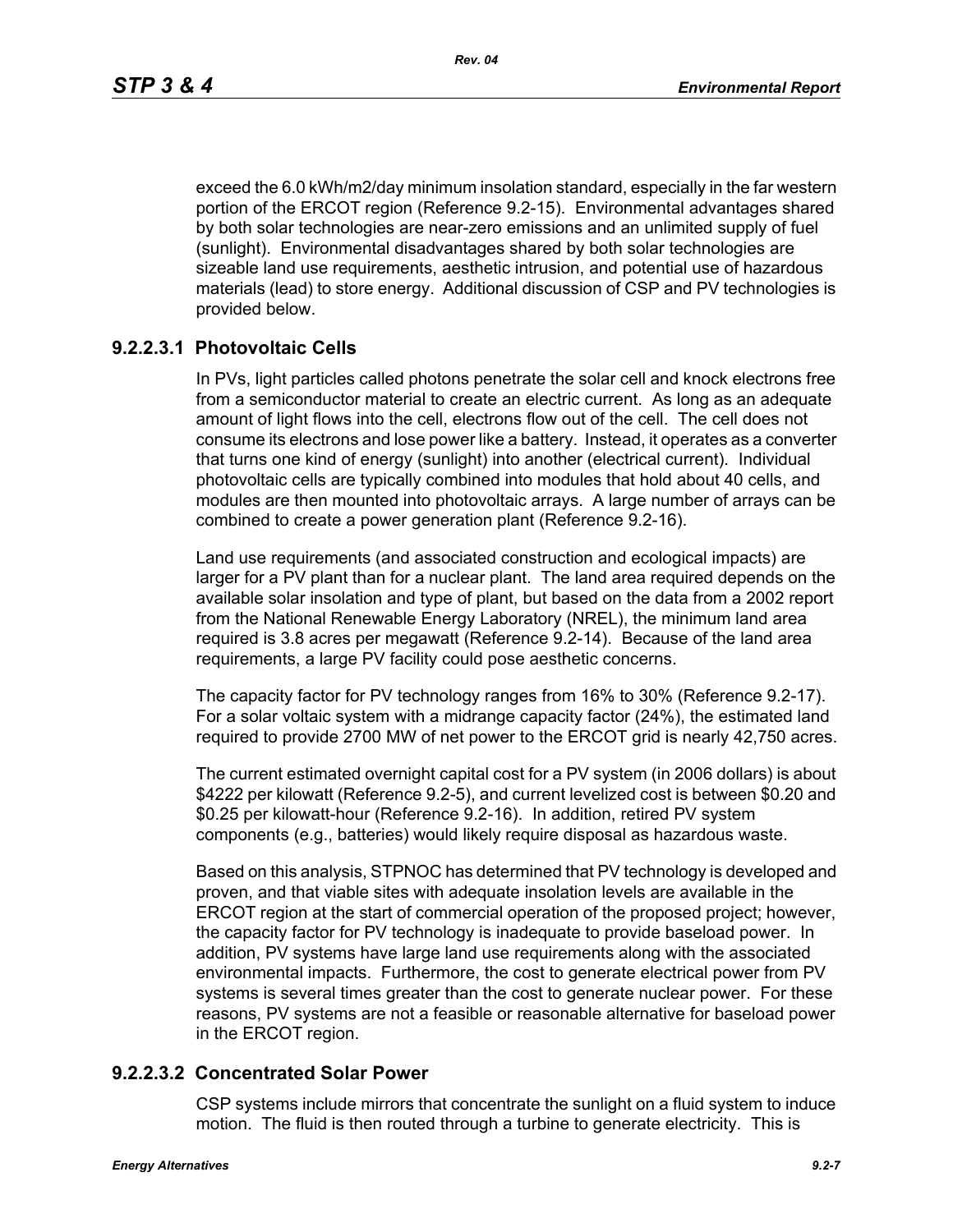basically the same type of system that is used to generate electricity from combustion of coal, except the thermal energy comes from the sun instead of from coal combustion. For this reason, CSP systems provide easy integration into the transmission grid. Solar thermal systems can also be equipped with a thermal storage tank to store the energy in the heat transfer fluid. This allows a solar thermal plant to provide dispatchable electric power (Reference 9.2-18). Current CSP systems are as large as 200 MW, with capacity factors that range from 30% to 50% (Reference 9.2-5).

The land area required depends on the available solar insolation and type of plant; however, based on a report from the Western Governors Association, the nominal land area required for a CSP system in a favorable solar region is around 5.0 acres per megawatt (Reference 9.2-18). Because of the land area requirements, a large CSP facility could pose aesthetic concerns.

To provide 2700 MWe of net power to the ERCOT grid, a CSP system that operates at a nominal 40% capacity factor (Reference 9.2-5) would require a land area of 33,750 acres.

The overnight capital cost for a CSP system (based on 2006 dollars) ranges from \$2745 to \$3410 per kilowatt (Reference 9.2-5). In areas with good solar insolation (at least 6.0 kWh/m2/day), the levelized cost of solar power in 2003 was between \$0.108 and \$0.187 per kilowatt-hour (Reference 9.2-19). Solar energy costs would likely be on the lower end of this range in the western portions of the ERCOT region that receive stronger ground-level radiation levels.

Based on this analysis, STPNOC has determined that CSP technology is developed and proven, and that viable sites with adequate insolation levels are available in the ERCOT region at the start of commercial operation of the proposed project; however, the capacity factor for CSP technology is inadequate to provide baseload power. In addition, CSP systems have large land use requirements along with the associated environmental impacts. Furthermore, the cost to generate electrical power from CSP systems is several times greater than the cost to generate nuclear power. For these reasons, CSP systems are not a feasible alternative for baseload power in the ERCOT region.

# **9.2.2.3.3 Hydroelectric Power**

Hydroelectric power is a fully commercialized technology. The summer capacity for hydropower in Texas in 2005 was about 673 MW, which represented approximately 0.7% of the electric generation capacity in Texas (Reference 9.2-20). About 532 MW of hydropower was generated in the ERCOT region (Reference 9.2-21). A recent DOE study indicates another 328 MW of hydropower is feasible (Reference 9.2-22); however, the available hydropower in the entire state of Texas is well below the 2700 MW capacity of the proposed project.

Land use for a large-scale hydropower facility is estimated to be quite large. NUREG-1437 estimates land use of 1600 square miles per 1000 MWe generated by hydropower (Reference 9.2-2). Based on this estimate, a 2700 MWe hydroplant that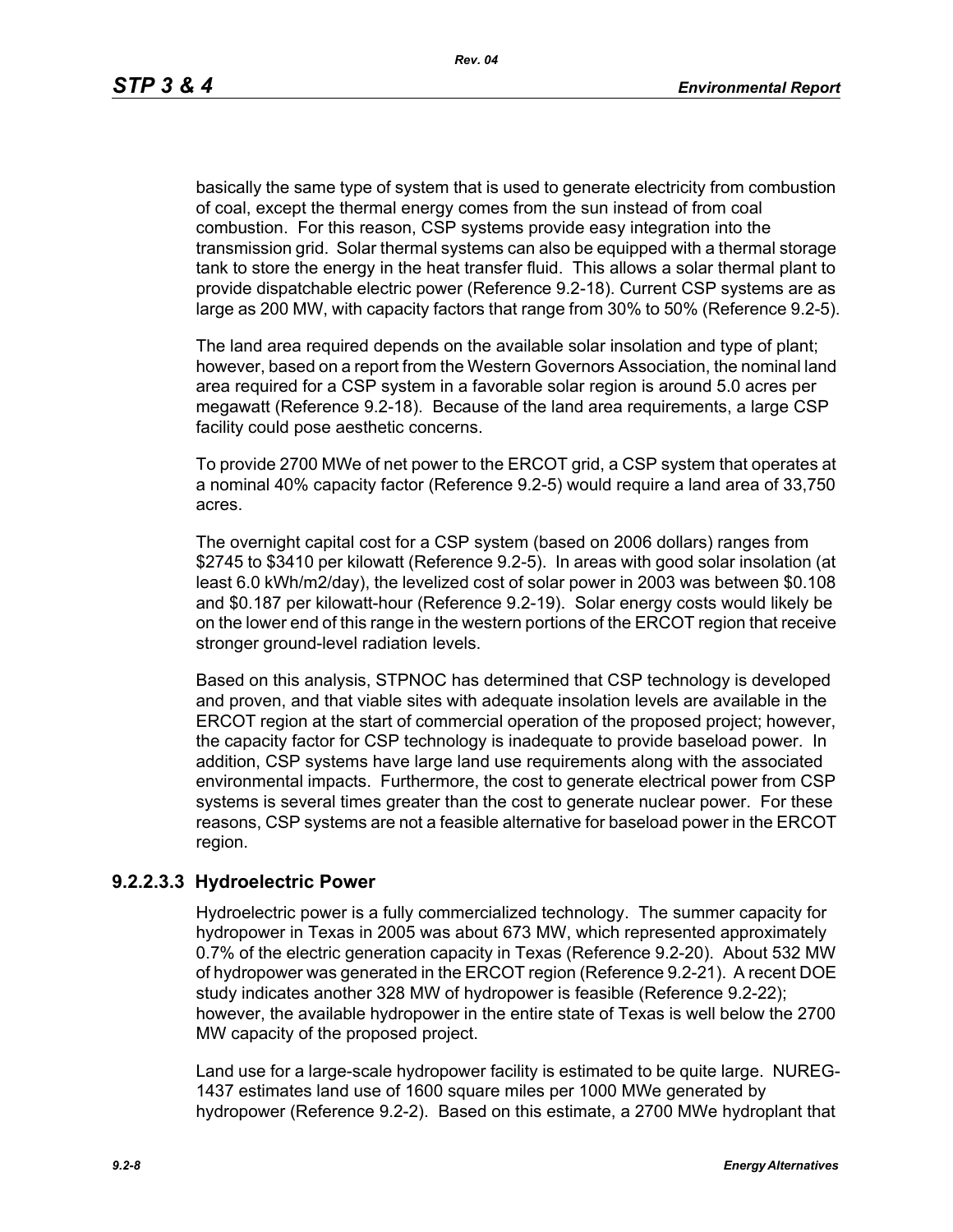operates at a 40% capacity factor (Reference 9.2-23) would require that about 10,800 square miles be flooded. This would pose a large impact on land use.

If a new hydropower were constructed, wildlife habitat would be lost for terrestrial and free-flowing aquatic biota, and additional habitat would be created for some aquatic species. Associated with the loss of land would be some erosion, sedimentation, dust, equipment exhaust, potential loss of cultural artifacts, and aesthetic impacts from land clearing and excavation. Land that once was lived on, farmed, ranched, forested, hunted, or mined would be submerged under water indefinitely. The original land uses would be replaced by electricity generation and recreation, and perhaps, residential and business developments that take advantage of the lake environment. Changes in water temperature, currents, and amount of sedimentation would produce a different aquatic environment above and below the dam. Alterations to terrestrial and aquatic habitats could change the risks to threatened and endangered species (Reference 9.2- 2).

In 2005, the overnight capital cost for a new large-scale hydropower facility was estimated between \$1700 and \$2300 per kilowatt (Reference 9.2-23), and the levelized cost of electricity produced from new hydropower facilities was estimated at around \$0.05 per kilowatt-hour (Reference 9.2-24).

Based on this analysis, STPNOC has determined that although hydropower is developed and proven, the potential for future hydropower development in the ERCOT region is inadequate to supply the power of STP 3 & 4. In addition, hydropower has large land use requirements along with the associated environmental impacts. For these reasons, hydropower is not a feasible alternative for baseload power in the ERCOT region.

## **9.2.2.3.4 Geothermal**

Geothermal energy is a proven resource for power generation. Geothermal power plants use naturally heated fluids in underground reservoirs as an energy source for electricity production. There are three types of geothermal energy plants in use today, dry steam, flash steam, and binary-cycle. Dry steam plants use the earth's thermal energy to spin turbines directly. Flash steam plants pump hot high pressure water into low pressure tanks instantly creating steam which is then used to spin turbine blades to generate electricity. In binary-cycle plants, geothermal steam is used to heat a secondary fluid—one that has a much lower boiling point than water—causing it to vaporize. The vapor is then used to drive turbines (Reference 9.2-5).

Geothermal energy systems can be used for baseload power where this type of energy source is available. Flash steam and binary-cycle geothermal energy systems can operate with a 93% capacity factor (Reference 9.2-5). According to the Energy Information Administration (EIA), as of January 2006, there were no geothermal power plants connected to the ERCOT grid (Reference 9.2-25).

Shallow, high-temperature convective geothermal reservoirs have not been discovered in the ERCOT region or the state. However, recent research indicates that it may be feasible to extract geothermal electric power from geopressured reservoirs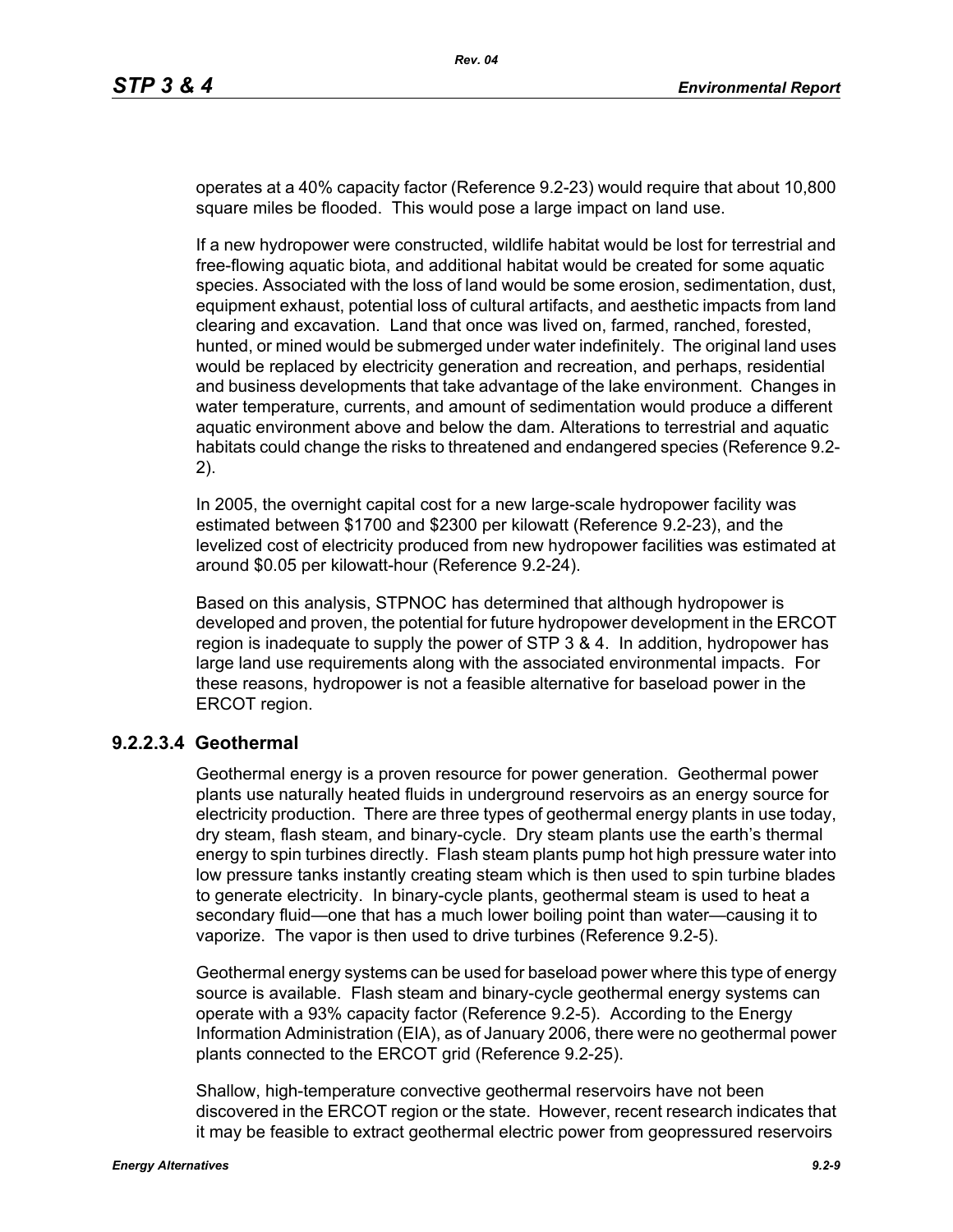of hot water and natural gas or hot wastewater from deep oil and gas wells, using a binary system. Over 600,000 oil and gas wells have been drilled in Texas, most of which are located in the ERCOT region. High-temperature fluid (250°F or greater) has been encountered in many of the wells that are 16,000 feet or deeper, with the highest temperatures above 400°F. Texas also has significant geopressured geothermal resources (Reference 9.2-26).

Researchers have estimated that electric power production potential from Texas oil and gas wells range from 400 MW in the near-term to over 2,000 MW once the technology is demonstrated (Reference 9.2-26).

Geothermal power generation facilities require between 1 and 8 acres per MWe (Reference 9.2-27). Based on a 93% capacity factor, a geothermal power plant with a net output of 2700 MWe would require between 2900 acres (4.5 square miles) and 23,200 acres.

The primary impacts of geothermal plant construction and energy production are gaseous emissions, land use, noise, and potential ground subsidence. Subsidence and reservoir depletion may be a concern if withdrawal of geothermal fluids exceeds natural recharge or injection (Reference 9.2-27).

Overnight construction costs for geothermal power plant (in 2006 dollars) ranges from \$2200 to \$2300 per kilowatt (Reference 9.2-5). The levelized cost of electricity produced from geothermal power plants located in favorable areas is estimated between \$0.045 and \$0.073 per kilowatt-hour (Reference 9.2-28).

Based on this analysis, STPNOC has determined that geothermal power is developed and proven; however, because there are no known shallow high-temperature geothermal sources in the ERCOT region, the potential for future geothermal power generation utilizing currently available technology is inadequate to supply the power of STP 3 & 4. The generation of electricity from geopressured reservoirs or hot wastewater from deep oil and gas wells is in the early stages of development, and STPNOC believes that this technology has not matured sufficiently to support production for a baseload facility. For these reasons, geothermal power is not a feasible alternative for baseload power in the ERCOT region.

# **9.2.2.3.5 Biomass Related Fuels**

Biopower refers to electric power generated from converted vegetation (i.e., biomass). The most common biomass resources today are waste wood and agricultural crop residues such as corn and sugar cane. Research is underway to explore the production of switchgrass and other crops for the specific purpose of biomass conversion for electricity production (Reference 9.2-5).

Biopower generation is a two-step process. The first step is to convert biomass feed stock into what is known as biofuel. The second step is to convert biofuel into electricity via combustion. Most biopower today is produced in direct combustion gas turbines, but it can also be used in combined-cycle turbines, diesel engines, or serve as a substitute in existing coal-fired burners (Reference 9.2-5). Power from biomass is a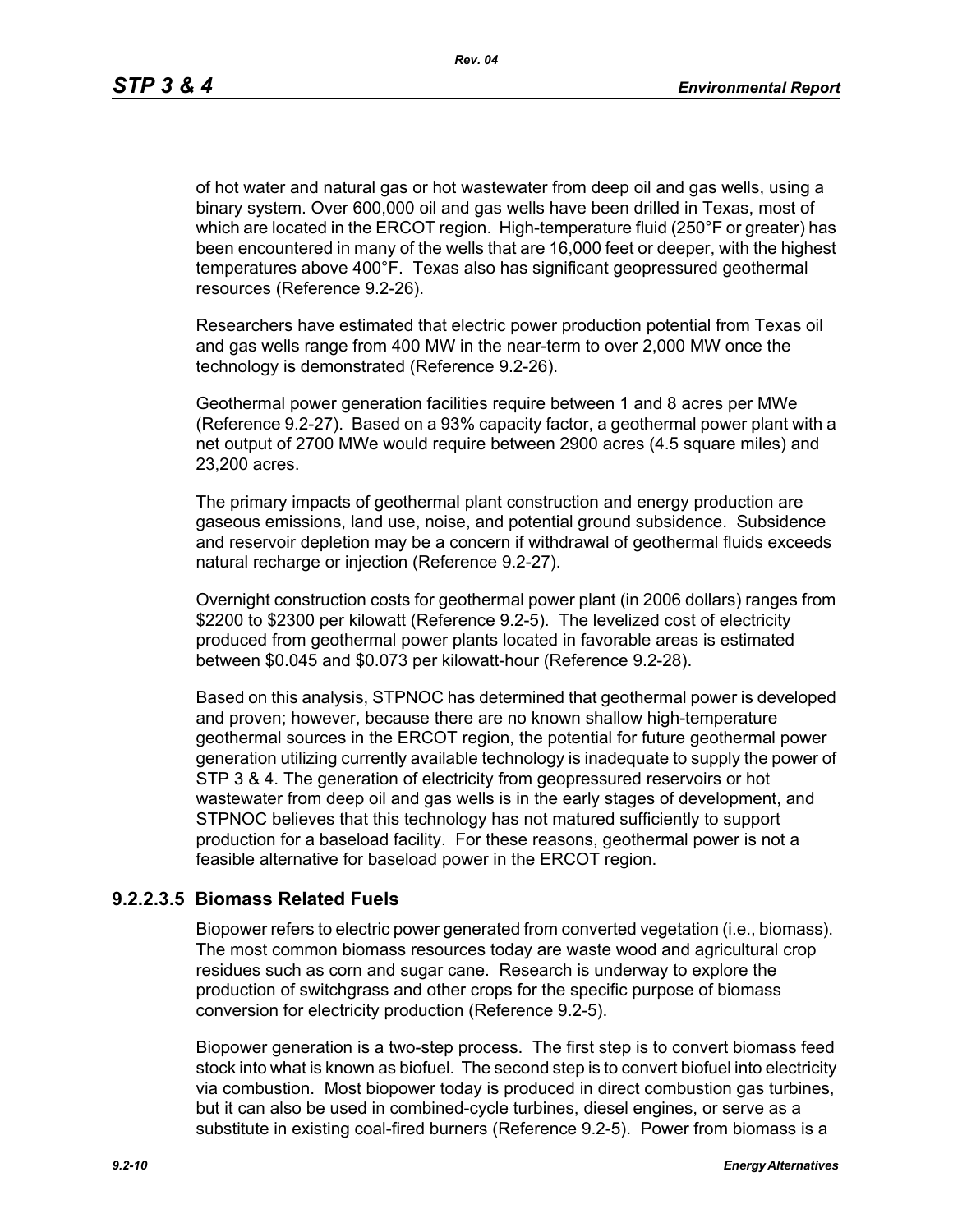proven commercial electricity generation option in the United States (Reference 9.2- 29).

The ERCOT region has abundant biomass resources in the form of wood waste and other agricultural residues. Significant biomass sources include cotton gin trash, forestry, and biomass-derived waste from the large urban base. Prime agricultural areas include regions along the Gulf Coast, the central Blackland Prairie, and delta lands near the mouth of the Rio Grande. Switchgrass, a tall native grass proposed as an energy crop by the DOE, can be grown in all of these regions. Other locally abundant agricultural wastes include rice hulls, sugarcane, and cottonseed hulls. Manures generated throughout the ERCOT region also form an important resource (Reference 9.2-30).

Steam turbine conversion technology is relatively simple to operate and it can accept a wide variety of biomass fuels. However, at the scale appropriate for biomass (the largest biomass power plant listed by the EIA has a 74.9 MW nameplate capacity), the technology is expensive and inefficient, and is therefore relegated to applications where there is a readily available supply of low-cost, zero-cost, or negative-cost delivered feedstocks (Reference 9.2-25).

The domestic cost of biofuel (in 2006 dollars) varies from about \$0.174/million British thermal units (MMBtu) for landfill gas, to \$2.78/MMBtu for agricultural field residue, to \$5.52/MMBtu for logging residue. The capital cost for a biomass power plant is between \$1760 and \$2160 per kilowatt (Reference 9.2-5). The levelized cost of electricity produced from biomass power plants in 2006 dollars is \$0.063 to \$0.118 per kilowatt-hour (Reference 9.2-19).

Biomass energy crops can produce a net fuel yield of 3.0 to 4.3 dry ton per acre per year (Reference 9.2-31), and the heat value is generally between 6450 and 8200 Btu/pound (Reference 9.2-32). For a nominal heat value of 7300 Btu/pound, and 40% conversion efficiency, the acreage required to grow enough biomass crop to generate 2700 MWe would be around 5.26 million acres, or 8200 square miles.

Although biomass offers some advantages, combustion of biomass fuels in modern power plants leads to many of the same kinds of emissions as the combustion of fossil fuels; including criteria air pollutants, greenhouse gases, and ash. Fuel processing, which in most cases involves some type of grinding operation, produces emissions of dust and particulates. Air emissions and water consumption are usually the principal sources of environmental concern related to biomass facilities (Reference 9.2-33).

Conversion of large tracts of land for production of energy crops would pose potentially adverse environmental impacts on wildlife habitat and biodiversity, reduce soil fertility, increase erosion, and reduce water quality. The net environmental impacts would depend on previous land use, the particular energy crop, and how the crop is managed. If the land has not previously been developed for farming or other purposes, displacement of natural land cover, such as forests and wetlands, with energy crops would likely have negative environmental impacts. In addition, conversion of food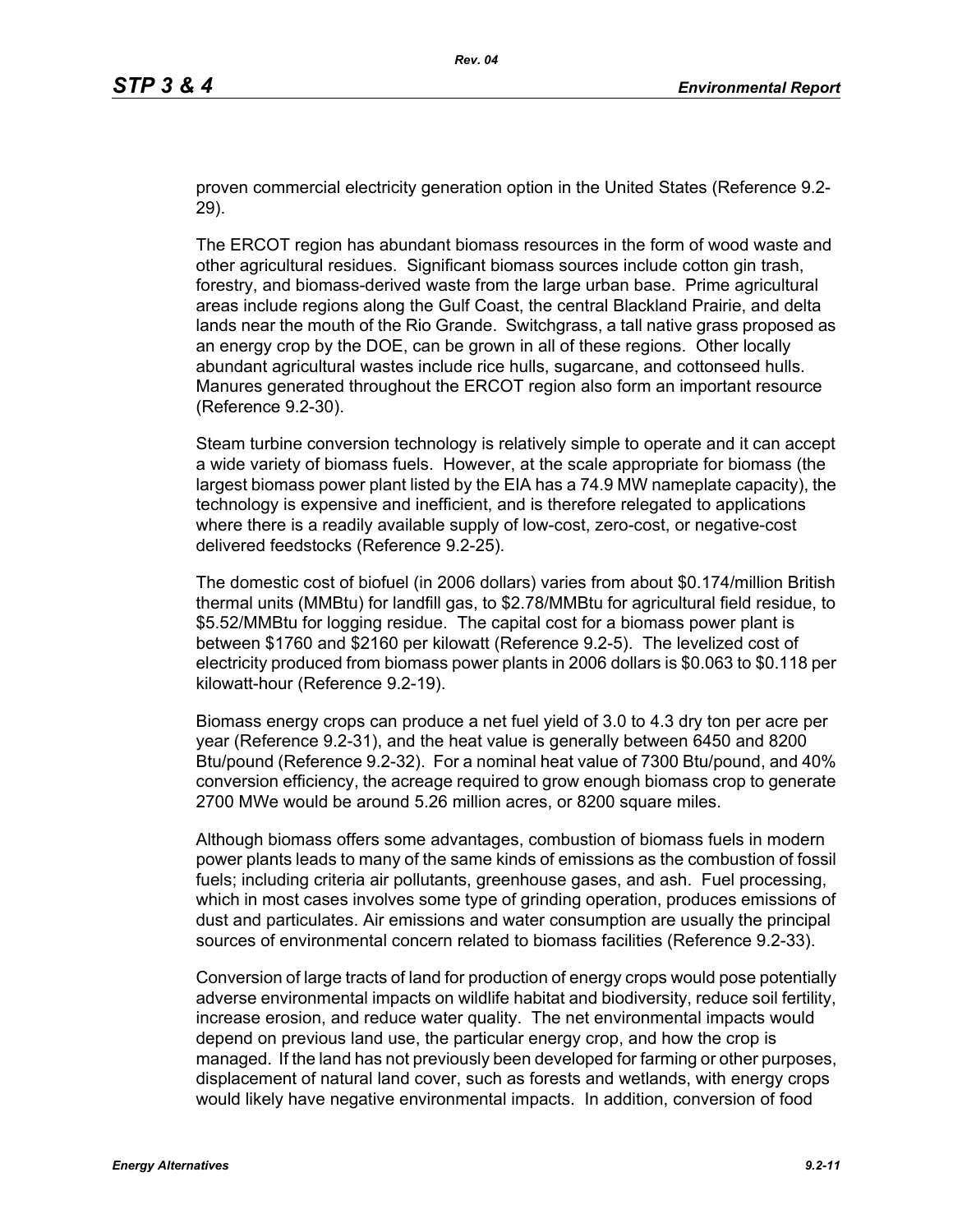crops into energy crops means a reduction in food production that may need to be replaced elsewhere.

Based on this analysis, STPNOC has determined that biomass energy technology is developed, proven, and available in the ERCOT region at the start of commercial operation of the proposed project; however, biomass energy has large land use requirements and would produce substantial combustion gas emissions. Furthermore, the cost to generate electrical power from biomass systems is substantially greater than the costs of nuclear power. For these reasons, biomass power alone is not a feasible alternative for baseload power in the ERCOT region and is not environmentally preferable to STP 3 & 4.

## **9.2.2.3.6 Municipal Solid Waste**

Municipal solid waste refers to the stream of garbage collected through community sanitation services. Since municipal solid waste generally includes some materials not suitable for combustion, segregation must be performed on the waste supply stream. For this reason, the capital and operations cost for a municipal solid waste generation plant are generally higher than other steam turbine generation plants that use a homogeneous waste feed such as wood waste (Reference 9.2-34).

The combustion of municipal solid waste can generate energy and reduce the volume of waste by up to 90% and the waste mass by up to 75%, an environmental benefit (Reference 9.2-35). However, municipal solid waste combustion also generates emissions of nitrogen dioxide, sulfur dioxide, and toxic pollutants such as mercury. The variation in the composition of municipal solid waste affects the emissions. For example, municipal solid waste that contains batteries and tires would generate higher levels of toxic emissions (Reference 9.2-34).

Power plants that burn municipal solid waste are normally smaller than fossil fuel power plants but typically require a similar amount of water per unit of electricity generated. When water is removed from a lake or river, fish and other aquatic life can be killed, which affects the animals and people who depend on these resources (Reference 9.2-34).

At the end of 2005, the EIA reported 96 municipal solid waste generation facilities in operation. Nameplate capacities range from 1.2 MWe to 90 MWe with combined output from all 96 plants of around 2650 MWe, and half of those are less than 20 MWe (Reference 9.2-26). It would require 30 municipal solid waste plants at 90 MWe to equal 2700 MWe of baseload capacity.

The overnight construction cost for a municipal solid waste generation facility (based on 2004 dollars) is about \$1500 per kilowatt based on an 80 MW unit (Reference 9.2- 36). The levelized cost for municipal solid waste-generated power (in 2000 dollars) is about \$0.75 per kilowatt-hour (Reference 9.2-37).

The nominal heat content in municipal solid waste is around 11.7 MMBtu/ton, or about 5850 Btu/pound (Reference 9.2-38). There are about 20 million people that live within the ERCOT service area (Reference 9.2-39), and on average each person generates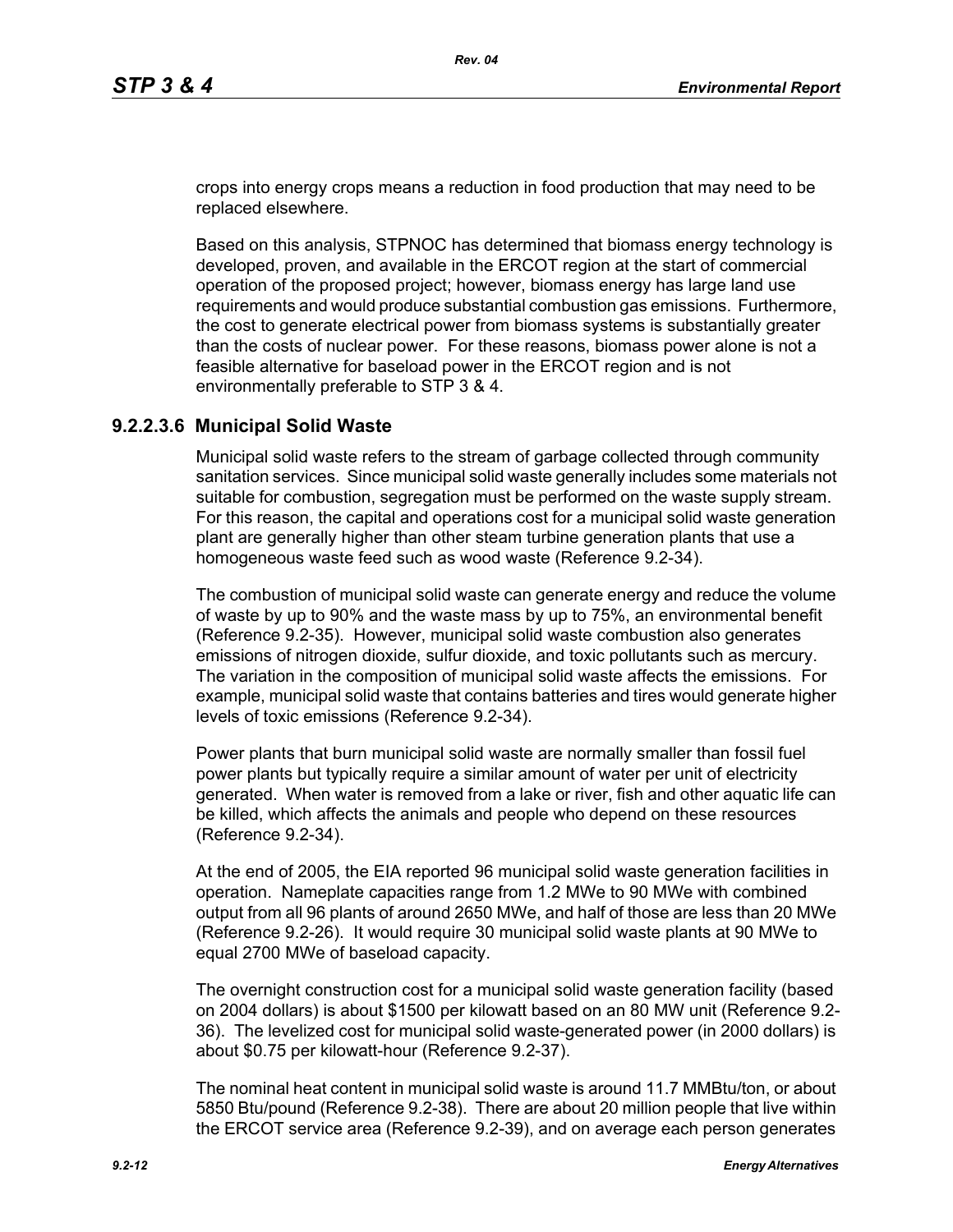about 7.11 pounds of municipal solid waste per day which amounts to roughly 2600 pounds of municipal solid waste each year (Reference 9.2-40). This is more than the nation average of 4.5 pounds per day per person (Reference 9.2-41). About 35% of municipal solid waste generated is recovered for recycling (Reference 9.2-40). If the other 65% is burned to generate electricity and the combustion process is 30% efficient, the total annual energy potential in the ERCOT region from municipal solid waste would be around 2000 MW. This is less than the 2700 MW proposed by STPNOC.

Another option for conversion of landfill waste into electricity is to capture and burn the gases produced as municipal solid waste decomposes. This gas, which is primarily methane, can be collected from wells within the landfill, filtered, and used to fuel for engines connected to generators. Landfill gas generation plants are generally in the range of 3 to 8 MW, and can economically produce power for 10 to 15 years. In addition, combustion of the waste gas is beneficial to the environment because it prevents the introduction of raw methane, a greenhouse gas with global-warming potential 21 times that of carbon dioxide, into the atmosphere (Reference 9.2-42).

Based on this analysis, STPNOC has determined that municipal solid waste energy technology is developed, proven, and available in the ERCOT region at the start of commercial operation of the proposed project; however, because the full potential of municipal solid waste in the ERCOT region is still less than the 2700 MW needed, and because of the adverse environmental impacts to air and water quality, municipal solid waste is not environmentally preferable to STP 3 & 4.

## **9.2.2.3.7 Petroleum Liquids**

Electricity generated in 2005 in Texas from combustion of petroleum liquids represented less than 0.5% of the total electricity generated in the state (Reference 9.2-20). Based on the ERCOT Unit Data Report for June 2007, petroleum-fueled (i.e., diesel) generation facilities in operation within the ERCOT region produce about 38 MW (Reference 9.2-21).

Although the capital cost for a new petroleum-fired plant would be similar to the cost of a new gas-fired plant, the viability of petroleum-fired electricity generation is linked to the price of crude oil, the rise of which has made petroleum-fired electricity generation relatively less economic. Based on a 2003 estimate, the levelized cost of electricity produced by conventional petroleum-fired operation is about \$0.61 per kilowatt-hour (Reference 9.2-43). According to EIA, during the years 2003 through 2006, the average spot price of crude oil in the U.S. increased 120% from \$26.60 per barrel to \$58.41 per barrel (Reference 9.2-44). Future increases in petroleum prices are expected to make petroleum-fired generation even more expensive relative to other alternatives. Also, the United States depends heavily on foreign petroleum supplies (Reference 9.2-45). This reliance coupled with regional instability in the primary petroleum producing regions presents potential concerns with the long-term reliability and economic stability of petroleum-fired electricity generation. For these reasons, liquid petroleum is not considered an economically viable fuel source for new electricity generation facilities.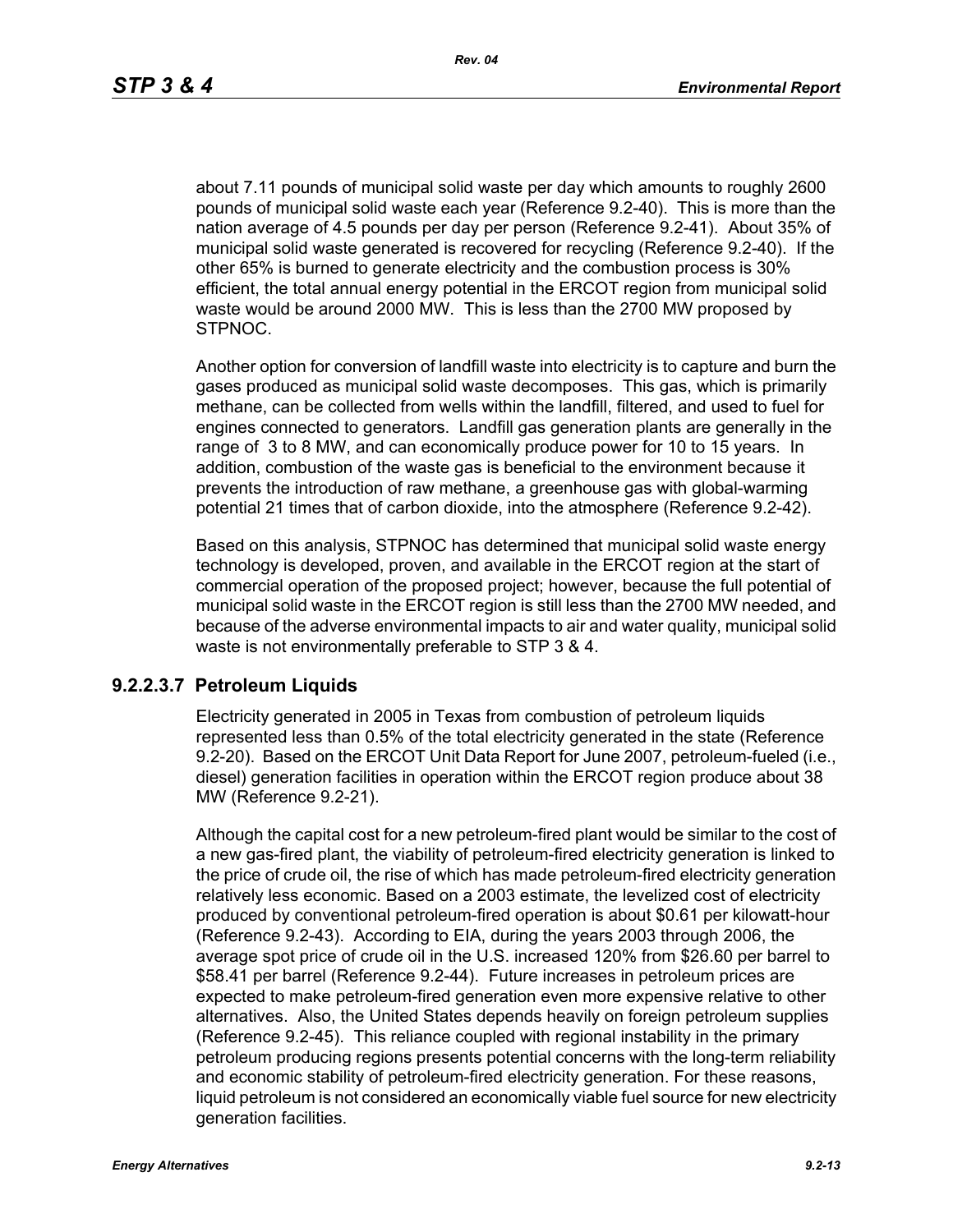Construction and operation of a petroleum-fired plant would have identifiable environmental impacts. For example, NUREG-1437 estimates that construction of a 1000 MWe petroleum-fired plant would require about 120 acres. Based on a 95% capacity factor, a petroleum-fired power plant with a net output of 2700 MWe would require about 341 acres. Operation of petroleum-fired plants would have environmental impacts (including impacts on the aquatic environment and air) that would be similar to those from a coal-fired plant (Reference 9.2-2).

Based on this analysis, STPNOC has determined that petroleum energy technology is developed, proven, and available in the ERCOT region at the start of commercial operation of the proposed project, and that the land use requirements are relatively small; however, because of the high cost of the fuel, combined with concerns related to availability, energy independence, and the adverse environmental impacts to air and water quality, petroleum-fired generation is not a feasible alternative for baseload power in the ERCOT region.

#### **9.2.2.4 Fuel Cells**

Fuel cells are similar to common batteries. Both have a positive end and a negative end, rely on chemical reaction, and produce electricity when the circuit is closed. In hydrogen fuel cells, hydrogen passes through an anode catalyst where it is ionized. The hydrogen ions then pass through a conductive medium and combine with oxygen. The electrons formed by the ionization process create an electrical current. Fuel cells can generate up to 2 MW of power (Reference 9.2-5).

The fuel cell generation process is a clean technology because the byproduct is water. However, the hydrogen gas used in the fuel cells is generally obtained from fossil fuels—mainly natural gas. Fuel cells can be sized for grid-connected or customer-sited applications, but are generally too expensive to compete without subsidies (Reference 9.2-5).

Fuel cell power plants are in the initial stages of commercialization. Although more than 650 large stationary fuel cell systems have been built and operated worldwide, the global stationary fuel cell electricity generation capacity in 2003 was 125 MWe. The largest stationary fuel cell power plant ever built is 11 MWe (Reference 9.2-46). STPNOC believes that this technology has not matured sufficiently to support production for a baseload facility.

Fuel cells are not cost-effective when compared with other generation technologies, both renewable and fossil based. The estimated overnight construction cost (in 2006 dollars) is around \$4015 per kilowatt (Reference 9.2-5), with a levelized electricity cost of \$0.058 to \$0.119 per kilowatt-hour based on a 2003 estimate (Reference 9.2-47).

Based on this analysis, fuel cell technology has not matured sufficiently to support production for a baseload facility, and is therefore not a reasonable alternative for baseload capacity due to the cost and production limitations.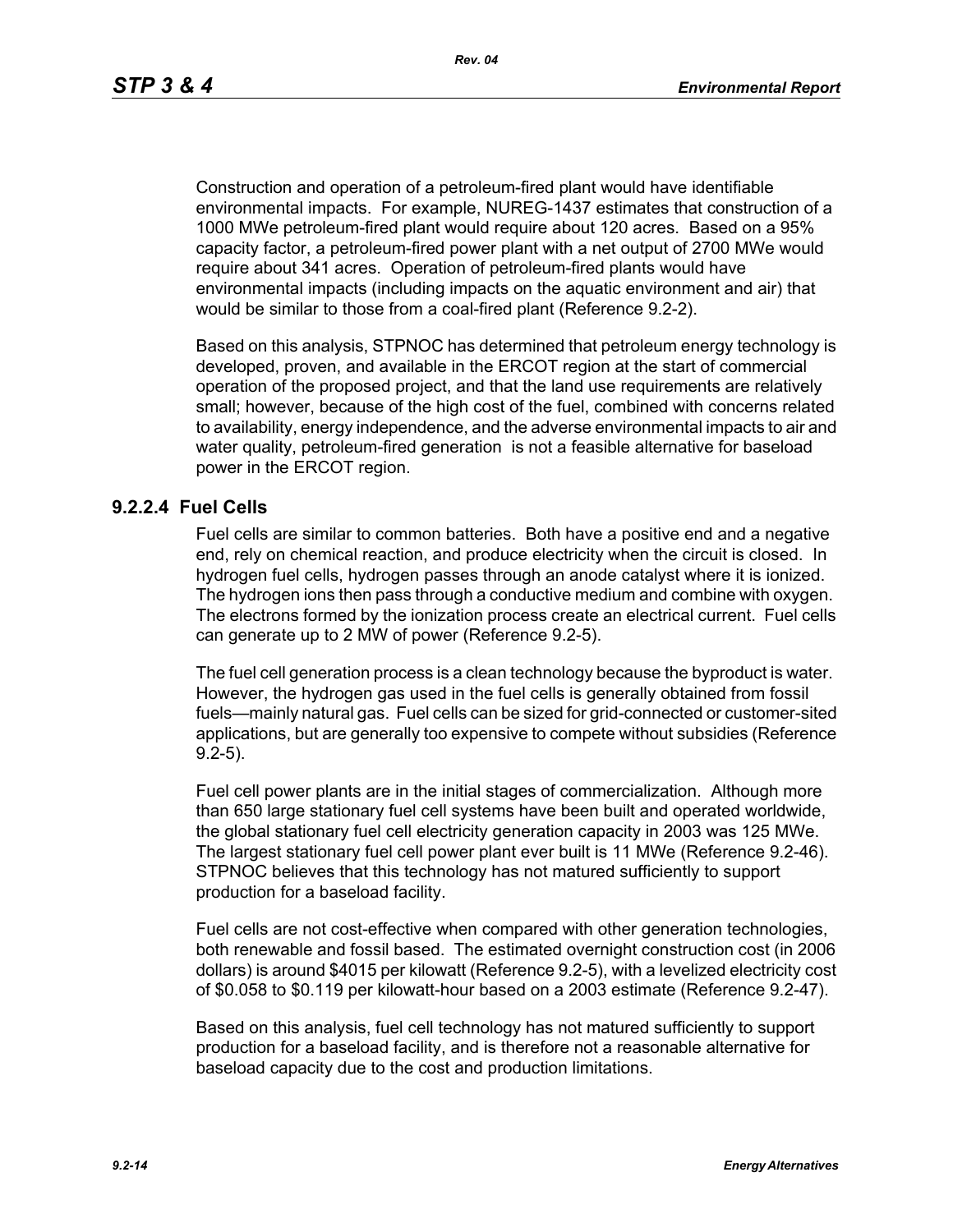# **9.2.2.5 Coal**

The United States has abundant low-cost coal reserves, and the price of coal for electric generation is projected to remain steady for the next 20 years. By 2030, coal consumption is projected to increase by 50% over 2005 levels, with significant additions of new coal-fired generation capacity over the last decade of the projection period; however, projections for coal consumption are based on the assumption that current energy and environmental policies remain unchanged throughout the projection period (Reference 9.2-48). In year 2005, coal-fired generation facilities in Texas accounted for about 37.4 percent of the electricity generated and about 20 percent of its electric generation capacity (Reference 9.2-20).

There are three primary technologies identified to generate electrical energy from coal: conventional pulverized coal boiler, fluidized bed, and integrated gasification combined-cycle (IGCC). As part of the alternatives evaluation, all three technologies (conventional, fluidized bed, and IGCC) are evaluated.

# **9.2.2.5.1 Conventional Pulverized Coal Boiler**

In conventional pulverized coal-fired plants, pulverized coal is blown into the combustion chamber of a boiler. The idea is that if the coal is sufficiently pulverized, it will burn almost as easily and efficiently as a gas. In the combustion chamber, hot gases and heat energy from the incineration process convert water into high-pressure steam. The steam is then passed through a turbine to produce electricity. Flue gases are routed through a selective catalytic reduction unit for nitrogen oxides ( $NO<sub>v</sub>$ ) reduction, and into an air heater. From the air heater the flue gas flows to a sulfur dioxide  $(SO<sub>2</sub>)$  scrubber system and a particulate removal system.

The steam systems used in the current generation of pulverized coal plants are generally designated as subcritical (or conventional), supercritical, or ultrasupercritical. This designation is based on the pressure and temperature of the steam. The demarcation for these designations varies within the worldwide power generation industry (Reference 9.2-5).

In the United States, subcritical plants operate at a nominal pressure of 2400 psi and a peak temperature of 1050°F. A supercritical unit would operate at a similar peak temperature but at a nominal pressure of 3500 psi. Ultra-supercritical units operate at a nominal pressure of 4500 psi and a minimum temperature of 1100°F. As the temperature and pressure of the steam at the generator turbine inlet increases, so does the efficiency of the power steam cycle. As the efficiency of the steam cycle is increased, the amount of fuel necessary to produce the same amount of energy is reduced, which also reduces plant emissions (Reference 9.2-5). The subcritical and supercritical technologies are commercially mature and widely used throughout the world. The ultra-supercritical technology, however, is currently in the development phase and is not a feasible alternative for the proposed nuclear project. Pulverized coal-fired boilers provide an output between 100 and 1300 MWe (Reference 9.2-5). To mitigate the impact of a system failure on the electrical distribution system, most boiler/turbine combinations are generally less than 1000 MWe.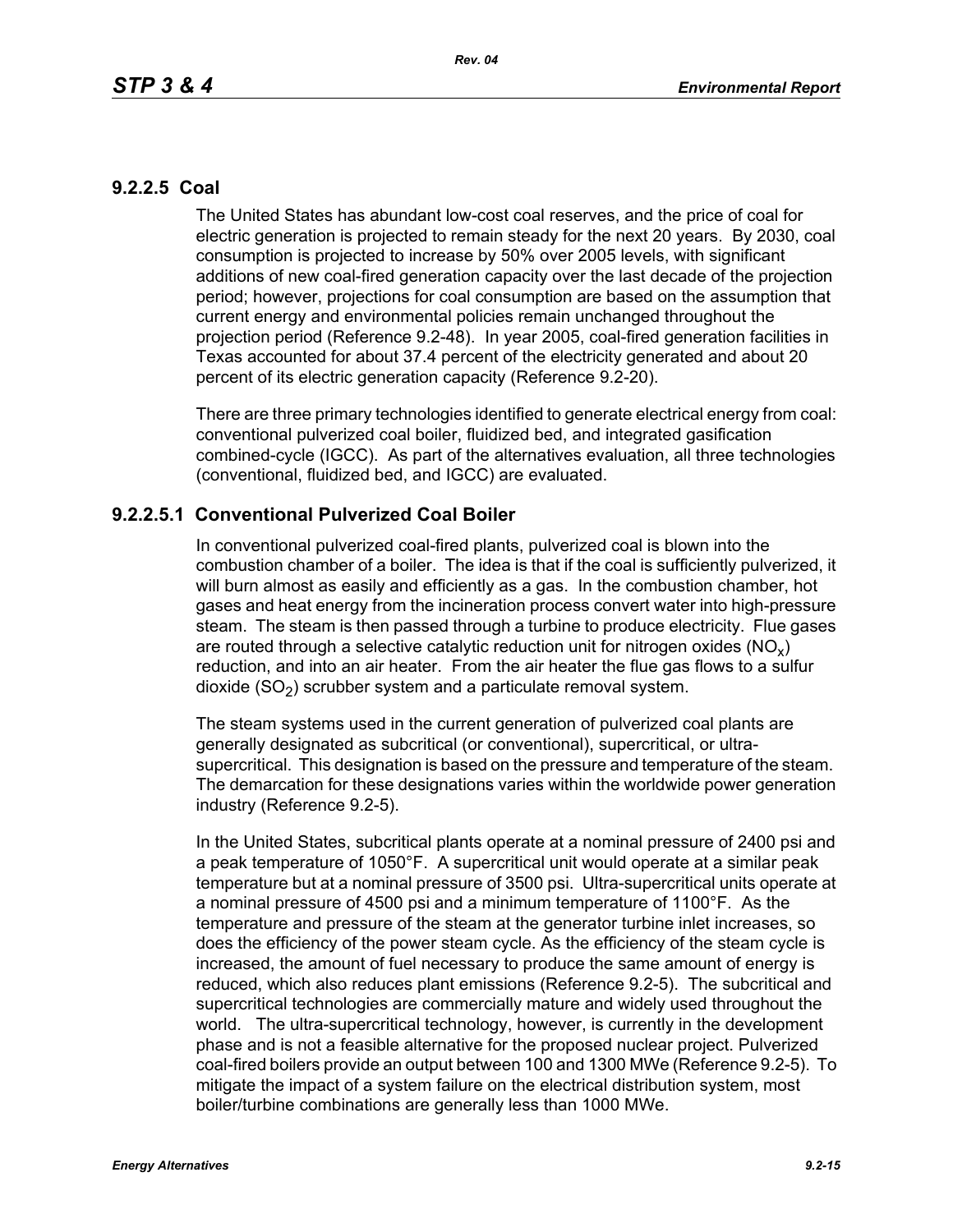The environmental impacts of construction of a typical pulverized coal-fired steam plant are well known because coal-fired steam plants represent about a third of the electrical generation in the United States (Reference 9.2-20). The estimated capital costs (in 2006 dollars) for a new pulverized coal-fired power plant range from \$1235 to \$2270 per kilowatt (Reference 9.2-5). The levelized cost of new generation capacity from a pulverized coal-fired power plant is \$0.056 per kilowatt-hour (Reference 9.2- 48).

# **9.2.2.5.2 Fluidized Bed**

Fluidized bed is an advanced coal combustion process that involves the injection of a sorbent material, such as crushed limestone, into the combustion chamber along with the fuel. The presence of the sorbent helps minimize the formation of gaseous pollutants. The fuel and sorbent mixture is fluidized on air jets in the combustion chamber to enhance combustion and heat transfer. Sulfur released from the fuel as  $SO<sub>2</sub>$  is captured by the sorbent to form a solid compound that is removed with the ash, generating large quantities of solid waste. The waste stream is potentially marketable for agricultural and construction applications. More than 90% of the sulfur in the fuel is captured in this process.  $NO_{v}$  formation in fluidized bed power plants is lower than that for conventional pulverized coal boilers because the operational temperature range is below the temperature at which thermal  $NO<sub>x</sub>$  is formed (Reference 9.2-49). Overall, emissions from fluidized bed units are comparable to the emissions from a conventional pulverized coal boiler equipped with post-combustion  $SO<sub>2</sub>$  and  $NO<sub>x</sub>$ control equipment. As discussed in Subsection 9.2.3.1, these environmental impacts are greater than those of a nuclear plant. Fluidized bed units are currently available in sizes as large as 300 MW, and designs are being developed for units as large as 600 MW. The technology is more suited to low-grade, high ash, high sulfur coals, which are more difficult to pulverize, and which may have variable combustion characteristics (Reference 9.2-50). Also, because the operational temperature of the fluidized bed system is lower, it does not achieve the higher efficiency levels achieved by conventional pulverized coal boilers.

To improve the thermal efficiency of the fluidized bed technology, a new type of fluidized bed boiler has been proposed that encases the entire boiler inside a large pressure vessel. Combustion of coal in a pressurized fluidized bed boiler results in a high-pressure stream of combustion gases that can spin a gas turbine to make electricity and boil water for a steam turbine. It is estimated that pressurized fluidized bed plants could generate 50% more electricity from coal than a regular power plant from the same amount of coal. The pressurized fluidized bed technology is currently in the demonstration phase and is not a feasible alternative for the proposed nuclear project. (Reference 9.2-49). Additionally, the fluid bed technology is not environmentally preferable to nuclear power.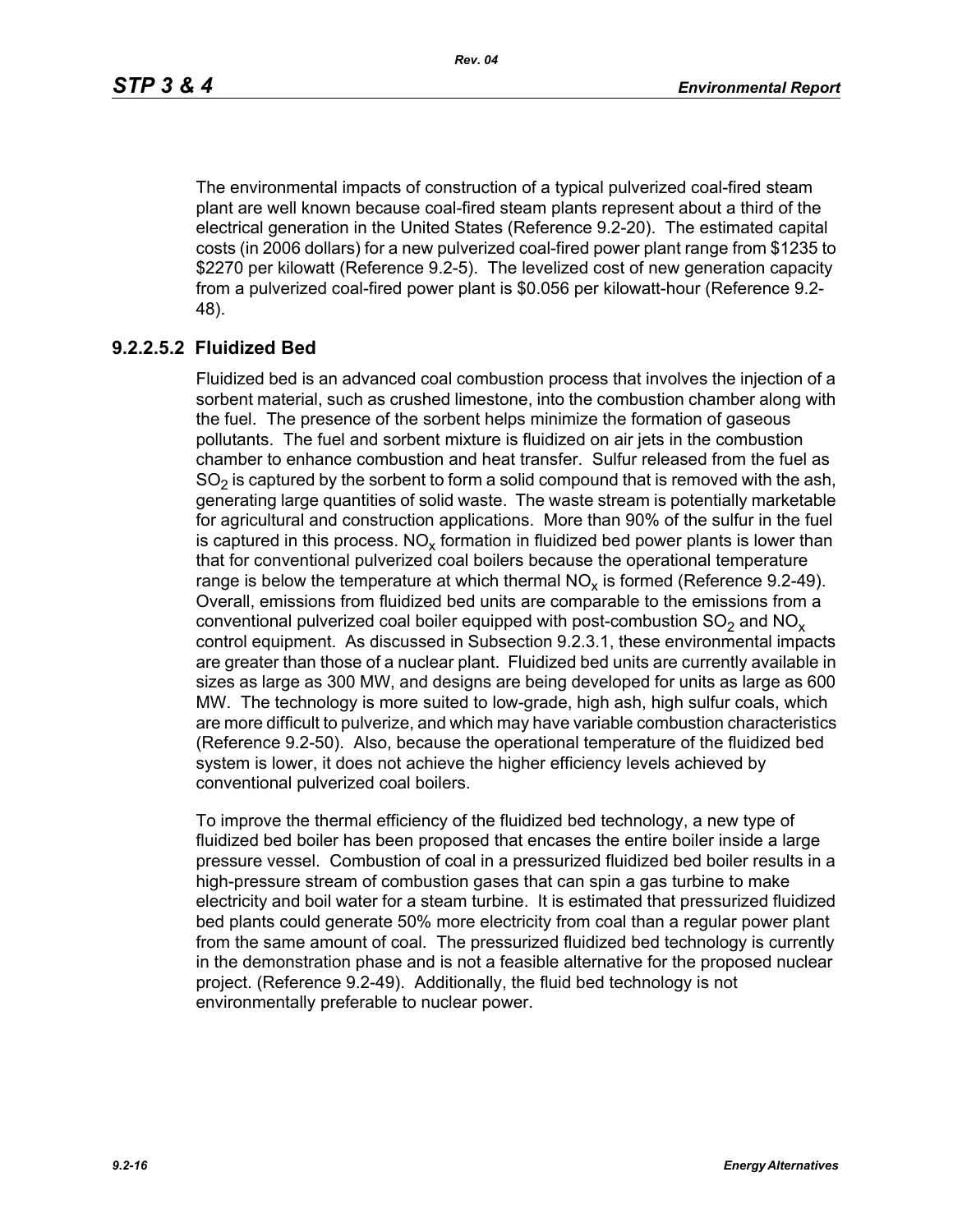# **9.2.2.5.3 Integrated Gasification Combined Cycle**

IGCC is an innovative electric power generation concept that combines modern coal gasification technology with both gas turbine and steam turbine power generation. The technology is substantially cleaner than conventional pulverized coal plants because major pollutants can be removed from the inlet gas stream before combustion.

The IGCC alternative generates substantially less solid waste than a conventional coal-fired boiler. The largest solid waste stream produced by IGCC installations is slag, a black, glassy, sand-like material that is potentially a marketable byproduct. Slag production is a function of ash content in the coal (Reference 9.2-51). The other large-volume byproduct produced by IGCC plants is sulfur, which is extracted during the gasification process and can be marketed rather than placed in a landfill. IGCC units do not produce ash or scrubber wastes.

IGCC power plants are in the early stages of commercialization. There are currently two commercial-size, coal-based IGCC plants in the United States. Both were supported initially under the DOE Clean Coal Technology demonstration program, but now operate commercially without DOE support (Reference 9.2-51). Experience has been gained with the chemical processes of gasification, coal properties, and their impact on IGCC design, efficiency, economics, etc. However, system reliability is still relatively lower than conventional pulverized coal-fired power plants and the major reliability problem is from the gasification section. There are problems with the integration between gasification and power production as well. For example, if the gases are not adequately cleaned, uncleaned gas can cause various types of damage to the gas turbine (Reference 9.2-52).

An IGCC plant is estimated to cost about 20% to 25% more than a comparably sized conventional pulverized coal plant (Reference 9.2-51). STPNOC believes this technology has not matured sufficiently to support production for a large baseload facility and is not a reasonable alternative for a large baseload facility.

# **9.2.2.5.4 Conclusion for Coal-Fired Alternatives**

Pulverized coal-boilers and fluidized bed units (if such units become commercially mature) are reasonable alternatives to the proposed nuclear plant. Because the supercritical pulverized coal technology has a higher thermal efficiency and lower emissions than either the subcritical pulverized coal or fluidized bed technologies, supercritical pulverized coal was selected as the representative technology for the coal-fired alternative. The coal-fired alternative includes four supercritical boiler units, each with a net capacity of 675 MWe for a combined capacity of 2700 MWe. Table 9.2-1 describes the assumed basic operational characteristics of the coal-fired units. Emission control technology and percent-control assumptions are based on alternatives identified by the EPA (Reference 9.2-53). For the purpose of analysis, it is assumed that coal and limestone (calcium carbonate) would be delivered by rail after upgrades are applied to the existing rail spur into STP.

Based on the well-known technology, fuel availability, and generally understood environmental impacts associated with construction and operation of a coal-fired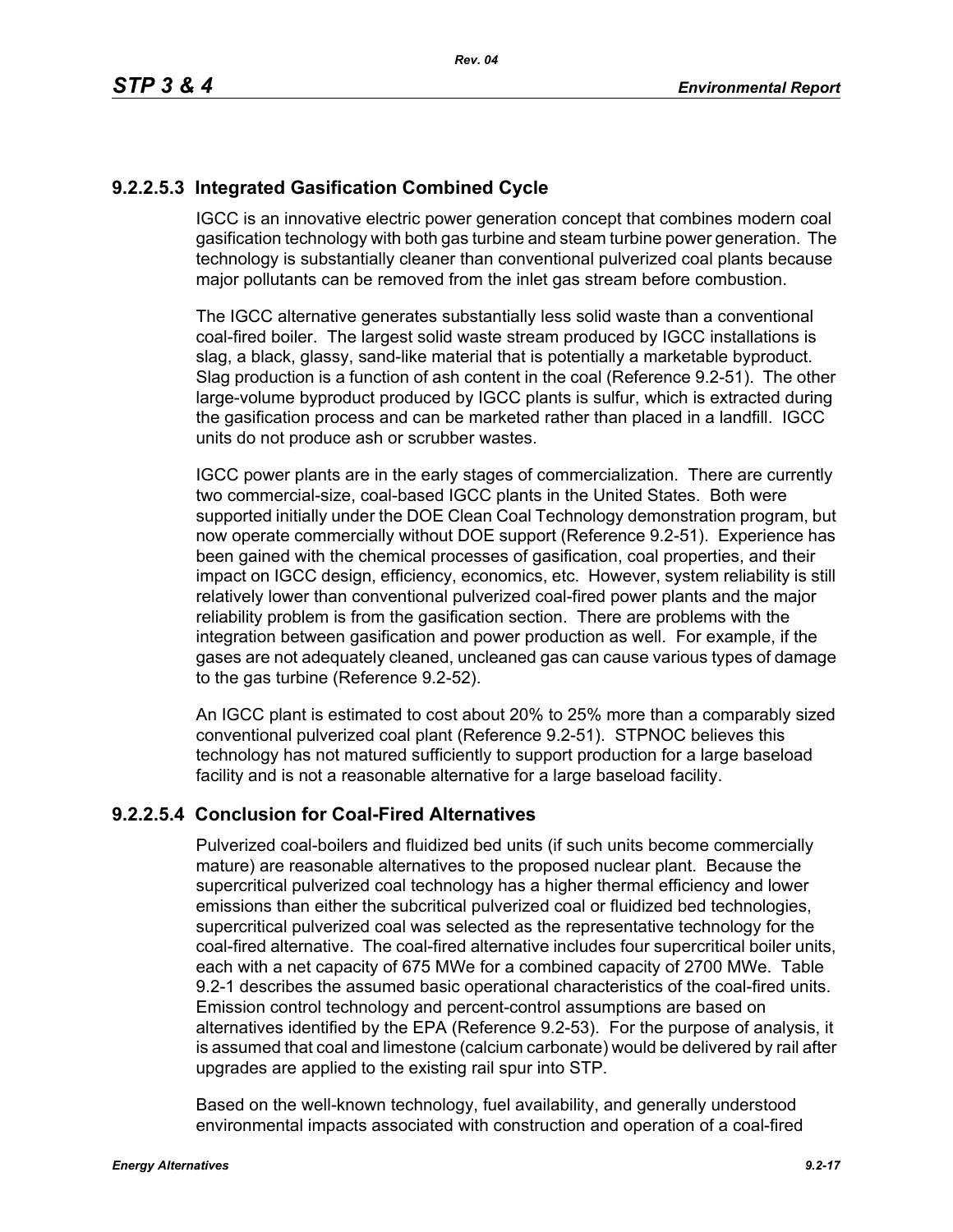power generation plant, it is considered a reasonable alternative and is therefore retained for further evaluation in Subsection 9.2.3.

#### **9.2.2.6 Natural Gas**

Gas-fired generation with combined-cycle turbines is mature and has relatively low capital costs. Overnight construction costs (based on 2006 dollars) for a combinedcycle turbine range from \$565 to \$620 per kilowatt (Reference 9.2-5). The levelized cost of electricity produced from a new gas-fired power plants in 2005 was around \$0.055 per kilowatt-hour (Reference 9.2-48).

For the purpose of the gas-fired alternative analysis, four standard-sized units, each with an output of 675 MWe are postulated to achieve the target output of 2700 MWe. Table 9.2-2 describes assumed basic operational characteristics of the gas-fired units. It is also assumed that there would be sufficient gas availability.

Based on the well-known technology, fuel availability, and generally understood environmental impacts associated with construction and operation of a natural gasfired power generation plant, natural gas is considered a reasonable alternative and is therefore retained for further evaluation in Subsection 9.2.3.

## **9.2.2.6.1 Combination of Alternatives**

Although individual alternatives might not be sufficient to provide 2700 MWe capacity due to the small size of the resource or lack of cost-effective opportunities, it is conceivable that a mix of alternatives might be cost-effective and may also provide for a better environmental solution. There are many possible combinations of fuel types to generate 2700 MWe, and STPNOC has not exhaustively evaluated each combination. However, STPNOC reviewed combinations that, due to technological maturity, economics, and other factors, could be reasonable alternatives to the proposed project. Two of these combinations of alternatives are addressed below.

As discussed in Subsection 9.2.2.2, wind energy, as a stand-alone technology, is not a feasible alternative for baseload power. However, it is conceivable that a mix of wind energy and gas-fired combined cycle units could provide baseload power. For example, the 2700 MWe target capacity could be satisfied with a 600 MWe wind farm, along with 4 675 MWe natural gas combined-cycle units. During operation, a combined-cycle plant could ramp up and down quickly to "follow" the wind load. However, the impacts, including impacts to air quality, associated with the gas-fired plant alone would exceed those of the nuclear plant. Additionally, the wind portion of the alternative—land use impacts, noise impacts, and visual impacts—would be more than the stand-alone natural gas alternative; therefore, the combination would have greater adverse environmental impacts than a single fuel type. The cost of implementing the combination would also be greater than the cost of the stand-alone natural gas alternative. These conclusions would also apply for any combination of wind or solar coupled with any fossil fuel type facility. The environmental impacts and costs associated with the combined alternative would compare unfavorably with the proposed project.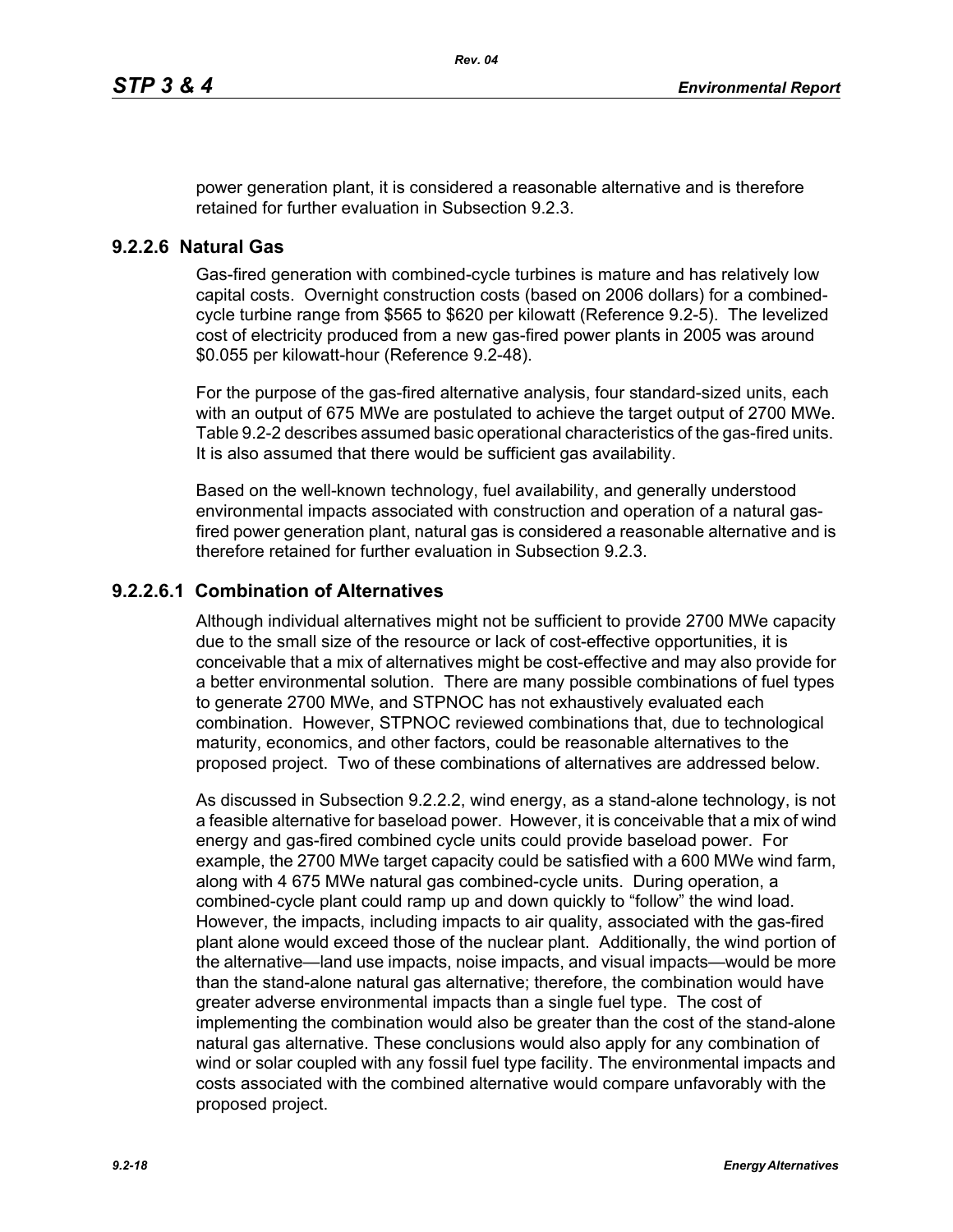If the hypothetical mix included coal-fired generation, the environmental impacts associated with construction (land use, ecology) and air quality would be expected to be greater than that of the proposed project. For example, the 2700 MWe target capacity could be met with two 675 MWe coal-fired units and two 675 MWe natural gas combined-cycle units. This combination coal-gas facility would require an estimated 291 acres for permanent structures. As discussed in Subsection 4.1.1, construction of the proposed project would disturb about 540 acres of which about 300 acres of these lost permanently due to construction of new facilities and a new heavy haul road. Air quality impacts for the 675 MWe coal-fired units would compare unfavorably with the proposed project due to the large quantity of combustion emissions from coal-fired generation. The additional impact, including combustion emissions, from the natural gas unit would only strengthen the overall favorable position of the proposed project.

Wind and solar facilities could be used in combination with storage systems to produce baseload power. By storing the power produced from wind or solar facilities and releasing it when the wind and solar facilities are not generating power, energy storage in combination with the wind or solar facilities would be able to generate electricity continuously. However, large-scale energy storage in Texas is either not available or would not be economically viable. For example, the storage of even one day's output at 2700 MW is well beyond any demonstration projects using batteries, compressed air, hydrogen, or other storage mechanism and the cost of such systems, even if available, would be prohibitive. Adding the significant cost of storage systems to the cost of wind or solar facilities would render the total cost non-competitive. In the northwestern United States, existing hydropower reservoirs are used to store and release the energy produced by wind generation. This combination of alternatives, in the form of "pumped storage," is not available in Texas at this scale. In addition to not being available, the costs to develop such storage would be prohibitive.

Other combinations of the various alternatives are not discussed here. In general, poor annual average capacity factors, higher environmental impacts (land use, ecological, air quality), immature technologies, and a lack of cost-competitiveness are not expected to lead to a viable, competitive combination of alternatives that would be either environmentally equivalent or preferable.

## **9.2.3 Assessment of Reasonable Alternative Energy Sources and Systems**

This section evaluates the environmental impacts of reasonable alternatives to the proposed project: pulverized coal-fired generation and gas-fired generation. The significance of the impacts associated with each issue is identified as SMALL, MODERATE, or LARGE. This characterization is consistent with the criteria that NRCestablished criteria in 10 CFR 51, Appendix B, Table B-1, Footnote 3, and presented as follows:

SMALL - Environmental effects are not detectable or are so minor that they will neither destabilize nor noticeably alter any important attribute of the resource. For the purpose of radiological impacts assessment, the Commission has concluded that those impacts that do not exceed permissible levels in the Commission's regulations are considered small.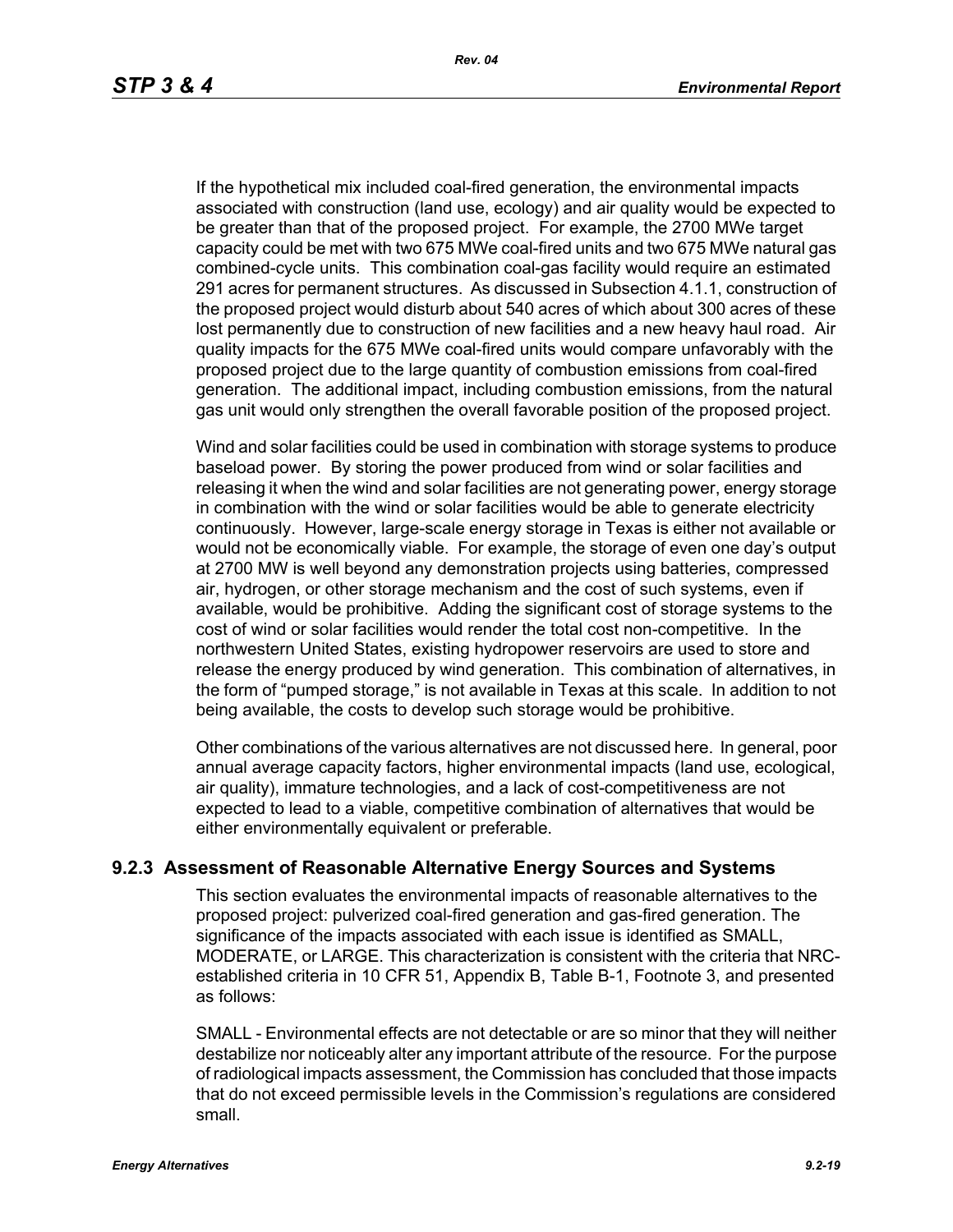MODERATE - Environmental effects are sufficient to alter noticeably, but not to destabilize, any important attribute of the resource.

LARGE - Environmental effects are clearly noticeable and are sufficient to destabilize any important attributes of the resource.

Consideration is given to ongoing and potential additional mitigation in proportion to the significance of the impact to be addressed (i.e., impacts that are SMALL receive less mitigative consideration than impacts that are LARGE).

# **9.2.3.1 Coal-Fired Generation**

STPNOC has reviewed the NRC analysis of environmental impacts from coal-fired generation alternatives presented in NUREG-1437 and found the NRC analysis to be reasonable. Construction impacts could be substantial, due in part to the large land area required (which can result in natural habitat loss) and the large workforce needed; however, NRC pointed out that the installation of a new coal-fired plant where an existing nuclear plant is located would reduce many construction impacts. There are major adverse impacts from operations such as human health concerns associated with air emissions, waste generation, and losses of aquatic biota due to cooling water withdrawals and discharges.

# **9.2.3.1.1 Air Quality**

Air quality impacts of coal-fired generation are considerably different from those of nuclear power. A coal-fired plant would emit sulfur dioxide  $(SO<sub>2</sub>)$ , as  $SO<sub>x</sub>$  surrogate), oxides of nitrogen (NO<sub>x</sub>), particulate matter (PM), carbon monoxide (CO), and mercury (Hg), all of which are regulated pollutants. A coal-fired plant would also emit carbon dioxide  $(CO<sub>2</sub>)$ , which has been linked to global warming. As Subsection 9.2.2.10 indicates, it is assumed a plant design would minimize air emissions through a combination of boiler technology and post combustion pollutant removal. The coalfired alternative emissions would be as follows:

 $SO<sub>2</sub>$  = 2900 tons per year

 $NO<sub>x</sub>$  = 2000 tons per year

CO = 2800 tons per year

 $CO<sub>2</sub> = 27$  million tons per year

 $Hq = 0.46$  tons per year

 $PM_{10}$  (particulates with a diameter of less than 10 microns) = 50 tons per year

 $PM<sub>2.5</sub>$  (particulates with a diameter of less than 2.5 microns) = 13 tons per year

These emission totals are calculated based on the parameters and assumptions identified in Table 9.2-1 and emission factors published in AP-42 (9.2-53).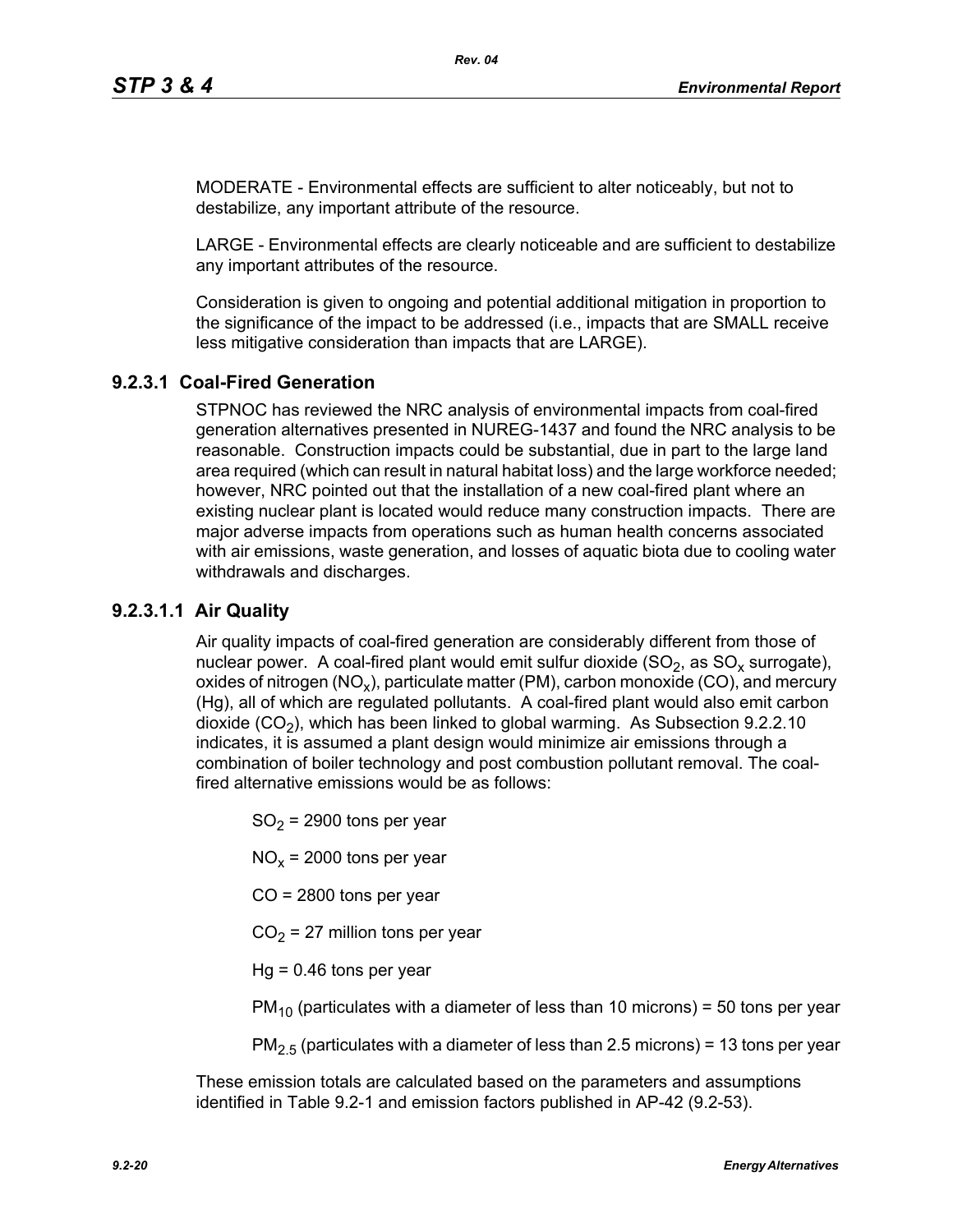The acid rain requirements of the Clean Air Act Amendments establish a cap on the allowable  $SO<sub>2</sub>$  emissions from power plants. Each company with fossil fuel-fired units was allocated  $SO<sub>2</sub>$  allowances. To be in compliance with the Act, the companies must hold enough allowances to cover their annual  $SO<sub>2</sub>$  emissions. In 2005, emissions from generators in Texas ranked highest nationally for  $NO<sub>x</sub>$  and fifth highest nationally for  $SO<sub>2</sub>$  (Reference 9.2-20). Both  $SO<sub>2</sub>$  and  $NO<sub>x</sub>$  emissions would increase if a new coalfired plant were operated at STP. To operate a fossil-fuel generation plant, STPNOC would have to purchase  $SO<sub>2</sub>$  allowances from the open market or shut down existing fossil-fired capacity from one of its owning members and apply the credits from that plant to the new one.

In March 2005, EPA issued the final Clean Air Interstate Rule which addresses power plant  $SO_2$  and  $NO_x$  emissions that contribute to non-attainment of the 8-hour ozone and fine particulate matter standards in downwind states. Twenty-eight states, including Texas, are subject to the requirements of the rule. The rule calls for further reductions of NO<sub>x</sub> and SO<sub>2</sub> emissions from power plants. These reductions can be accomplished by the installation of additional emission controls at existing coal-fired facilities or by the purchase of emission allowances from a cap-and-trade program.

In March 2005, EPA finalized the Clean Air Mercury Rule which sets emissions limits on mercury to be met in two phases beginning in 2010 and 2018, and encourages a cap and trade approach to achieve the target emission limits.  $NO<sub>x</sub>$  and  $SO<sub>2</sub>$  controls indirectly help to reduce mercury emissions. However, according to the EPA, the second phase cap reflects a level of mercury emissions reduction that exceeds the level that would be achieved solely as a co-benefit of controlling  $NO<sub>x</sub>$  and  $SO<sub>2</sub>$  under the Clean Air Interstate Rule. Each new coal-fired electrical generation unit in Texas must acquire enough mercury allowances to cover its annual mercury emissions. Compliance with EPA mercury standards must be achieved by January 01, 2010 (Reference 9.2-54).

Texas has regions that are designated as non-attainment with respect to the National Ambient Air Quality Standards for one or more criteria pollutants. Therefore, the state of Texas was required to submit a State Implementation Plan (SIP) to the EPA (1) to establish control strategies to reduce criteria pollutant emissions, and (2) to identify the technical and regulatory processes to demonstrate compliance with the SIP. The Texas SIP includes a cap and trade program for  $NO<sub>x</sub>$ ,  $SO<sub>x</sub>$ , and  $H<sub>q</sub>$  emissions. New stationary fossil fuel facilities in Texas must acquire trade credits to cover the new potential emissions. Compliance with the  $NO<sub>x</sub>$  and  $SO<sub>x</sub>$  standards identified in the SIP must be achieved by January 01, 2009 and January 01, 2010, respectively (Reference 9.2-54).

The region of non-attainment nearest to the proposed project location is the Houston-Galveston-Brazoria region. Brazoria County is east of and conterminous with Matagorda County. This region is designated as moderate non-attainment with respect to the 8-hour ozone standard (40 CFR 81.344).

Air impacts from a coal-fired generation facility would be substantial. Adverse human health effects from coal combustion have led to important federal legislation in recent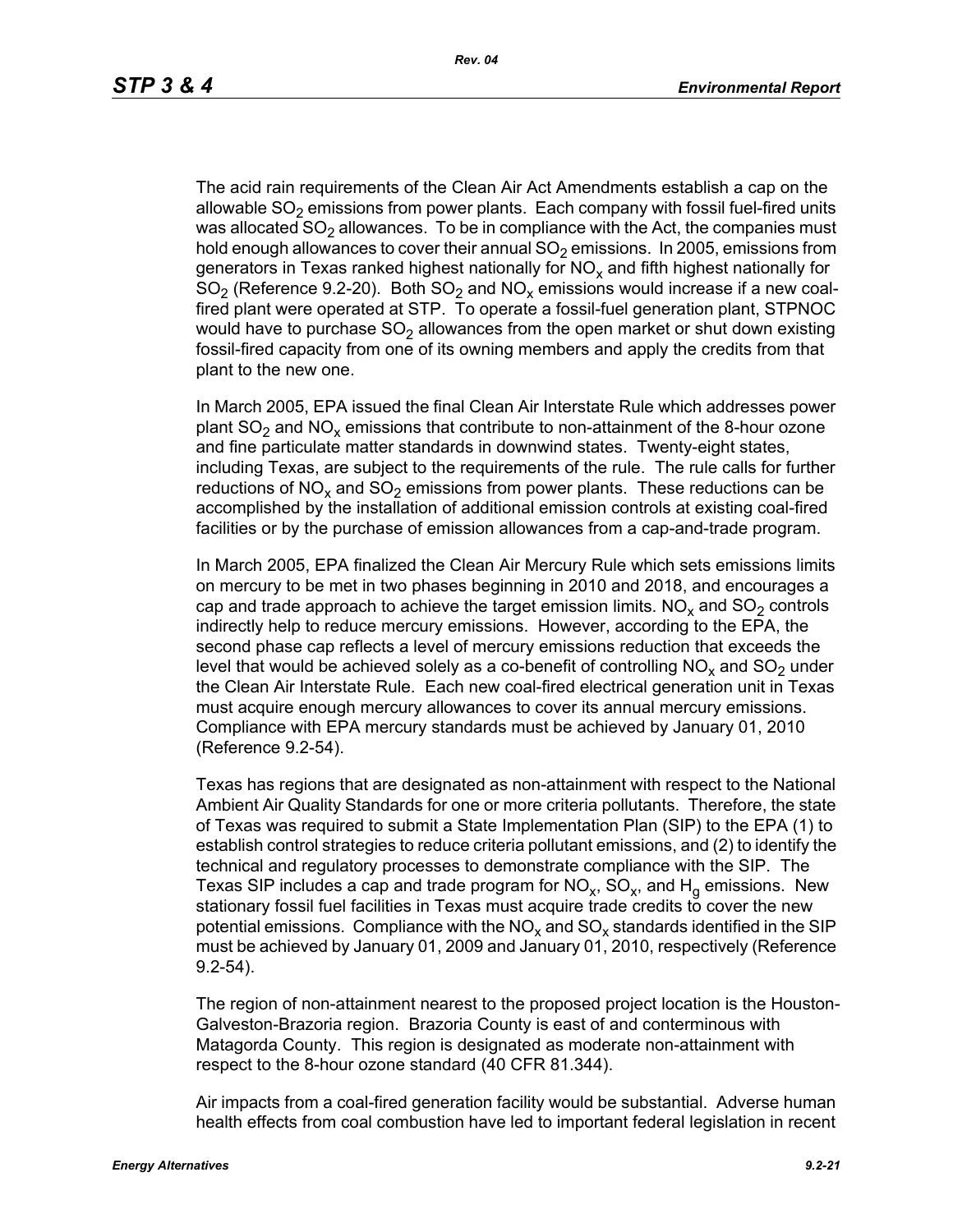years because public health risks, such as cancer and emphysema, have been associated with coal combustion. Global warming and acid rain are also potential impacts. Recent changes in air quality regulations indicate that the EPA and the federal government recognize the importance of stability for air resources.  $SO<sub>2</sub>$  and mercury emission allowances,  $NO_x$  emission offsets, low  $NO_x$  burners, overfire air, fabric filters or electrostatic precipitators, and scrubbers are regulatory-imposed mitigation measures. The coal-fired alternative would have MODERATE impacts on air quality—the impacts may be noticeable, but would not destabilize air quality in the area due to the use of mitigation technologies.

# **9.2.3.1.2 Waste Management**

The coal-fired alternative would generate substantial solid waste. Based on the assumed plant parameters, the coal would have 3.9% ash content, and the facility would consume around 11 million tons of coal annually. Particulate control equipment would collect most (99.9%) of this ash (about 435,000 tons per year). If 75% of the coal ash were recycled, an annual total of about 109,000 tons of ash would require disposal.

SO<sub>y</sub>-control equipment would require about 105,000 tons of limestone and would generate another 124,000 tons per year of waste in the form of scrubber sludge. Ash and scrubber waste disposal over a 40-year plant life would require about 141 acres.

With proper facility placement, coupled with current waste management and monitoring practices, waste disposal would not destabilize any resources. There would be space within the current STP property for this disposal. After closure of the waste site and revegetation, the land would be available for other uses. Waste disposal for the coal-fired alternative would have MODERATE impacts—the impacts of increased waste disposal would be clearly noticeable, but would not destabilize any important resource and further mitigation of the impact would be unwarranted.

# **9.2.3.1.3 Other Impacts**

Construction of the power block and coal storage area would impact about 435 acres of land and associated terrestrial habitat. Because most of this construction would be in previously disturbed areas, impacts would be minimal. Visual impacts would be consistent with the industrial nature of the site. As with any large construction project, some erosion, sedimentation, and fugitive dust emissions could be anticipated, but would be minimized through application of best management practices. Onsite disposal is assumed for debris generated when the area is cleared and grubbed and that other construction debris would be accepted at a nearby municipal disposal facility.

Short-term socioeconomic impacts would result from the estimated 2414 construction workers to build the facilities, and long-term impacts would result from the estimated 315 full-time workers to operate the coal-fire facility. These impacts would be SMALL due to the influence of the nearby Houston-Galveston metropolitan area.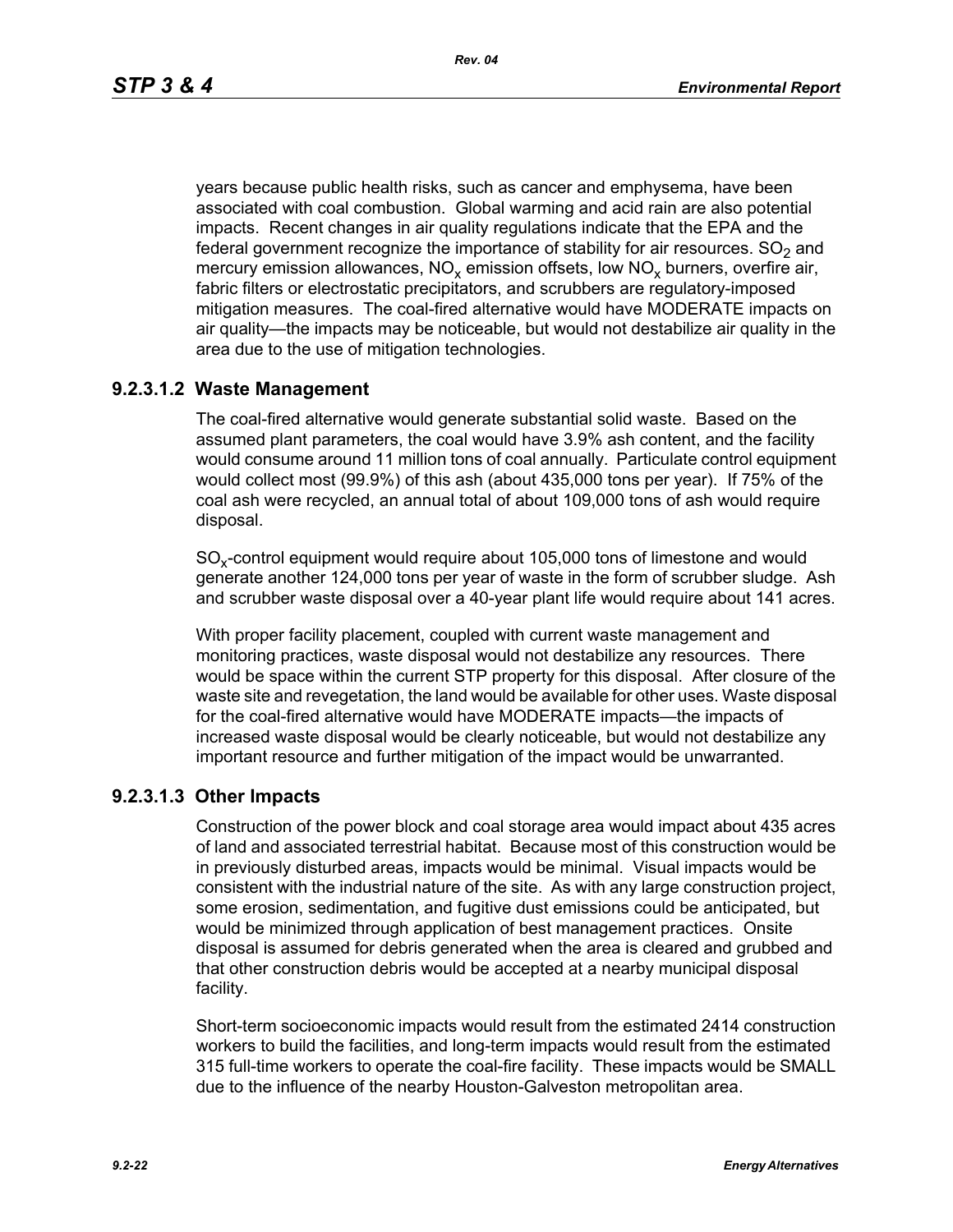Cultural resource impacts would be unlikely due to the previously disturbed nature of the site and could be, if needed, minimized by survey and recovery techniques.

The existing STP Main Cooling Reservoir (MCR) would be used to minimize impacts to aquatic resources and regional water quality; therefore, STPNOC believes that these impacts would be SMALL.

The new stacks, boilers, and rail deliveries would be an incremental addition to the visual impact from existing STP structures and operations. Coal delivery would add noise and transportation impacts associated with unit-train traffic. Based on a unit train with 125 cars, where each car holds 100 tons, about 900 unit trains per year (about 17 trains per week) would be needed to deliver coal and limestone to the coal-fired plant.

Other construction and operation impacts would be SMALL. In most cases, the impacts would be detectable, but they would not destabilize any important attribute of the resource involved. Due to the minor nature of these impacts, mitigation would not be warranted beyond that mentioned.

# **9.2.3.1.4 Design Alternatives**

The in-land location of the STP site lends itself to coal delivery by truck. However, this design alternative would necessitate substantial upgrades to area roads. The alternative would trade truck traffic impacts for rail traffic impacts, a tradeoff that provides no obvious environmental benefit. Subsection 9.4.1 analyzes alternative designs for the STP 3 & 4 heat dissipation systems. Based on this analysis, STPNOC assumed the MCR would be used for the coal-fired alternative. Use of the existing MCR would minimize water consumption, thermal impacts, and additional visual intrusion; therefore, the heat dissipation system would pose a SMALL impact. The analysis of air quality impacts in Subsection 9.2.3.1.1 is based on use of best available control technology; therefore, there are no reasonable alternates for reducing those impacts.

# **9.2.3.1.5 Conclusion**

As discussed in Subsection 9.2.2.10, STPNOC determined that coal-fired generation using supercritical boilers is a reasonable alternative to the proposed nuclear project because it is a mature technology, coal is available in the ERCOT region, and the environmental impacts associated with construction and operation of a coal-fired power generation plant are well understood. The impacts of coal-fired generation on the STP site are evaluated in Subsection 9.2.3.1 and STPNOC determined impacts would be SMALL to MODERATE. The impacts of coal-fired generation are compared to the proposed nuclear project in Tables 9.2-3 and 9.2-4. As these tables demonstrate, coal-fired plants are not environmentally preferable to nuclear power.

# **9.2.3.2 Natural Gas Generation**

Subsection 9.2.2.11 presents the basis to select a combined-cycle plant as the gasfired alternative. Land-use impacts from gas-fired units would be less than those of the coal-fired alternative. Reduced land requirements, due to construction on the existing site and a smaller facility footprint, would reduce impacts to ecological, aesthetic, and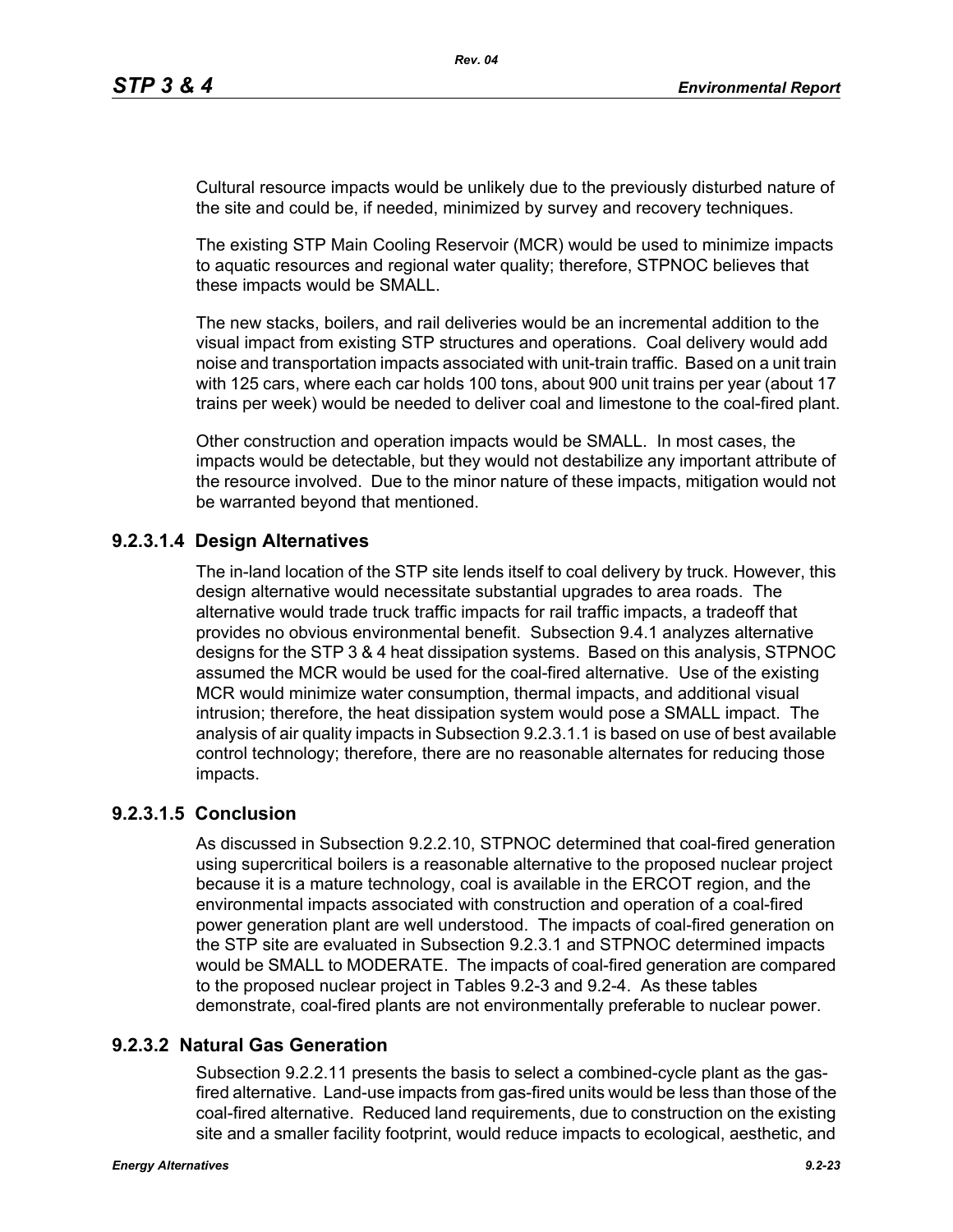cultural resources. As discussed under "Other Impacts," an incremental increase in the workforce could have socioeconomic impacts. Human health effects associated with air emissions would be of concern, but the effect would be less than those of coalfired generation. The gas-fired alternative defined in Subsection 9.2.2.11 would be located on land adjacent to the STP site.

# **9.2.3.2.1 Air Quality**

Natural gas combustion is relatively clean compared to other fossil fuel combustion. Also, because the heat recovery steam generator does not receive supplemental fuel, the combined-cycle operation is highly efficient (56% vs. 33% for the coal-fired alternative). Therefore, the gas-fired alternative would release similar types of emissions, but generally in quantities less than the coal-fired alternative. Control technology for gas-fired turbines focuses on the reduction of  $NO<sub>x</sub>$  emissions. The gasfired alternative would use about 121 billion standard cubic feet of natural gas per year and would generate these emissions:

 $SO<sub>2</sub> = 41$  tons per year

 $NO<sub>x</sub>$  = 680 tons per year

 $CO = 141$  tons per year

 $CO<sub>2</sub> = 6.9$  million tons per year

PM = 119 tons per year (all particulates are  $PM<sub>2.5</sub>$ )

These emission totals are calculated based on the parameters and assumptions identified in Table 9.2-2 and emission factors published in AP-42 (9.2-58).

The Subsection 9.2.3.1 discussion of regional air quality, Clean Air Act requirements, the  $NO<sub>x</sub>$  SIP, and the Clean Air Interstate Rule also apply to the gas-fired generation alternative.  $SO_2$  allowances,  $NO_x$  effects on ozone levels, and  $NO_x$  emission offsets could be issues of concern for gas-fired combustion. STPNOC concludes that emissions from a gas-fired alternative could noticeably alter local air quality and would not destabilize regional resources. Air quality impacts would therefore be MODERATE.

## **9.2.3.2.2 Waste Management**

Gas-fired generation would result in almost no solid waste generation and would therefore produce minor (if any) impacts. STPNOC concludes that gas-fired generation waste management impacts would be SMALL.

## **9.2.3.2.3 Other Impacts**

Similar to the coal-fired alternative, the ability to construct the gas-fired alternative on land adjacent to the STP site would reduce construction-related impacts relative to construction on a greenfield site.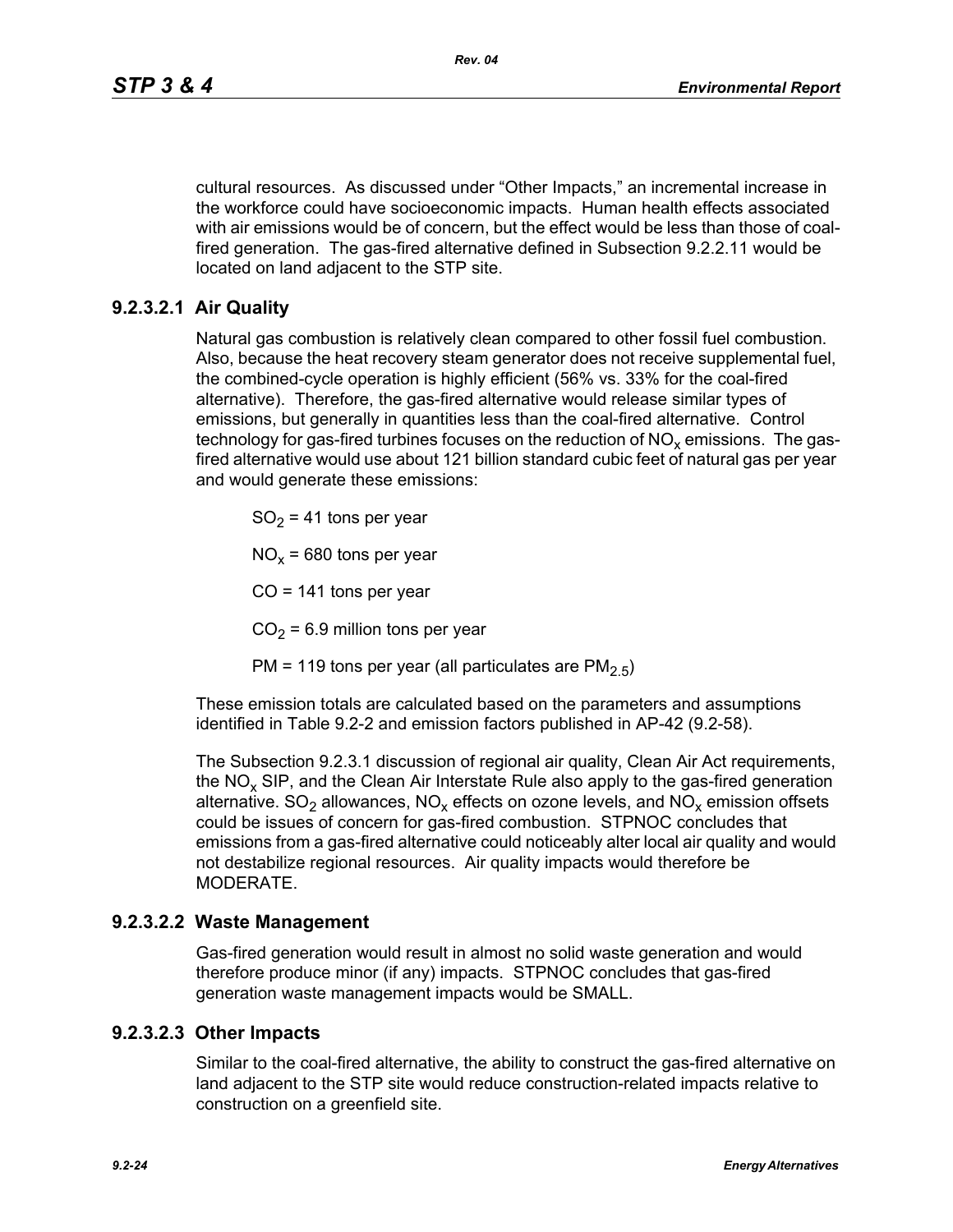A new 24-inch diameter pipeline would need to be constructed from an existing 24-inch transmission pipeline located about 2 miles northwest of the proposed site. Upgrades to the existing pipeline and gas storage facilities would also be required. To the extent practicable, new gas supply pipeline would be routed in previously disturbed areas to minimize impacts. Based on a 75-foot easement, about 18 acres would need to be graded to permit the installation of the pipeline. Construction impacts would be minimized through the application of best management practices to minimize soil loss and restore vegetation immediately after the excavation is backfilled. Installation of a gas pipeline would not create a long-term reduction in the local or regional diversity of plants and animals. In theory, impacts from construction of a pipeline could be reduced or eliminated if the gas-fired plant were located adjacent to an existing pipeline.

Construction of the combined-cycle plant would impact about 107 acres of land. Because this much previously disturbed acreage is available at the STP site, loss of terrestrial habitat would be minimal. Aesthetic impacts, erosion and sedimentation accumulation, fugitive dust, and construction debris impacts would be similar to the coal-fired alternative, but smaller because of the reduced site size. Socioeconomic impacts would result from the estimated 661 construction workers to build the facilities and 91 people needed to operate the gas-fired facility. These impacts would be SMALL due to the influence of the nearby metropolitan area.

## **9.2.3.2.4 Design Alternatives**

Subsection 9.4.1 analyzes alternative designs for the STP 3 & 4 heat dissipation systems. Based on this analysis, STPNOC assumed the MCR would be used for the gas-fired alternative. Use of the MCR would minimize evaporative water loss, visual intrusion, and thermal impacts; the heat dissipation system would pose a SMALL impact. The analysis of air quality impacts in Subsection 9.2.3.2.1 is based on use of maximum achievable control technology; therefore there are no reasonable alternatives for reducing those impacts.

## **9.2.3.3 Conclusion**

As discussed in Subsection 9.2.2.11, STPNOC determined that gas-fired generation using combined-cycle turbines is a reasonable alternative to the proposed nuclear project because it is a mature technology, natural gas is available in the ERCOT region, and the environmental impacts associated with construction and operation of a natural gas-fired power generating plant are well understood. The impacts of gas-fired generation on a site adjacent to the STP site are evaluated in Subsection 9.2.3.2 and STPNOC determined impacts would be SMALL to MODERATE. The impacts of gasfired generation are compared to the proposed nuclear project in Tables 9.2-3 and 9.2- 4. As these tables demonstrate, coal-fired plants are not environmentally preferable to nuclear power.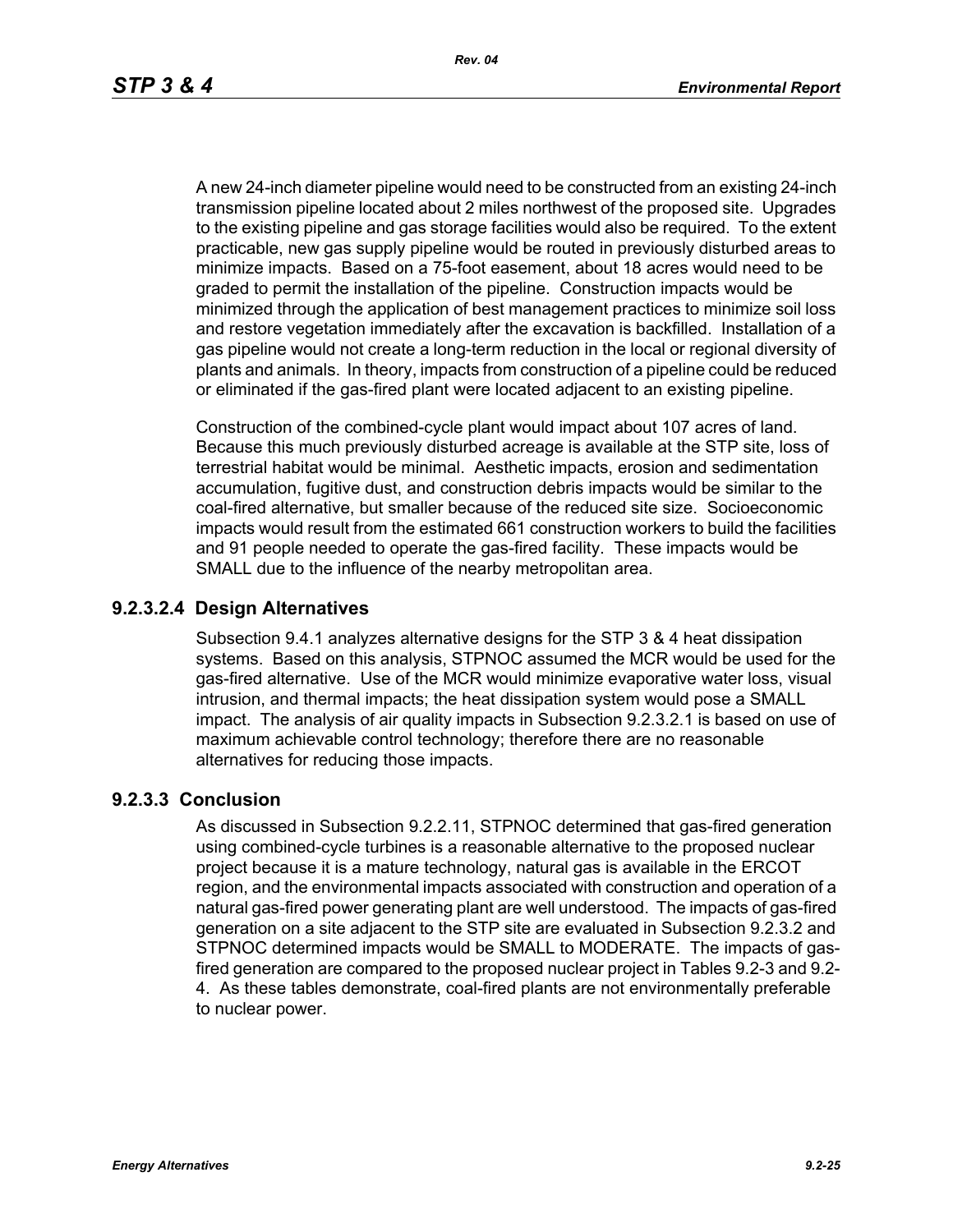# **9.2.4 Conclusion**

As shown in detail in Tables 9.2-3 and 9.2-4, based on environmental impacts, neither a coal-fired nor a gas-fired plant would provide an appreciable reduction in overall environmental impacts relative to a nuclear plant. Furthermore, each of these types of plants would entail a significantly greater relative environmental impact on air quality than would the proposed nuclear project. Therefore, neither a coal-fired or gas-fired plant would be environmentally preferable to the proposed project.

## **9.2.5 References**

- 9.2-1 "ERCOT Protocols Section 1—Overview," ERCOT 2007a. Available at http://www.ercot.com/mktrules/protocols/current/01-050107.doc.
- 9.2-2 "Generic Environmental Impact Statement for License Renewal of Nuclear Reactors," NRC 1996. NUREG-1437. Office of Nuclear Regulatory Research. Washington, D.C., May. Available at http://www.nrc.gov/reading-rm/doccollections/nuregs/staff/sr1437/v1/index.html.
- 9.2-3 "Analysis of Transmission Alternatives for Competitive Renewable Energy Zones in Texas," ERCOT 2007c. Available at http://www.ercot.com/news/ presentations/2006/ATTCH\_A\_CREZ\_Analysis\_Report.pdf.
- 9.2-4 "Wind Energy Basics," AWEA (American Wind Energy Association) 2007a. Available at http://www.awea.org/faq/wwt\_basics.html.
- 9.2-5 "What Generation Mix Suits Your State? Tools for Comparing Fourteen Technologies across Nine Criteria," National Regulatory Research Institute 2007. Available at http://www.nrri.ohio-state.edu.
- 9.2-6 "Basic Principles of Wind Resource Evaluation," AWEA 2007b. Available at http://www.awea.org/faq/basicwr.html.
- 9.2-7 "A Guidebook to Expanding the Role of Renewables in a Power Supply Portfolio," American Public Power Association, September 2004. Available at http://www.eere.energy.gov/windandhydro/windpoweringamerica/pdfs/po wer\_supply\_guidebook.pdf.
- 9.2-8 TSECO (Texas State Energy Conservation Office) 2007. Texas Wind Energy Resources. Available at http://www.infinitepower.org/reswind.htm.
- 9.2-9 "Wind Energy—An Untapped Resource," AWEA 2007c. Available at http://www.awea.org/pubs/factsheets/Wind\_Energy\_An\_Untapped\_ Resource.pdf.
- 9.2-10 "Wind Generation Assessment—A Report to the Electric Reliability Council of Texas," AWS Truewind, January 2007.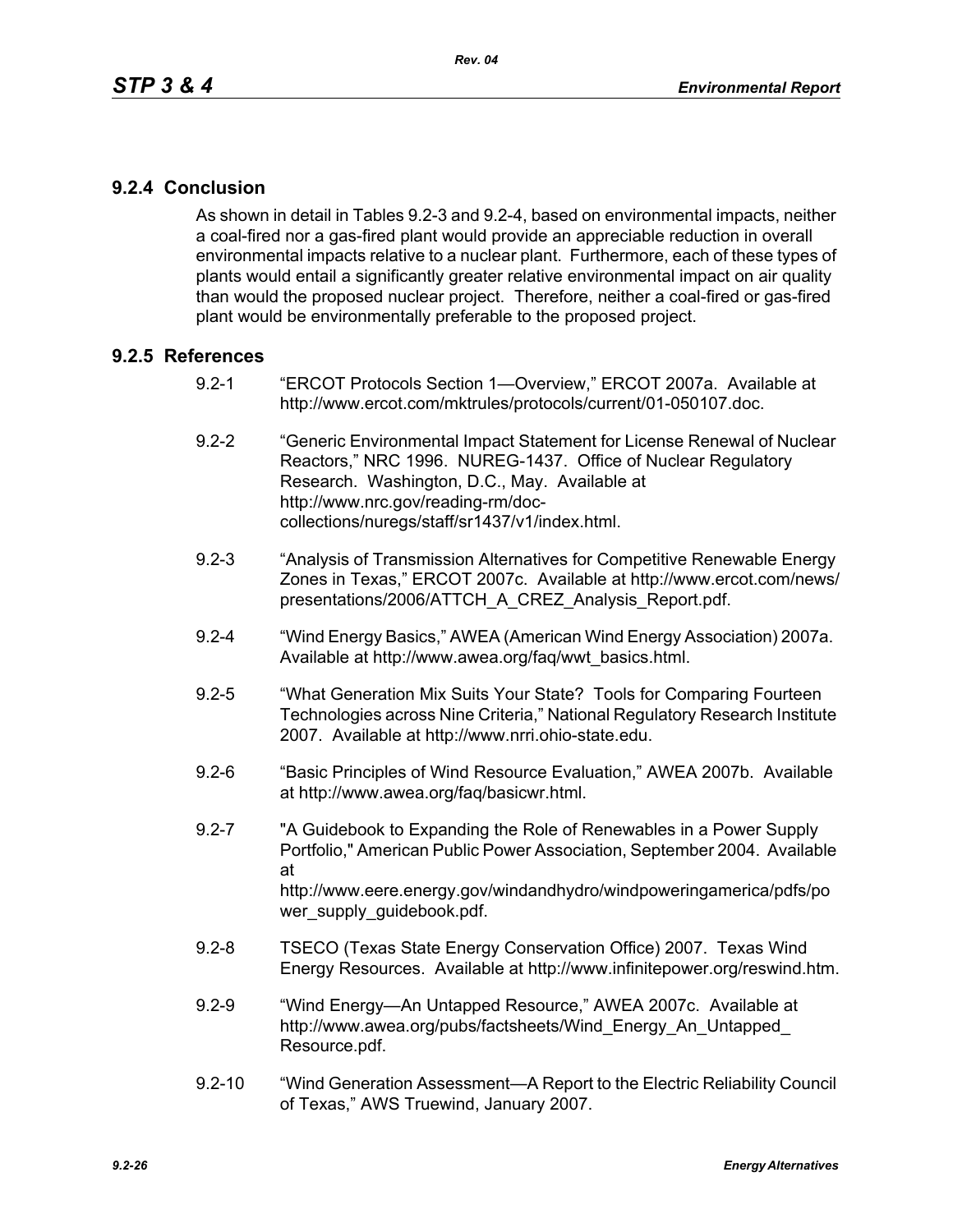- 9.2-11 "Wind Energy and the Environment," AWEA 2007d. Available at http://www.awea.org/faq/wwt\_environment.html.
- 9.2-12 "Wind Resource of Offshore Texas, Wind Power Density at 50 Meters," AWS Truewind, December 2006. Available at http://www.seco.cpa.state.tx.us/ zzz\_re/re\_offshore\_pwr50m.pdf.
- 9.2-13 "Future for Offshore Wind Energy in the United States," NREL, NREL/CP-500-36313, Golden, Colorado, June 2004. Available at http://www.nrel.gov/docs/ fy04osti/36313.pdf.
- 9.2-14 "Fuel from the Sky: Solar Power's Potential for Western Energy Supply," NREL/SR-550-32160, Golden, Colorado, July 2002. Available at http://www.nrel.gov/csp/publications.html?print.
- 9.2-15 "Texas Renewable Energy Resource Assessment," Virtus Energy Research Associates 1995. Available at http://www.seco.cpa.state.tx.us/zzz\_re/ re\_study1995.pdf.
- 9.2-16 "Solar Cells Increasing Use of Electricity from Sunlight Photovoltaic technology a multibillion-dollar market worldwide," USINFO 2005. Available at http://usinfo.state.gov/gi/Archive/2005/Apr/19-464962.html.
- 9.2-17 "Renewable Energy Technology—Solar Fact Sheet," Renewable Northwest Project, September 2006. Available at http://www.rnp.org/RenewTech/tech\_ solar.html.
- 9.2-18 "Solar Task Force Report, Clean and Diversified Energy Initiative," Western Governors' Association, January 2006. Available at http://www. westgov.org/wga/initiatives/cdeac/Solar-full.pdf.
- 9.2-19 "An Assessment of Renewable Electric Generating Technologies for Florida," Florida Public Service Commission and the Department of Environmental Protection) 2003. Available at http://www.psc.state.fl.us/publications/pdf/ electricgas/Renewable\_Energy\_Assessment.pdf.
- 9.2-20 EIA 2007a. State Electricity Profiles 2005. DOE/EIA-(348)/02. Washington, D.C. March. Available at http://www.eia.doe.gov/cneaf/electricity/ st\_profiles/sep2005.pdf.
- 9.2-21 "ERCOT Unit Data Report June 2007," ERCOT 2007d. Available upon request via email to info@ercot.com.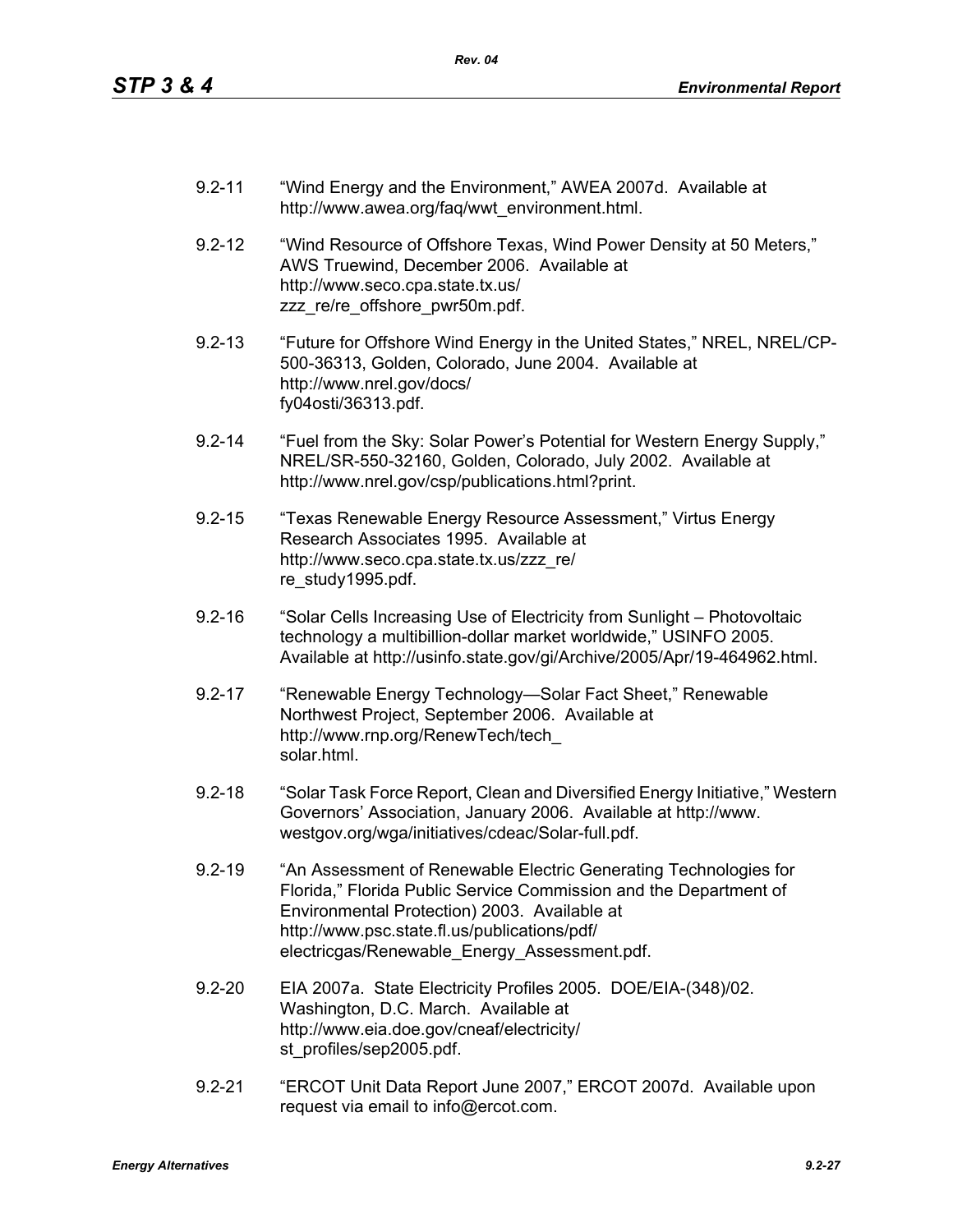| $9.2 - 22$ | "Feasibility Assessment of the Water Energy Resources of the United |
|------------|---------------------------------------------------------------------|
|            | States for New Low Power and Small Hydro Classes of Hydroelectric   |
|            | Plants," DOE, DOE-ID-11263, January 2006.                           |

- 9.2-23 "Hydropower Program: Hydrofacts," Idaho National Laboratory, July 2005. Available at http://hydropower.id.doe.gov/hydrofacts/plant\_costs.shtml.
- 9.2-24 "The Real Cost of Electricity Generation Alternatives: A Portfolio Approach," Energy-Regulatory Economics and Finance, Shimon Awerbuch, Ph.D., 2005.
- 9.2-25 "Annual Electric Generator Report—Spreadsheet Download," EIA 2006. Available at http://www.eia.doe.gov/cneaf/electricity/page/capacity/ capacity.html.
- 9.2-26 "An Assessment of Geothermal Resource Development Needs in the Western United States," Geothermal Energy Association, Daniel J. Fleischmann, January 2007. Available at http://www.geoenergy.org/publications/reports/States%20 Guide.pdf.
- 9.2-27 "Geothermal Energy for Electric Power, Renewable Energy Policy Project," Shibaki, Masashi, Washington, D.C., December 2003. Available at http://www.repp.org/repp/index.html.
- 9.2-28 "All About Geothermal Energy—Power Plant Cost," Geothermal Energy Association 2007n. Available at http://www.geo-energy.org/aboutGE/ powerPlantCost.asp.
- 9.2-29 "DOE Energy Efficiency and Renewable Energy Biomass Program," DOE March 2007. Available at http://www1.eere.energy.gov/biomass/printable\_ versions/electrical\_power.html.
- 9.2-30 TSECO 2007. Texas Biomass Energy Resources. Available at http://www. infinitepower.org/resbiomass.htm.
- 9.2-31 "Potential Supply and Cost of Biomass from Energy Crops," ORNL (Oak Ridge National Laboratory) 1996. Available at http://bioenergy.ornl.gov/reports/tvareg/ supply3.html.
- 9.2-32 "Bioenergy Feedstock Characteristics," ORNL 2007. Available at http:// bioenergy.ornl.gov/papers/misc/biochar\_factsheet.html.
- 9.2-33 "The Value of the Benefits of U.S. Biomass Power," NREL 1999, NREL/SR-570-27541. Available at http://www.energyproducts.com/Documents/NREL%20 Biomass%20Power%20value.pdf.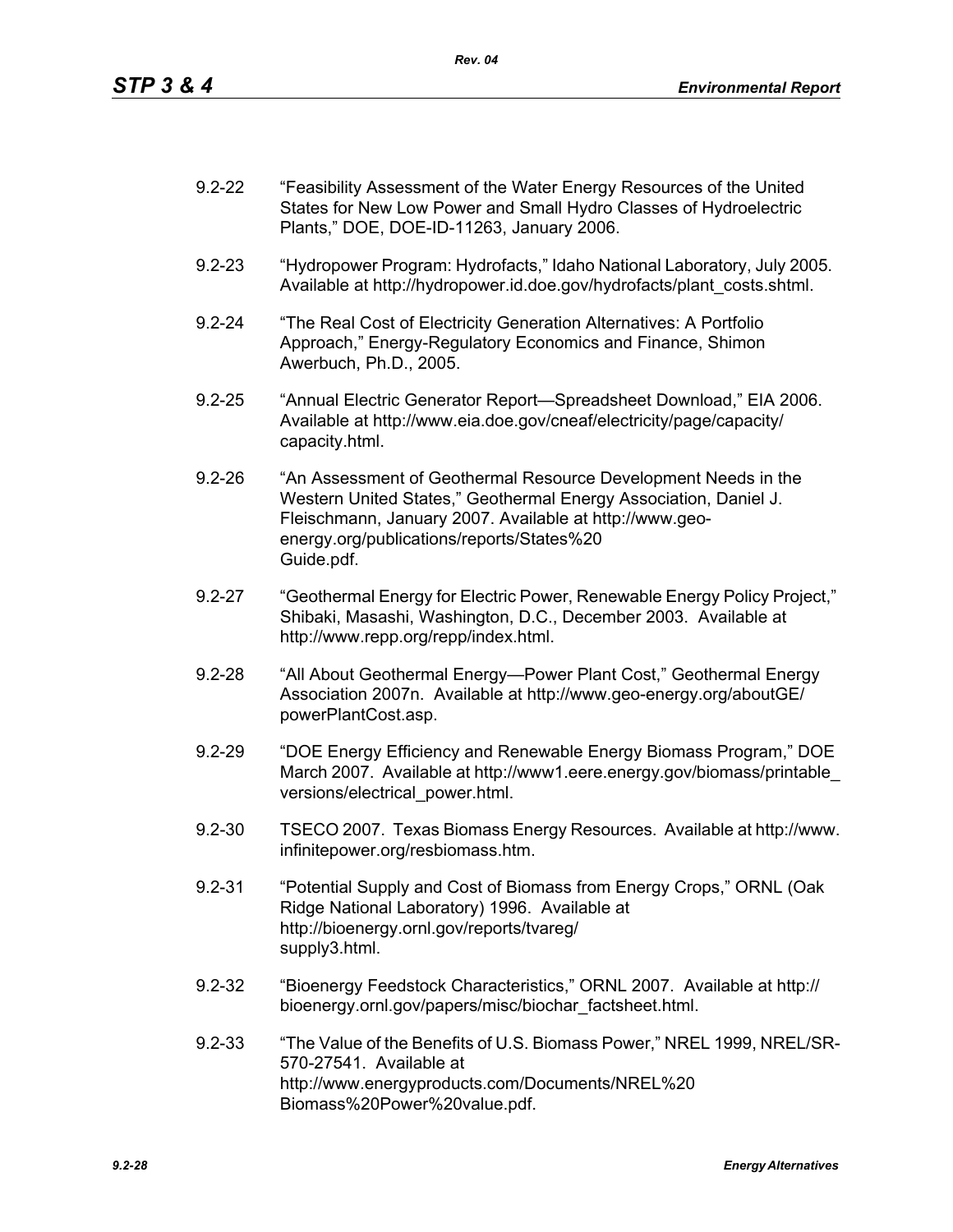| $9.2 - 34$ | "Electricity from Municipal Solid Waste," EPA (U.S. Environmental<br>Protection Agency), July 2006. Available at<br>http://www.epa.gov/solar/muni.htm.                                                                                                          |
|------------|-----------------------------------------------------------------------------------------------------------------------------------------------------------------------------------------------------------------------------------------------------------------|
| $9.2 - 35$ | "Municipal Solid Waste-Basic Facts," EPA, March 2007. Available at<br>http://www.epa.gov/epaoswer/non-hw/muncpl/facts.htm.                                                                                                                                      |
| $9.2 - 36$ | "Biomass for Electricity Generation," EIA 2004. Available at http://www.<br>epa.gov/cleanenergy/pdf/haq apr20.pdf.                                                                                                                                              |
| $9.2 - 37$ | "Texas Energy, The Next Generation — The Role of Renewables in<br>Generating," University of Texas, 2004. Available at<br>http://utopia.utexas.edu/articles/tbr/<br>energy.html?sec=business⊂=economics.                                                        |
| $9.2 - 38$ | "Methodology for Allocating Municipal Solid Waste to Biogenic and Non-<br>Biogenic Energy," EIA 2007b. Available at<br>http://www.eia.doe.gov/cneaf/solar.<br>renewables/page/mswaste/msw.pdf.                                                                  |
| $9.2 - 39$ | "ERCOT Quick Facts," ERCOT 2007b. Available at<br>http://www.ercot.com/news<br>/presentations/2007/ERCOT%20Quick%20Facts%20May%202007.pdf.                                                                                                                      |
| $9.2 - 40$ | "Municipal Solid Waste in Texas: A Year in Review FY 2005 Data<br>Summary and Analysis," TCEQ (Texas Commission on Environmental<br>Quality), AS-187/06, June 2006. Available at<br>http://www.tceq.state.tx.us/assets/<br>public/comm_exec/pubs/as/187_06.pdf. |
| $9.2 - 41$ | "Municipal Solid Waste Generation, Recycling, and Disposal in the United<br>States-Facts and Figures for 2005," EPA 2005. Available at<br>http://www.epa.<br>gov/epaoswer/osw/conserve/resources/msw-2005.pdf.                                                  |
| $9.2 - 42$ | "Green Power FAQ," Santee Cooper 2007. Available at https://www.<br>santeecooper.com/portal/page/portal/SanteeCooper/Environment/GreenP<br>ower/GreenPower%20FAQ.                                                                                               |
| $9.2 - 43$ | "A Portfolio—Risk Analysis of Electricity Supply Options in the<br>Commonwealth of Virginia," Clean Energy Commercialization, October<br>2005. Available at<br>http://www.chesapeakeclimate.org/doc/VA Renewables Study.pdf.                                    |
| $9.2 - 44$ | "United States Spot Price FOB Weighted by Estimated Import Volume<br>(Dollars per Barrel)." Energy Information Administration, July 25, 2007.<br>Available at http://tonto.eia.doe.gov/dnav/pet/hist/wtotusaw.htm.                                              |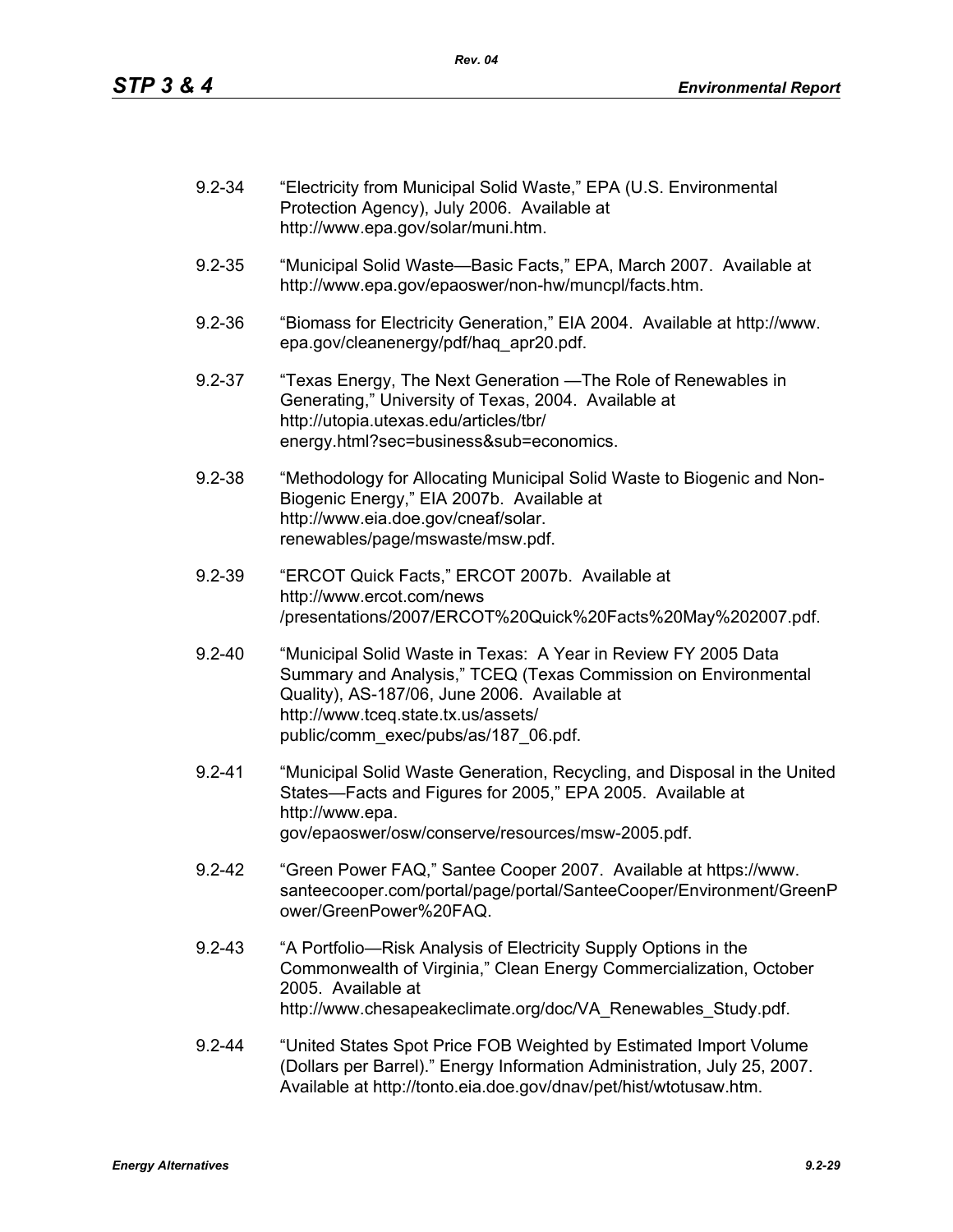| $9.2 - 45$ | "U.S. Crude Oil Supply & Disposition" Energy Information Administration,<br>June 21, 2007. Available at |
|------------|---------------------------------------------------------------------------------------------------------|
|            | http://tonto.eia.doe.gov/dnav/pet/pet sum crdsnd adc<br>mbbl m.htm.                                     |

- 9.2-46 "Fuel Cells Market Survey: Large Stationary Applications," Fuel Cell Today, 2003. Available at http://www.fuelcelltoday.com.
- 9.2-47 "Electricity Generation Technologies: Performance and Cost Characteristics," Canadian Energy Research Institute, August 2005. Prepared for the Ontario Power Authority.
- 9.2-48 "Annual Energy Outlook 2007 with Projections to 2030," EIA 2007c. DOE/EIA-0383, Washington, D.C., February. Available at http://www.eia. doe.gov/oiaf/aeo/pdf/0383(2006).pdf.
- 9.2-49 "Clean Coal Technology The JEA Large-Scale CFB Combustion Demonstration Project," DOE 2003. Topical Report Number 22. Available at http://www.fossil.energy.gov/programs/powersystems/publications/ Clean\_Coal\_Topical\_Reports/topical22.pdf.
- 9.2-50 "Assessment of Advanced Coal-Based Electricity Generation Options for India: Potential Learning from U.S. Experiences," BCSIA Discussion Paper 2005-02, Energy Technology Innovation Project, Kennedy School of Government, Harvard University, 2005. Available at hhttp://bcsia.ksg.harvard.edu/BCSIA\_ content/documents/ghosh200502.pdf.
- 9.2-51 "About IGCC Power," Clean Energy 2007. Available at http://www.cleanenergy.us/facts/igcc.htm.
- 9.2-52 "Factors that Affect the Design and Implementation of Clean Coal Technologies in Indiana," Rardin, Ronald, Zuwei Yu, Forrest Holland, Anthony Black, Jesse Oberbeck 2005. Available at https://engineering.purdue.edu/IE/Research/ PEMRG/CCTR/Purdue-InterimReport-Jun10-2005.pdf.
- 9.2-53 "Bituminous and Subbituminous Coal Combustion," EPA 1998. Air Pollutant Emission Factors, Volume 1, Stationary Point Sources and Area Sources, Section 1.1, AP-42. Washington, D.C., September 1998. Available at http://www.epa. gov/ttn/chief/ap42/ch01/final/c01s01.pdf.
- 9.2-54 "Air Quality and the State Implementation Plan," TCEQ, Texas SIP 101 May 2007. Available at http://www.tceq.state.tx.us/implementation/ air/sip/sipintro.html.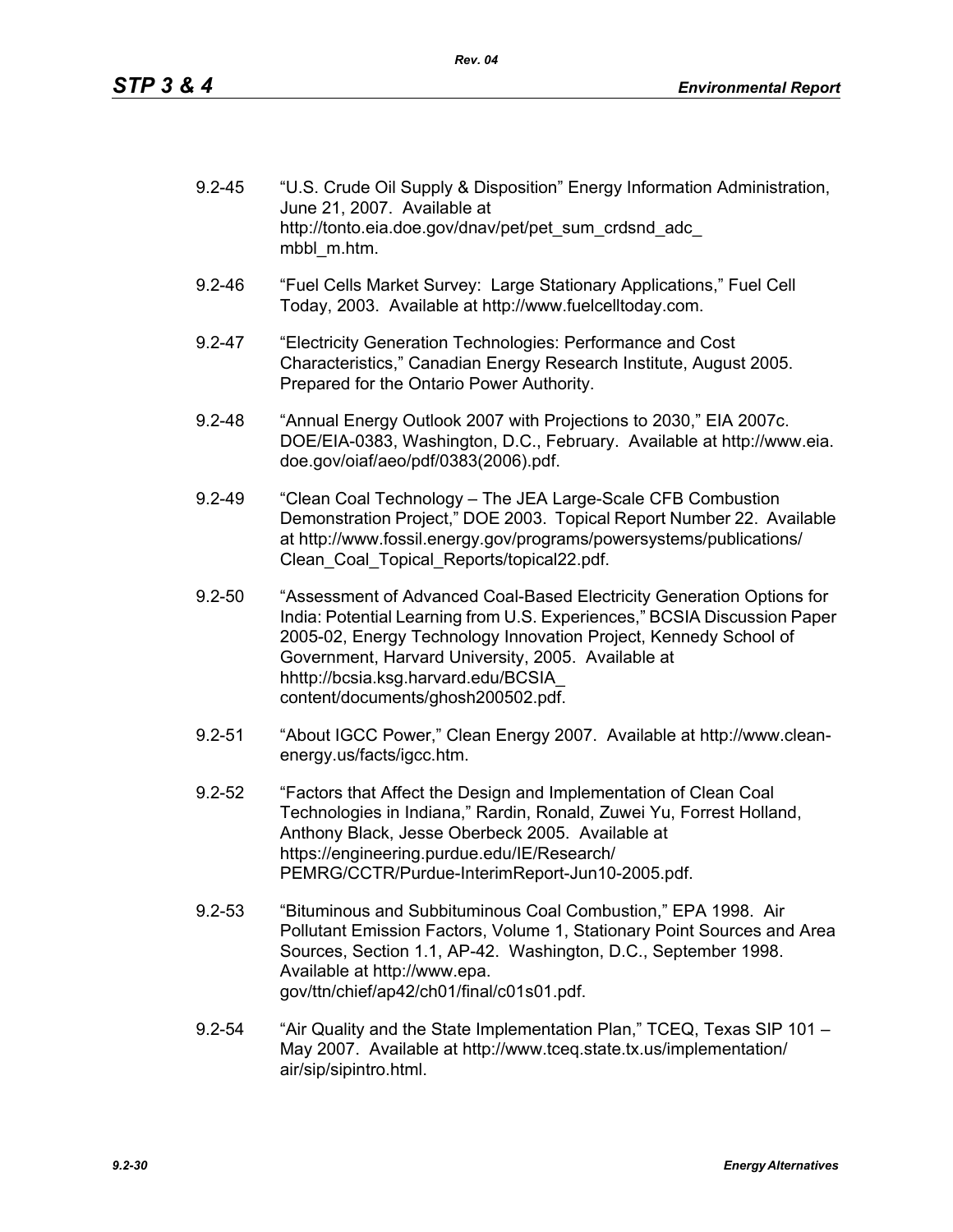| $9.2 - 55$ | NRG Energy 2006. Application for a Texas Commission on Environmental           |
|------------|--------------------------------------------------------------------------------|
|            | Quality Flexible Air Quality Permit, W. A. Parish Electric Generation Station, |
|            | June.                                                                          |

- 9.2-56 "Market-Based Advanced Coal Power Systems Final Report," DOE/FE-0400, DOE 1999. Available at http://www.netl.doe.gov/technologies/coalpower/ refshelf/marketbased\_systems\_report.pdf.
- 9.2-57 "Sulfur Dioxide Content in Natural Gas," Interstate Natural Gas Association of America 2007. Available at http://www.ingaa.org/environment/pollutants.htm.
- 9.2-58 "Stationary Gas Turbines," EPA, Air Pollutant Emission Factors, Vol. 1. Stationary Point Sources and Area Sources, Section 3.1. AP-42. Washington, D.C., April 2000. Available at http://www.epa.gov/ttn/chief/ap42/ch03/final/ c03s01.pdf.
- 9.2-59 "Siemens Power Generation: Combined Cycle Plant Ratings," Siemens, January 2006. Available at http://www.powergeneration.siemens.com/ en/plantrating/index.cfm.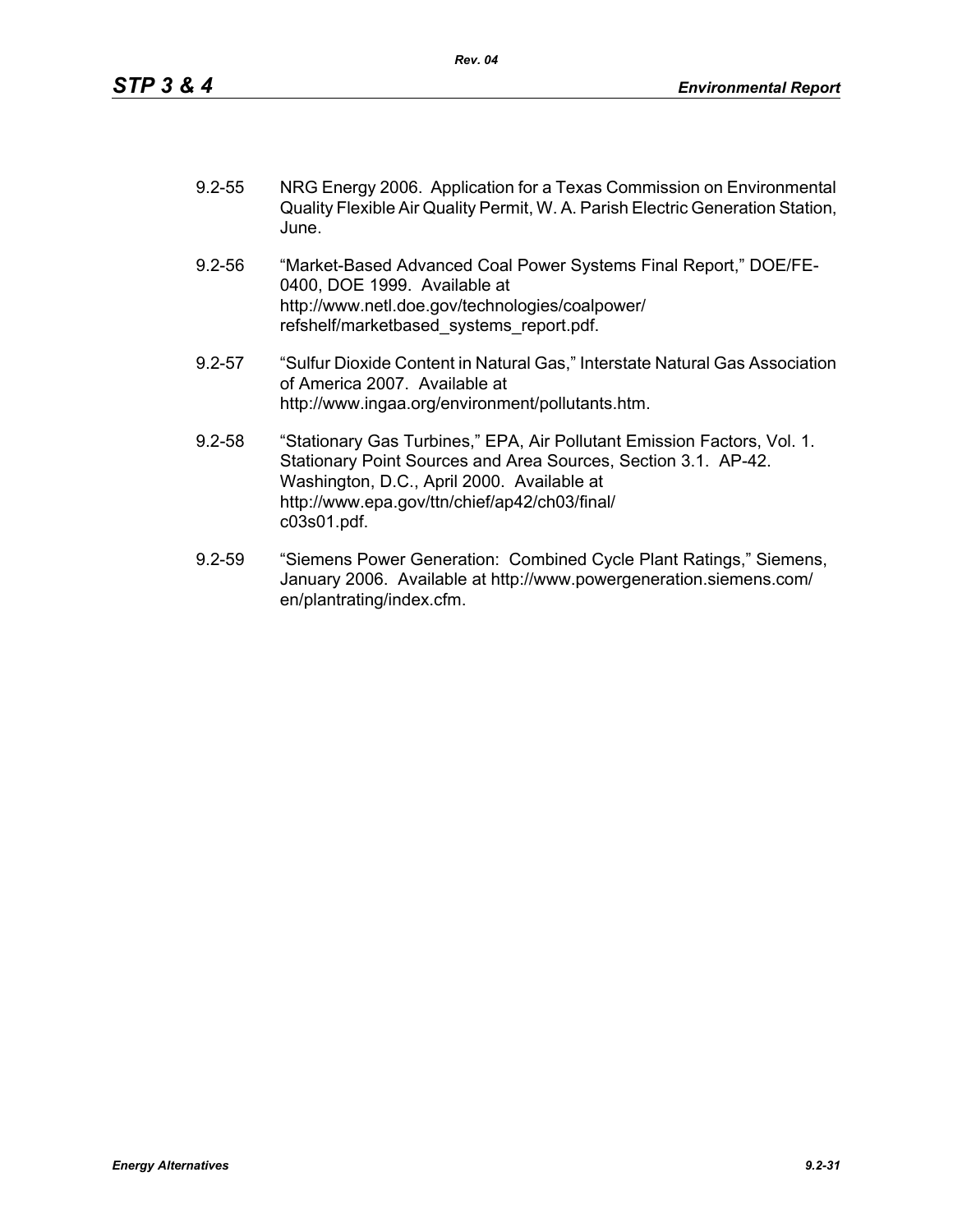| <b>Characteristic</b>                                                                                  | <b>Basis</b>                                                                              |
|--------------------------------------------------------------------------------------------------------|-------------------------------------------------------------------------------------------|
| Unit size = 675 MWe ISO rating net [1]                                                                 | Assumed                                                                                   |
| Unit size = 718 MWe ISO rating gross [1]                                                               | Calculated based on 6% onsite power                                                       |
| Number of units $=$ 4                                                                                  | Assumed                                                                                   |
| Boiler type = PC, dry bottom, tangentially fired, sub-<br>bituminous, NSPS                             | Minimizes nitrogen oxides emissions (Reference<br>$9.2 - 49$                              |
| Fuel type = Powder River Basin Sub-bituminous coal                                                     | Typical for coal used by NRG                                                              |
| Fuel heat value = 8200 Btu/lb                                                                          | NRG Experience (Reference 9.2-55)                                                         |
| Fuel ash content by weight = $3.9\%$                                                                   | NRG Experience ((Reference 9.2-55)                                                        |
| Fuel sulfur content by weight = $0.3\%$                                                                | NRG experience (Reference 9.2-55)                                                         |
| Uncontrolled $NO_x$ emission = 7.2 lb/ton                                                              | Typical for pulverized coal, tangentially fired,<br>dry-bottom, NSPS (Reference 9.2-53)   |
| Uncontrolled CO emission $= 0.5$ lb/ton                                                                | Typical for pulverized coal, tangentially fired, dry-<br>bottom, NSPS (Reference 9.2-53)  |
| Heat rate = $8,568$ Btu/kWh                                                                            | Assumed based on DOE data (Reference 9.2-56)                                              |
| Capacity factor = $0.85$                                                                               | Typical for large coal-fired units                                                        |
| $NO_x$ control = low $NO_x$ burners, overfire air and<br>selective catalytic reduction (95% reduction) | Best available and widely demonstrated to<br>minimize $NO_x$ emissions (Reference 9.2-53) |
| Particulate control = fabric filters (baghouse-99.9%<br>removal efficiency)                            | Best available for minimizing particulate emissions<br>(Reference 9.2-53)                 |
| $SO_x$ control = Wet scrubber - limestone (95%<br>removal efficiency)                                  | Best available for minimizing $SO_{x}$ emissions<br>(Reference 9.2-53)                    |

| Table 9.2-1 Coal-Fired Alternative |
|------------------------------------|
|------------------------------------|

[1] The difference between "net" and "gross" is electricity consumed onsite.

Btu = British thermal unit

ISO rating = International Standards Organization rating at standard atmospheric conditions of 59°F, 60% relative humidity, and 14.696 pounds per square inch of atmospheric pressure kWh = kilowatt hour

NSPS = New Source Performance Standard

MWe = megawatt electrical output

 $NO<sub>x</sub>$  = nitrogen oxides

 $SO_x =$  oxides of sulfur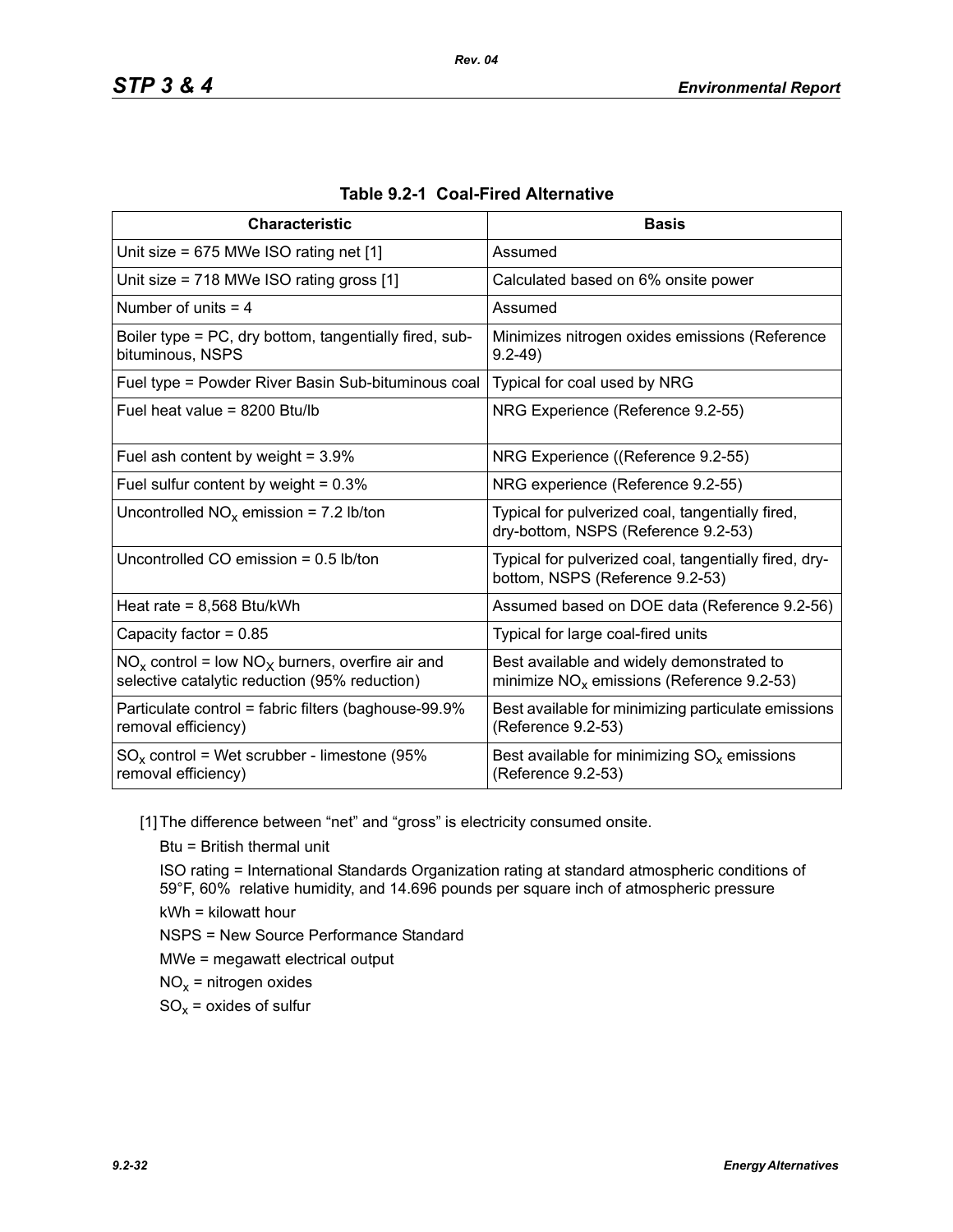| <b>Characteristic</b>                                                             | <b>Basis</b>                                                                                |
|-----------------------------------------------------------------------------------|---------------------------------------------------------------------------------------------|
| Unit size = $675$ MWe ISO rating net [1]                                          | Assumed                                                                                     |
| Unit size = $703$ MWe ISO rating gross [1]                                        | Calculated based on 4% onsite power                                                         |
| Number of units $=$ 4                                                             | Assumed                                                                                     |
| Fuel type $=$ natural gas                                                         | Assumed                                                                                     |
| Fuel heating value = $1,029$ Btu/ft <sup>3</sup>                                  | 2005 value for gas used in Texas (Reference 9.2-<br>20, Table 6)                            |
| Fuel $SO_x$ content = 0.0007%                                                     | Reference 9.2-57                                                                            |
| $NOx$ control = selective catalytic reduction (SCR) with<br>steam/water injection | Best available to minimize $NOx$ emissions<br>(Reference 9.2-58)                            |
| Fuel $NO_x$ content = 0.0109 lb/MMBtu                                             | Typical for large SCR-controlled gas fired units<br>with water injection (Reference 9.2-58) |
| Fuel CO content = $0.00226$ lb/MMBtu                                              | Typical for large SCR-controlled gas fired units<br>(Reference 9.2-58)                      |
| Fuel $PM2.5$ content [2] = 0.0019 lb/MMBtu                                        | Reference 9.2-58, Table 3.1-2a                                                              |
| Heat rate = $5,960$ Btu/kWh                                                       | Assumed based on Siemens SCC6-5000F 2x1<br>plant configuration (Reference 9.2-59)           |
| Capacity factor = $0.85$                                                          | Assumed based on performance of modern plants                                               |

[1] The difference between "net" and "gross" is electricity consumed onsite.

[2] All particulate matter is  $PM<sub>2.5</sub>$ .

ISO rating = International Standards Organization rating at standard atmospheric conditions of 59°F, 60% relative humidity, and 14.696 pounds of atmospheric pressure per square inch MM = million

 $PM_{2.5}$  = particulates with a diameter of 2.5 microns or less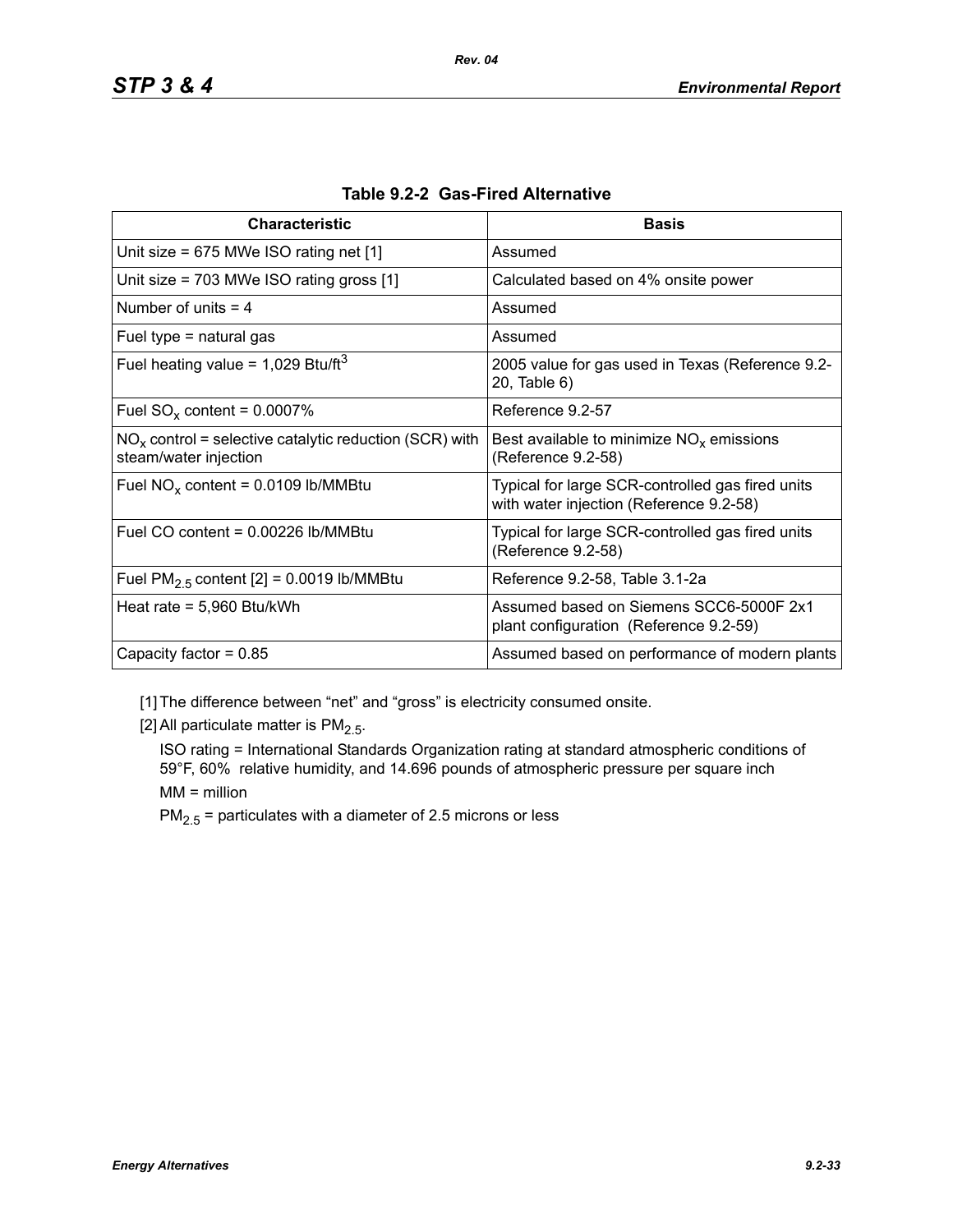| <b>Impact Category</b>                     | <b>Proposed</b><br><b>Action</b><br>(STP COL) | <b>Coal-Fired</b><br>Generation | <b>Gas-Fired</b><br>Generation | <b>Combinations of</b><br><b>Alternatives</b> |
|--------------------------------------------|-----------------------------------------------|---------------------------------|--------------------------------|-----------------------------------------------|
| Land Use                                   | <b>SMALL</b>                                  | SMALL                           | SMALL                          | SMALL to LARGE                                |
| <b>Water Quality</b>                       | SMALL                                         | <b>SMALL</b>                    | SMALL                          | SMALI                                         |
| <b>Air Quality</b>                         | SMALL                                         | <b>MODERATE</b>                 | <b>MODERATE</b>                | SMALL to MODERATE                             |
| <b>Ecological Resources</b>                | <b>SMALL</b>                                  | SMALL                           | SMALL                          | SMALL to LARGE                                |
| Threatened or<br><b>Endangered Species</b> | SMALL                                         | SMALL                           | SMALL                          | SMALL to LARGE                                |
| Human Health                               | <b>SMALL</b>                                  | <b>MODERATE</b>                 | <b>SMALL</b>                   | SMALL to MODERATE                             |
| Socioeconomics                             | <b>SMALL</b>                                  | <b>SMALL</b>                    | SMALL                          | SMALL to LARGE                                |
| Waste Management                           | SMALL                                         | <b>MODERATE</b>                 | SMALL                          | SMALL to MODERATE                             |
| Aesthetics                                 | SMALL                                         | SMALL                           | SMALL                          | SMALL to LARGE                                |
| <b>Cultural Resources</b>                  | <b>SMALL</b>                                  | SMALL                           | SMALL                          | SMALL                                         |
| Accidents                                  | SMALL                                         | SMALL                           | SMALL                          | SMALL                                         |

**Table 9.2-3 Impacts Comparison Summary**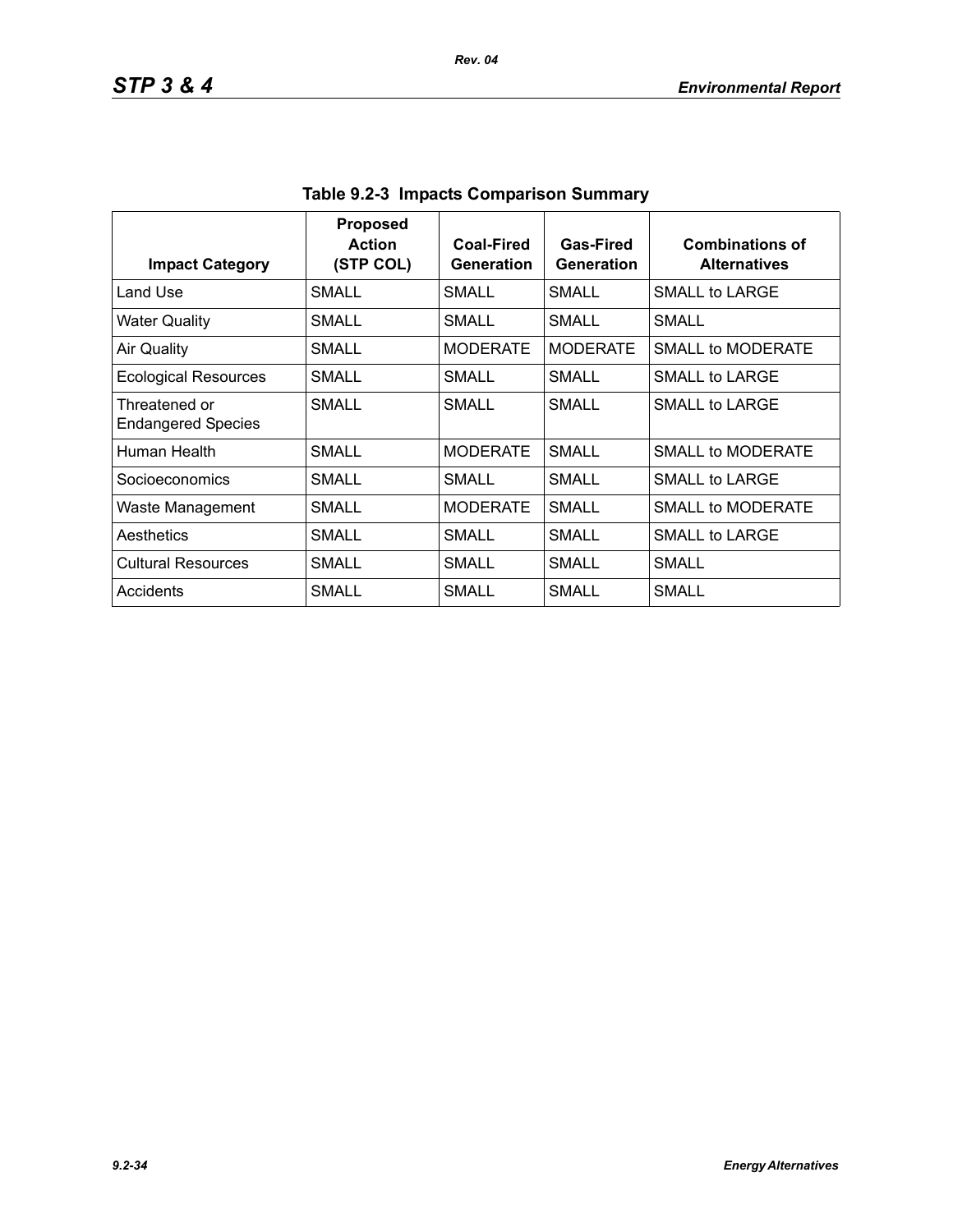| <b>Proposed Action</b><br>(STP COL)        | <b>Coal-Fired Generation</b>                                                                                                                                                                                                                      | <b>Gas-Fired Generation</b>                                                                                                                                                         | <b>Combination of</b><br><b>Alternatives</b>                                                                                                                        |  |  |
|--------------------------------------------|---------------------------------------------------------------------------------------------------------------------------------------------------------------------------------------------------------------------------------------------------|-------------------------------------------------------------------------------------------------------------------------------------------------------------------------------------|---------------------------------------------------------------------------------------------------------------------------------------------------------------------|--|--|
|                                            | <b>Alternative Descriptions</b>                                                                                                                                                                                                                   |                                                                                                                                                                                     |                                                                                                                                                                     |  |  |
| New construction at the<br>STP site        | New construction at the<br>STP site.                                                                                                                                                                                                              | New construction on<br>land adjacent to the STP<br>site.                                                                                                                            | New construction at the<br>STP site, a greenfield<br>site, or a combination of<br>the two. Site selection<br>would be dependent on<br>the technologies<br>selected. |  |  |
| Two 1350-MWe (net)<br><b>ABWR</b> reactors | Four 675-MWe (net)<br>tangentially-fired, dry<br>bottom boilers.                                                                                                                                                                                  | Four 675-MWe (net)<br>combined-cycle units<br>that includes two 198-<br>MWe gas turbines and a<br>279-MWe heat recovery<br>steam generator.                                         | A combination of two or<br>more of the technologies<br>described in Subsection<br>9.2.2.                                                                            |  |  |
|                                            | Pulverized bituminous<br>coal, 8,200 Btu/pound;<br>8,568 Btu/kWh; 3.9%<br>ash; 0.3% sulfur; 7.2<br>Ib/ton $NO_x$ ; 11 million<br>tons of coal per year.                                                                                           | Natural gas, 1,029<br>Btu/ft <sup>3</sup> ; 5,960 Btu/kWh;<br>0.00066 lb SO <sub>v</sub> /MMBtu;<br>0.0109 lb NO <sub>x</sub> /MMBtu;<br>121 billion cubic feet of<br>gas per year. |                                                                                                                                                                     |  |  |
|                                            | Low $NOx$ burners,<br>overfire air and selective<br>catalytic reduction (95%<br>$NOx$ reduction<br>efficiency).                                                                                                                                   | Selective catalytic<br>reduction with<br>steam/water injection.                                                                                                                     |                                                                                                                                                                     |  |  |
|                                            | Wet scrubber-limestone<br>desulfurization system<br>(95% SO <sub>2</sub> removal<br>efficiency); 105 thousand<br>tons of limestone per<br>year.<br>Fabric filters or<br>electrostatic precipitators<br>(99.9% particulate<br>removal efficiency). |                                                                                                                                                                                     |                                                                                                                                                                     |  |  |
|                                            | Upgrade existing rail<br>spur.                                                                                                                                                                                                                    | Disturb about 18 acres to<br>construct 2.0 miles of<br>gas pipeline with a 75-<br>foot-wide corridor. May<br>require upgrades to<br>existing pipelines.                             | The need for material<br>transport facilities would<br>depend on the<br>technologies selected.                                                                      |  |  |

|  |  |  | Table 9.2-4 Impacts Comparison Detail |  |
|--|--|--|---------------------------------------|--|
|--|--|--|---------------------------------------|--|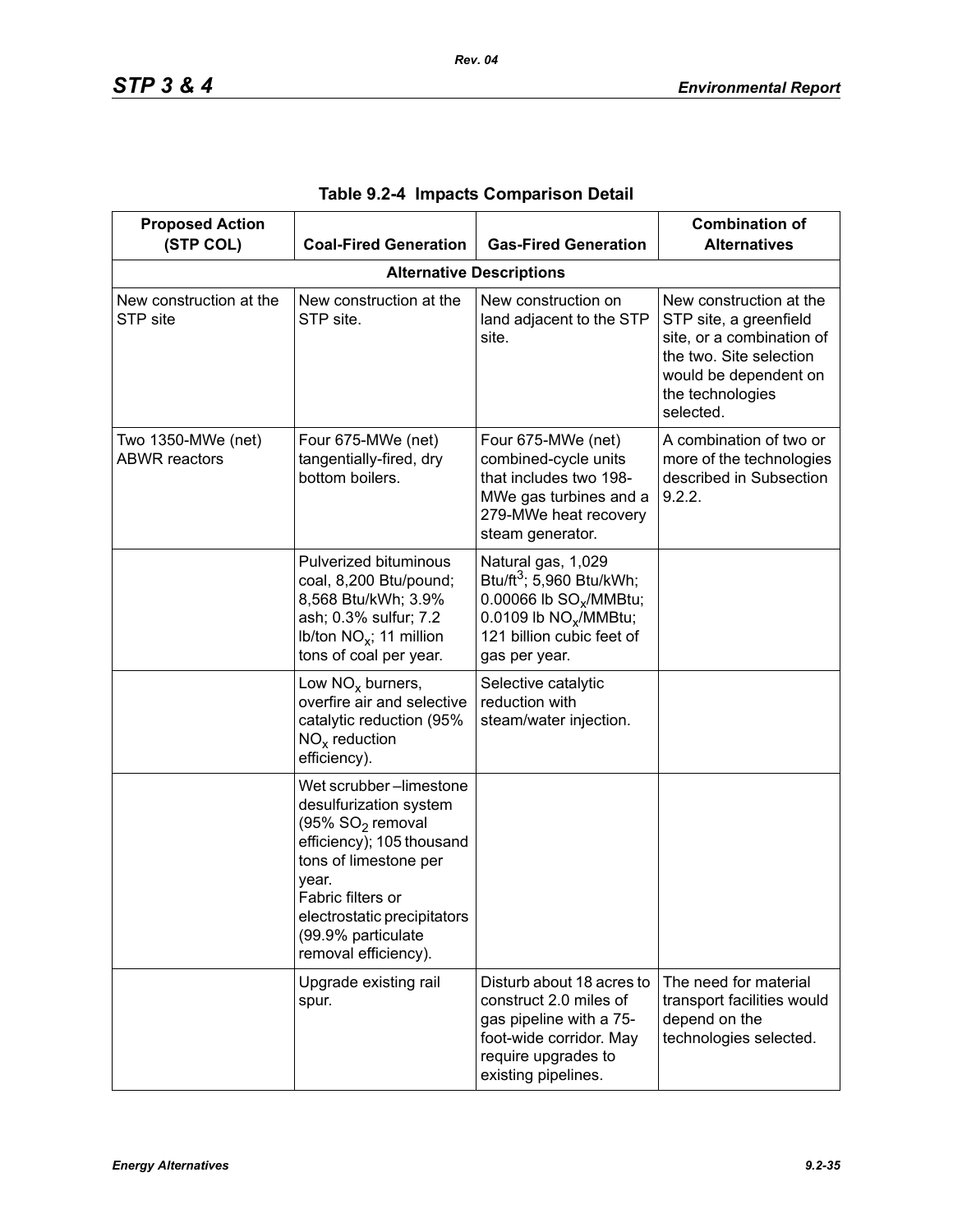| <b>Proposed Action</b><br>(STP COL)                                                                                                                                                                                                          | <b>Coal-Fired Generation</b>                                                                                                                                                                                                                 | <b>Gas-Fired Generation</b>                                                                                                                                                                                                                  | <b>Combination of</b><br><b>Alternatives</b>                                                                                                                                                                                                                                                                                                                                                                 |
|----------------------------------------------------------------------------------------------------------------------------------------------------------------------------------------------------------------------------------------------|----------------------------------------------------------------------------------------------------------------------------------------------------------------------------------------------------------------------------------------------|----------------------------------------------------------------------------------------------------------------------------------------------------------------------------------------------------------------------------------------------|--------------------------------------------------------------------------------------------------------------------------------------------------------------------------------------------------------------------------------------------------------------------------------------------------------------------------------------------------------------------------------------------------------------|
| New closed cycle cooling<br>water system that utilizes<br>the MCR                                                                                                                                                                            | New closed cycle cooling<br>water system that utilizes<br>the MCR.                                                                                                                                                                           | New closed cycle cooling<br>water system that utilizes<br>the MCR.                                                                                                                                                                           | The need for a cooling<br>water system would<br>depend on the<br>technologies selected.                                                                                                                                                                                                                                                                                                                      |
| 5950 peak construction<br>workers.                                                                                                                                                                                                           | 4467 peak construction<br>workers.                                                                                                                                                                                                           | 1637 peak construction<br>workers.                                                                                                                                                                                                           | The number of<br>construction workers<br>would depend on the<br>technologies selected.                                                                                                                                                                                                                                                                                                                       |
|                                                                                                                                                                                                                                              |                                                                                                                                                                                                                                              | <b>Land Use Impacts</b>                                                                                                                                                                                                                      |                                                                                                                                                                                                                                                                                                                                                                                                              |
| SMALL - 90 acres<br>required for facility at the<br>STP site (this acreage<br>excludes the MCR).                                                                                                                                             | SMALL - 435 acres at<br>the STP site required for<br>the powerblock and coal<br>storage; 141 acres<br>ash/scrubber waste<br>disposal (this acreage<br>excludes the MCR).                                                                     | SMALL - 107 acres for<br>facility at the STP site;<br>18 acres for gas pipeline<br>(this acreage excludes<br>the MCR).                                                                                                                       | SMALL to LARGE - The<br>amount land required<br>would depend on the<br>technologies selected,<br>but could range from 100<br>acres to more than 600<br>square miles.                                                                                                                                                                                                                                         |
| <b>SMALL - Construction</b><br>impacts would be<br>minimized by use of best<br>management practices.<br>Operational impacts<br>would be minimized by<br>use of the MCR and<br>compliance with<br>applicable TCEQ water<br>quality standards. | <b>SMALL - Construction</b><br>impacts would be<br>minimized by use of best<br>management practices.<br>Operational impacts<br>would be minimized by<br>use of the MCR and<br>compliance with<br>applicable TCEQ water<br>quality standards. | <b>SMALL - Construction</b><br>impacts would be<br>minimized by use of best<br>management practices.<br>Operational impacts<br>would be minimized by<br>use of the MCR and<br>compliance with<br>applicable TCEQ water<br>quality standards. | <b>SMALL - Construction</b><br>impacts would be<br>minimized by use of best<br>management practices.<br>Operational impacts, if<br>any, would be dependent<br>on the technologies<br>selected and the location<br>of the generating<br>facilities. Operational<br>impacts would be<br>minimized by use of best<br>management practices<br>and compliance with<br>applicable TCEQ water<br>quality standards. |

|  |  | Table 9.2-4  Impacts Comparison Detail (Continued) |  |  |
|--|--|----------------------------------------------------|--|--|
|--|--|----------------------------------------------------|--|--|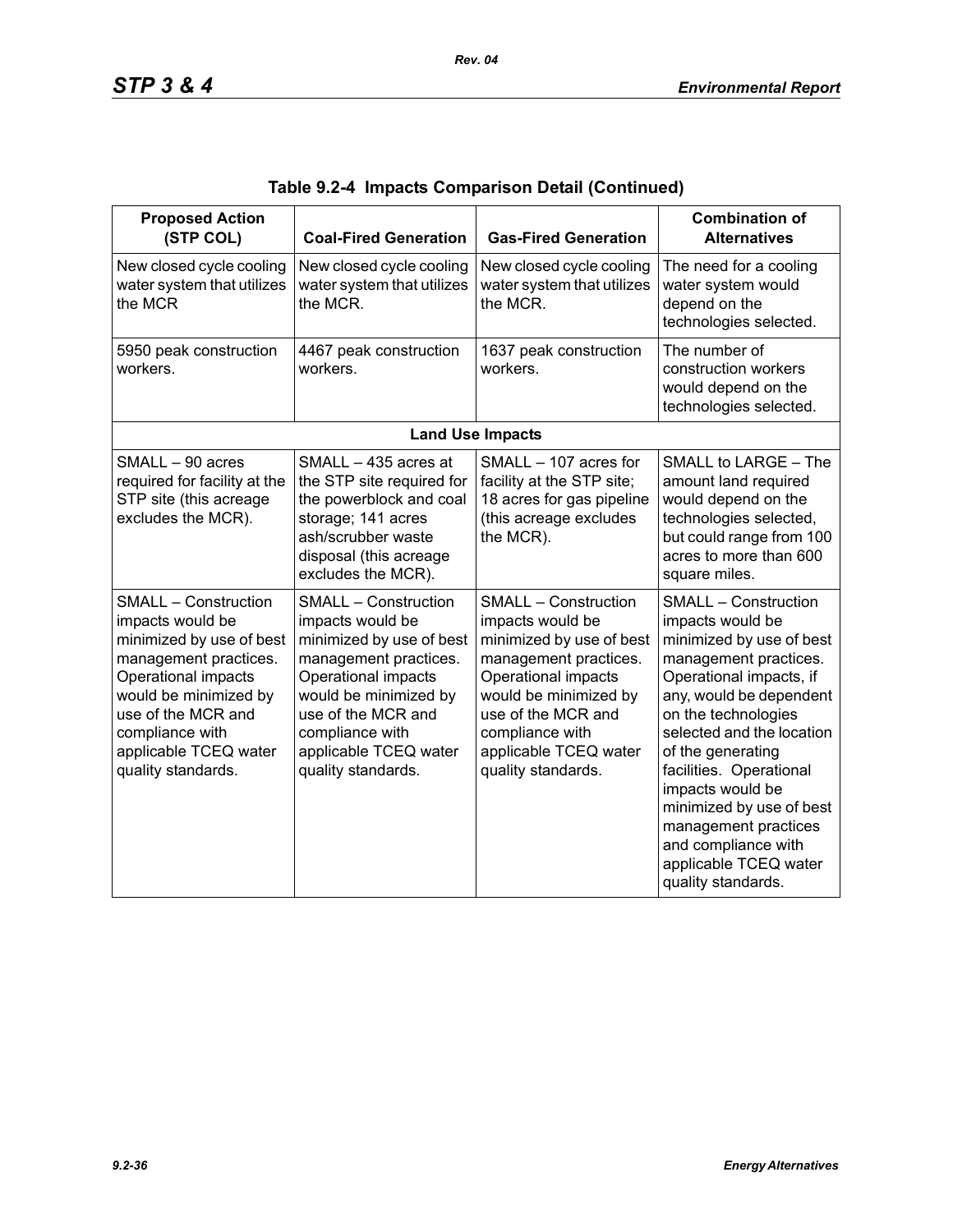| <b>Proposed Action</b><br>(STP COL)                                                                                                                                                                                                                                         | <b>Coal-Fired Generation</b>                                                                                                                                                                                                                                                                                                              | <b>Gas-Fired Generation</b>                                                                                                                                                                                                                                                                                                         | <b>Combination of</b><br><b>Alternatives</b>                                                                                                                                                                                                                                                                                                                                                                                                                                       |
|-----------------------------------------------------------------------------------------------------------------------------------------------------------------------------------------------------------------------------------------------------------------------------|-------------------------------------------------------------------------------------------------------------------------------------------------------------------------------------------------------------------------------------------------------------------------------------------------------------------------------------------|-------------------------------------------------------------------------------------------------------------------------------------------------------------------------------------------------------------------------------------------------------------------------------------------------------------------------------------|------------------------------------------------------------------------------------------------------------------------------------------------------------------------------------------------------------------------------------------------------------------------------------------------------------------------------------------------------------------------------------------------------------------------------------------------------------------------------------|
|                                                                                                                                                                                                                                                                             |                                                                                                                                                                                                                                                                                                                                           | <b>Air Quality Impacts</b>                                                                                                                                                                                                                                                                                                          |                                                                                                                                                                                                                                                                                                                                                                                                                                                                                    |
| <b>SMALL - Construction</b><br>impacts would be<br>minimized by use of best<br>management practices.<br>Operational impacts are<br>negligible.                                                                                                                              | MODERATE -<br>2,900 tons SO <sub>2</sub> per year<br>2,000 tons $NOx$ per year<br>2,800 tons CO per year<br>27 million tons $CO2$ per<br>year<br>0.46 tons Hg per year<br>50 tons $PM_{10}$ per year<br>13 tons $PM2.5$ per year                                                                                                          | MODERATE -<br>41 tons SO <sub>2</sub> per year<br>680 tons $NOx$ per year<br>141 tons CO per year<br>6.90 million tons CO <sub>2</sub> per<br>year<br>119 tons $PM2.5$ per year<br>$[1]$ .                                                                                                                                          | SMALL to MODERATE -<br><b>Construction impacts</b><br>would be minimized by<br>use of best management<br>practices. Operational<br>impacts are dependent<br>on the combination of<br>technologies selected.<br>Emissions could be zero<br>or they could be as much<br>as the emissions from<br>the coal-fired alternative.                                                                                                                                                         |
|                                                                                                                                                                                                                                                                             |                                                                                                                                                                                                                                                                                                                                           | <b>Ecological Resource Impacts</b>                                                                                                                                                                                                                                                                                                  |                                                                                                                                                                                                                                                                                                                                                                                                                                                                                    |
| SMALL - Construction of<br>the power block would<br>permanently impact<br>about 90 acres of<br>terrestrial habitat and<br>would displace various<br>species.<br>Use of the MCR would<br>minimize impingement,<br>entrainment, and thermal<br>impacts to aquatic<br>species. | SMALL - Construction of<br>the power block and coal<br>storage areas and 40<br>years of ash/sludge<br>disposal would<br>permanently impact<br>about 576 acres of<br>terrestrial habitat.<br>displacing various<br>species. Use of the MCR<br>would minimize<br>impingement,<br>entrainment, and thermal<br>impacts to aquatic<br>species. | SMALL - Construction of<br>the power block and<br>pipeline would impact up<br>to 125 acres of terrestrial<br>habitat, displacing<br>various species.<br>Approximately 107 acres<br>would be permanently<br>impacted.<br>Use of the MCR would<br>minimize impingement,<br>entrainment, and thermal<br>impacts to aquatic<br>species. | SMALL to LARGE -<br>Depending on the<br>technologies selected,<br>construction could<br>impact 100 acres to<br>more than 600 square<br>miles of terrestrial<br>habitat. Impacts to<br>aquatic resources would<br>be dependent on the site<br>and the technologies<br>selected. Use of cooling<br>towers and best<br>management practices<br>for the intake and outfall.<br>if needed, would<br>minimize impingement,<br>entrainment, and thermal<br>impacts to aquatic<br>species. |

|  |  | Table 9.2-4  Impacts Comparison Detail (Continued) |  |  |  |
|--|--|----------------------------------------------------|--|--|--|
|--|--|----------------------------------------------------|--|--|--|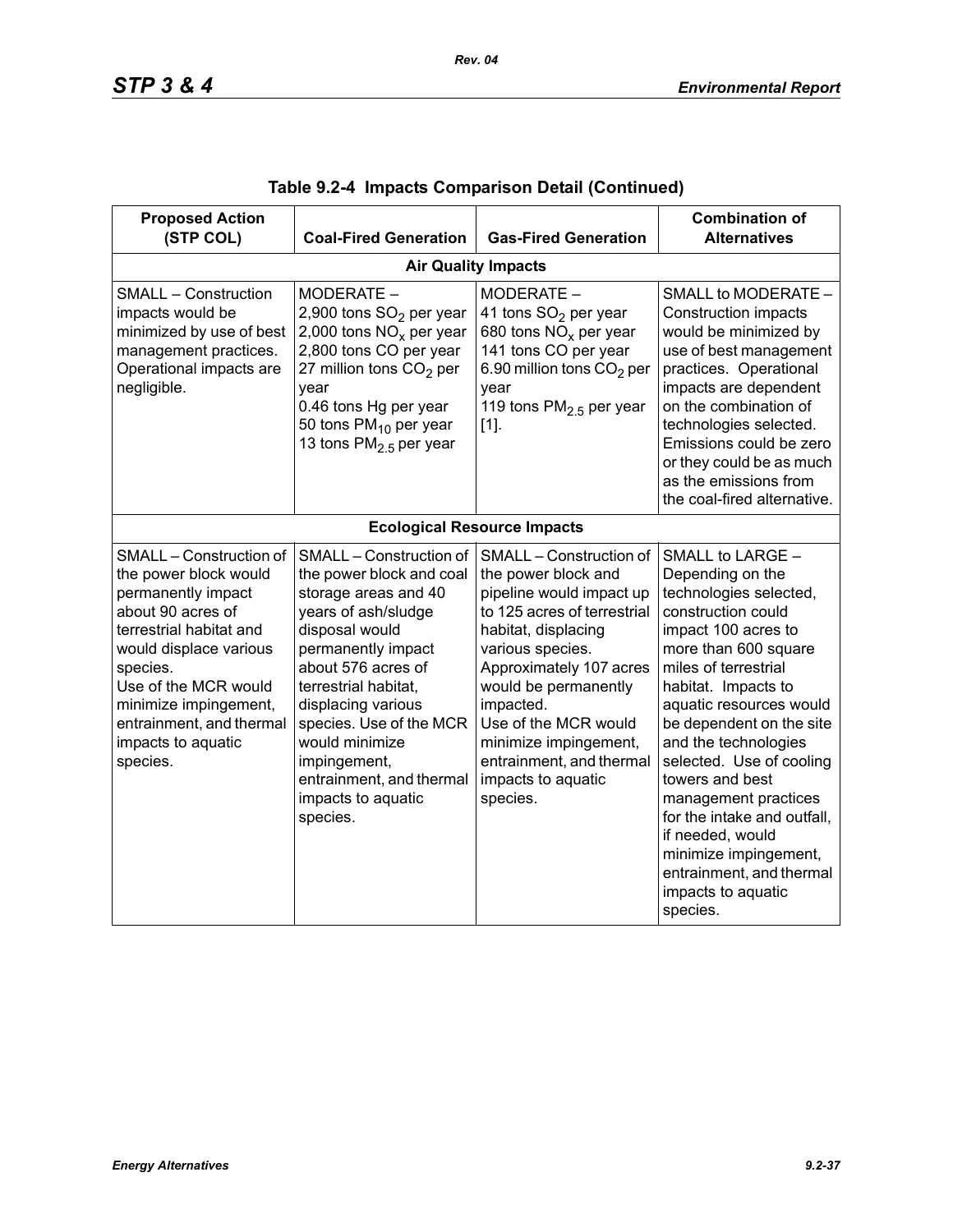| <b>Proposed Action</b><br>(STP COL)                                                                                                                                                                                                                                                                                                                                                                               | <b>Coal-Fired Generation</b>                                                                                                                                                                                                                                                        | <b>Gas-Fired Generation</b>                                                                                                                                                                                                                                                                | <b>Combination of</b><br><b>Alternatives</b>                                                                                                                                                                                                                                                                                                                                                                                                                               |  |  |
|-------------------------------------------------------------------------------------------------------------------------------------------------------------------------------------------------------------------------------------------------------------------------------------------------------------------------------------------------------------------------------------------------------------------|-------------------------------------------------------------------------------------------------------------------------------------------------------------------------------------------------------------------------------------------------------------------------------------|--------------------------------------------------------------------------------------------------------------------------------------------------------------------------------------------------------------------------------------------------------------------------------------------|----------------------------------------------------------------------------------------------------------------------------------------------------------------------------------------------------------------------------------------------------------------------------------------------------------------------------------------------------------------------------------------------------------------------------------------------------------------------------|--|--|
| <b>Threatened or Endangered Species Impacts</b>                                                                                                                                                                                                                                                                                                                                                                   |                                                                                                                                                                                                                                                                                     |                                                                                                                                                                                                                                                                                            |                                                                                                                                                                                                                                                                                                                                                                                                                                                                            |  |  |
| SMALL - No areas<br>designated as critical<br>habitat exist at or near<br>the STP site.<br><b>Transmission lines would</b><br>have no adverse impacts<br>on protected species<br>because no new<br>transmission lines rights-<br>of-way or new<br>transmission lines would<br>be required.                                                                                                                        | SMALL - No areas<br>designated as critical<br>habitat exist at or near<br>the STP site.<br>Transmission lines would<br>have no adverse impacts<br>on protected species<br>because no new<br>transmission lines rights-<br>of-way or new<br>transmission lines would<br>be required. | SMALL - No areas<br>designated as critical<br>habitat exist at or near<br>the STP site.<br><b>Transmission lines would</b><br>have no adverse impacts<br>on protected species<br>because no new<br>transmission lines rights-<br>of-way or new<br>transmission lines would<br>be required. | SMALL to LARGE -<br>Impacts would depend<br>on the site and the<br>technologies selected,<br>and 100 acres to more<br>than 600 square miles of<br>terrestrial habitat could<br>be impacted, and any<br>endangered, threatened,<br>and other special status<br>species that occur in the<br>project area could be<br>disturbed. STPNOC and<br><b>ERCOT</b> procedures<br>would be employed to<br>minimize adverse<br>impacts to protected<br>species and their<br>habitats. |  |  |
|                                                                                                                                                                                                                                                                                                                                                                                                                   |                                                                                                                                                                                                                                                                                     | <b>Human Health Impacts</b>                                                                                                                                                                                                                                                                |                                                                                                                                                                                                                                                                                                                                                                                                                                                                            |  |  |
| SMALL - Impacts<br>associated with noise<br>are not anticipated.<br>Radiological exposure is<br>not considered<br>significant because<br>doses would be within<br>federal limits. Risk from<br>microbiological<br>organisms is minimal<br>due to thermal<br>characteristics at the<br>discharge. Risk due to<br>transmission-line<br>induced currents is<br>minimal due to<br>conformance with<br>consensus code. | <b>MODERATE - Risks</b><br>such as cancer and<br>emphysema from<br>emissions are likely.                                                                                                                                                                                            | SMALL - Some risk of<br>cancer and emphysema<br>exists from emissions.                                                                                                                                                                                                                     | SMALL to MODERATE -<br>Depending on the<br>combination of<br>technologies selected,<br>risks such as cancer and<br>emphysema from<br>emissions could be<br>likely.                                                                                                                                                                                                                                                                                                         |  |  |

|  |  | Table 9.2-4  Impacts Comparison Detail (Continued) |  |  |  |
|--|--|----------------------------------------------------|--|--|--|
|--|--|----------------------------------------------------|--|--|--|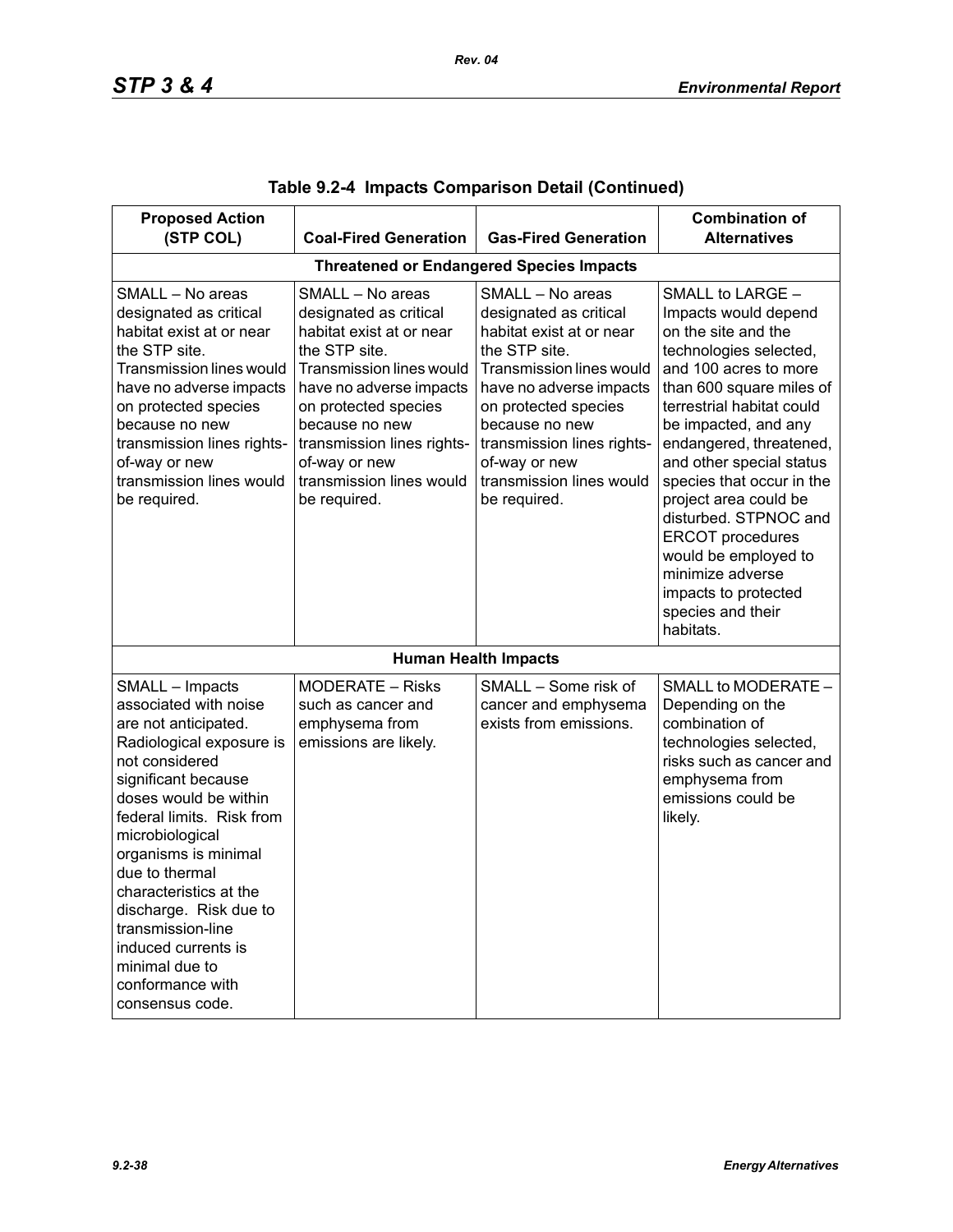| <b>Proposed Action</b><br>(STP COL)                                                                                                                                                                                             | <b>Coal-Fired Generation</b>                                                                                                          | <b>Gas-Fired Generation</b>                                                                                 | <b>Combination of</b><br><b>Alternatives</b>                                                                                                                                                                                                                                                                                       |  |  |  |  |
|---------------------------------------------------------------------------------------------------------------------------------------------------------------------------------------------------------------------------------|---------------------------------------------------------------------------------------------------------------------------------------|-------------------------------------------------------------------------------------------------------------|------------------------------------------------------------------------------------------------------------------------------------------------------------------------------------------------------------------------------------------------------------------------------------------------------------------------------------|--|--|--|--|
|                                                                                                                                                                                                                                 | <b>Socioeconomic Impacts</b>                                                                                                          |                                                                                                             |                                                                                                                                                                                                                                                                                                                                    |  |  |  |  |
| SMALL - Increase in<br>permanent workforce at<br>STP by 888 workers<br>could affect adjacent<br>counties.                                                                                                                       | SMALL - Increase in<br>permanent workforce at<br>STP by 315 workers<br>could affect surrounding<br>counties.                          | SMALL - Increase in<br>permanent workforce at<br>STP by 91 workers could<br>affect surrounding<br>counties. | SMALL-Given the<br>infinite number of<br>combinations of<br>alternatives that could be<br>pursued, it is impossible<br>to determine the size of<br>the permanent<br>workforce. It is likely<br>however, that the<br>workforce would be less<br>than or equal to the<br>permanent workforce<br>under the coal fired<br>alternative. |  |  |  |  |
|                                                                                                                                                                                                                                 |                                                                                                                                       | <b>Waste Management Impacts</b>                                                                             |                                                                                                                                                                                                                                                                                                                                    |  |  |  |  |
| SMALL - Non-<br>radiological impacts<br>would be negligible.<br>Radiological impacts<br>would be SMALL. All<br>radioactive wastes would<br>be managed according<br>to established laws,<br>regulations, and<br>exposure limits. | MODERATE - 109,000<br>tons of coal ash and<br>124,000 tons of scrubber<br>sludge would require 141<br>acres over the 40-year<br>term. | SMALL - Almost no<br>waste generation.                                                                      | SMALL to MODERATE -<br>Waste generation would<br>be dependent on the<br>combination of<br>technologies selected.<br>Many of the possible<br>technologies have no<br>waste streams while<br>others, like coal-fired<br>boilers, have substantial<br>waste streams.                                                                  |  |  |  |  |
| <b>Aesthetic Impacts</b>                                                                                                                                                                                                        |                                                                                                                                       |                                                                                                             |                                                                                                                                                                                                                                                                                                                                    |  |  |  |  |
| SMALL - Visual impacts<br>would be consistent with<br>the industrial nature of<br>the site.                                                                                                                                     | SMALL - Visual impacts<br>would be consistent with<br>the industrial nature of<br>the site.                                           | SMALL - Visual impacts<br>would be consistent with<br>the industrial nature of<br>the site.                 | SMALL to LARGE -<br>Visual impacts would be<br>dependent on the<br>combination of<br>technologies selected<br>and the location of the<br>site where the facilities<br>would be located.                                                                                                                                            |  |  |  |  |

|  |  | Table 9.2-4 Impacts Comparison Detail (Continued) |  |  |
|--|--|---------------------------------------------------|--|--|
|--|--|---------------------------------------------------|--|--|